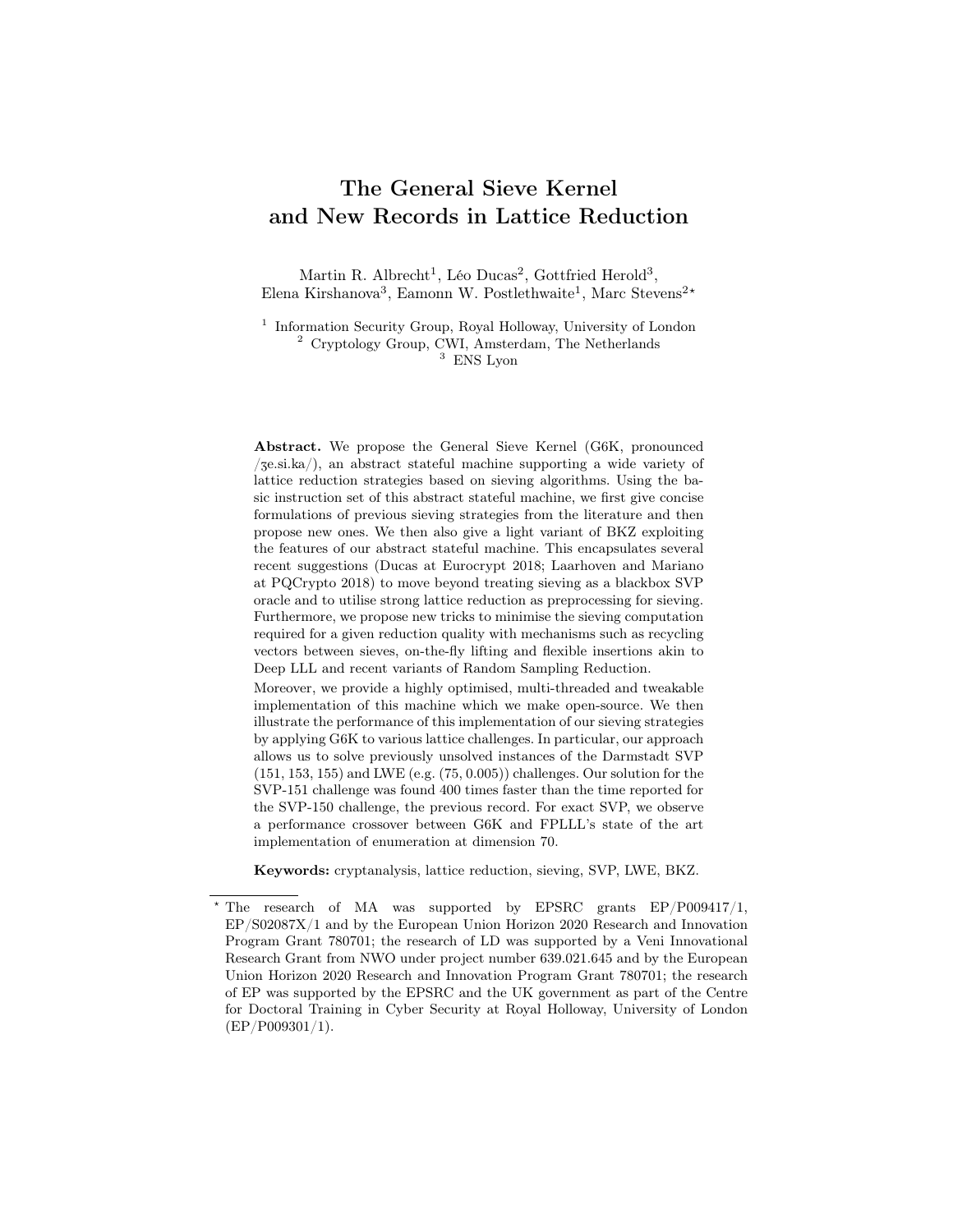# 1 Introduction

Sieving algorithms have seen remarkable progress over the last few years. Briefly, these algorithms find a shortest vector in a lattice by considering exponentially many lattice vectors and searching for sums and differences that produce shorter vectors. Since the introduction of sieving algorithms in 2001 [\[AKS01\]](#page-28-0), a long series of works, e.g. [\[MV10b,](#page-30-0) [BGJ15,](#page-28-1) [HK17\]](#page-29-0), have proposed asymptotically faster variants; the asymptotically fastest of which has a heuristic time complexity of  $2^{0.292d + o(d)}$ , with d the dimension of the lattice [\[BDGL16\]](#page-28-2).

Such algorithms for finding short vectors are used in lattice reduction algorithms. These improve the "quality" of a lattice basis (see Section [2\)](#page-5-0) and are used in the cryptanalysis of lattice-based cryptography.

On the other hand, lattice reduction libraries such as [\[dt18a,](#page-28-3) [AWHT16\]](#page-28-4) implement enumeration algorithms, which also find a shortest vector in a lattice. These algorithms perform an exhaustive search over all lattice points within a given target radius by exploiting the properties of projected sublattices. Enumeration has a worst-case time complexity of  $d^{\frac{1}{2e}d+o(d)}$  [\[Kan83,](#page-29-1) [HS07\]](#page-29-2) but requires only polynomial memory.

While, with respect to running time, sieving already compares favourably in relatively low dimensions to simple enumeration<sup>[4](#page-1-0)</sup> (Fincke–Pohst enumeration [\[FP85\]](#page-29-3) without pruning), the Darmstadt Lattice Challenge Hall of Fame for both approximate SVP [\[SG10\]](#page-30-1) and LWE [\[FY15\]](#page-29-4) challenges has been dominated by results obtained using enumeration. Sieving has therefore not, so far, been competitive in practical dimensions when compared to state of the art enumeration with heavy preprocessing [\[Kan83,](#page-29-1) [MW15\]](#page-30-2) and (extreme) pruning [\[GNR10\]](#page-29-5) as implemented in e.g. FPLLL/FPyLLL [\[dt18a,](#page-28-3) [dt18b\]](#page-28-5). Here, "pruning" means to forego exploring the full search space in favour of focussing on likely candidates. The extreme pruning variant proceeds by further shrinking the search space, and rerandomising the input and restarting the search on failure. In this context "heavy preprocessing" means running strong lattice reduction, such as the BKZ algorithm [\[Sch87,](#page-30-3) [CN11\]](#page-28-6), which in turn runs enumeration in smaller dimensions, before performing the full enumeration. In short, enumeration currently beats sieving "in practice" despite having asymptotically worse running time. Thus [\[MW15\]](#page-30-2), relying on the then state of the art, estimated the crossover point between sieving and enumeration for solving the Shortest Vector Problem (SVP) as dimension  $d = 146$  (or in the thousands, assuming extreme pruning can be combined with heavy preprocessing without loss of performance).

Contribution. In this work, we report performance records for achieving various lattice reduction tasks using sieving. For exact-SVP, we are able to outperform the pruned enumeration of FPLLL/FPyLLL by dimension 70. For Darmstadt SVP challenges (1.05-Hermite-SVP) we solve previously unsolved challenges in dimensions {151, 153, 155} (see Figure [1](#page-2-0) and Table [2\)](#page-23-0), and our running

<span id="page-1-0"></span><sup>4</sup> For example, the Gauss sieve implemented in FPLLL (latsieve) beats its unpruned SVP oracle (fplll -a svp) in dimension 50.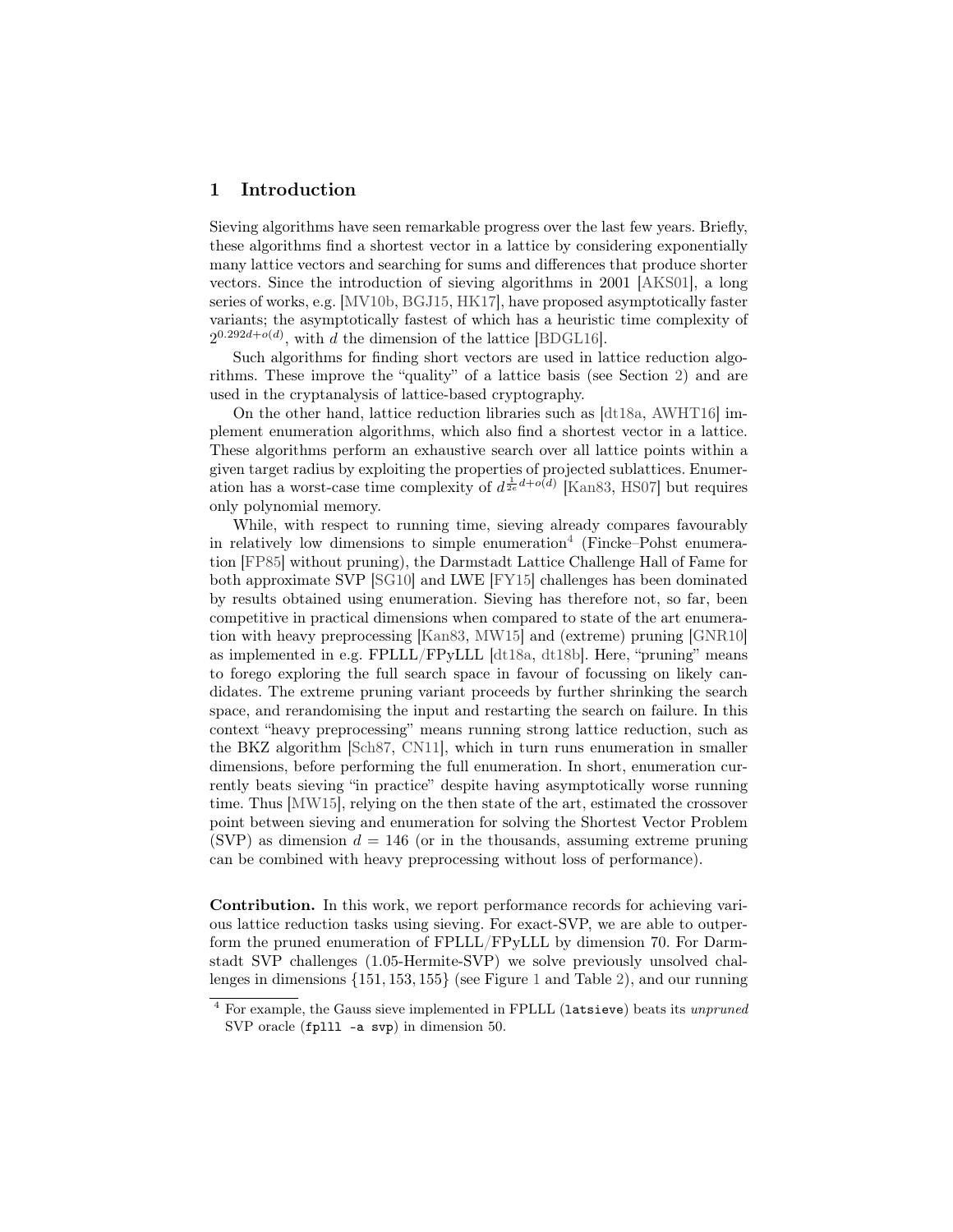<span id="page-2-0"></span>

CN: Chen & Nguyen (HoF), BKZ+enum; AN: Aono & Nguyen (HoF), BKZ+enum; FK15: [\[FK15\]](#page-29-6), RSR; KT17: [\[TKH18\]](#page-30-4)<sup>[5](#page-2-1)</sup>, RSR; G6K: WorkOut with bgj1-sieve (this work). "HoF" means data was extracted from the Darmstadt SVP Challenge Hall of Fame [\[SG10\]](#page-30-1). Raw data embedded.

Fig. 1: New Darmstadt SVP challenges records.

times are at least 400 times smaller than the previous records for comparable instances.

We also solved new instances  $(n, \alpha) \in \{(40, 0.005), (50, 0.015), (55, 0.015),$ (60, 0.01), (65, 0.01), (75, 0.005)} of the Darmstadt LWE challenge (see Table [3\)](#page-26-0). For this, we adapted the strategy of [\[LN13\]](#page-29-7), which consists of running one large enumeration after a BKZ tour of small enumerations, to G6K. This improves slightly upon the prediction of [\[ADPS16,](#page-27-0) [AGVW17\]](#page-27-1).

Our sieving performance is enabled by building on, generalising and extending previous works. In particular, the landscape of enumeration and sieving started to change recently with [\[Duc18a,](#page-28-7) [LM18\]](#page-29-8). For example, [\[Duc18a\]](#page-28-7) speculated that the crossover point, for solving SVP, between the SubSieve proposed there and pruned enumeration would be around  $d = 90$  if combined with faster sieving than [\[MV10b\]](#page-30-0). A key ingredient for this performance gain was the realisation of several "dimensions for free" by utilising heavy preprocessing and Babai lifting (or size reduction) in said free dimensions. This may be viewed as a hybrid of pruned enumeration with sieving, and is enabled by strong lattice reduction preprocessing. In other words, we may consider these improvements as applying lessons learnt from enumeration to sieving algorithms. It is worth recalling here

<span id="page-2-1"></span><sup>5</sup> Their latest record (SVP-152) from Oct. 2018 is only reported in the HoF. It reports a computation time of 800K CPU-hours. According to personal communications with the authors, this translates to  $36 \cdot 800K = 28.8M$  core-hours.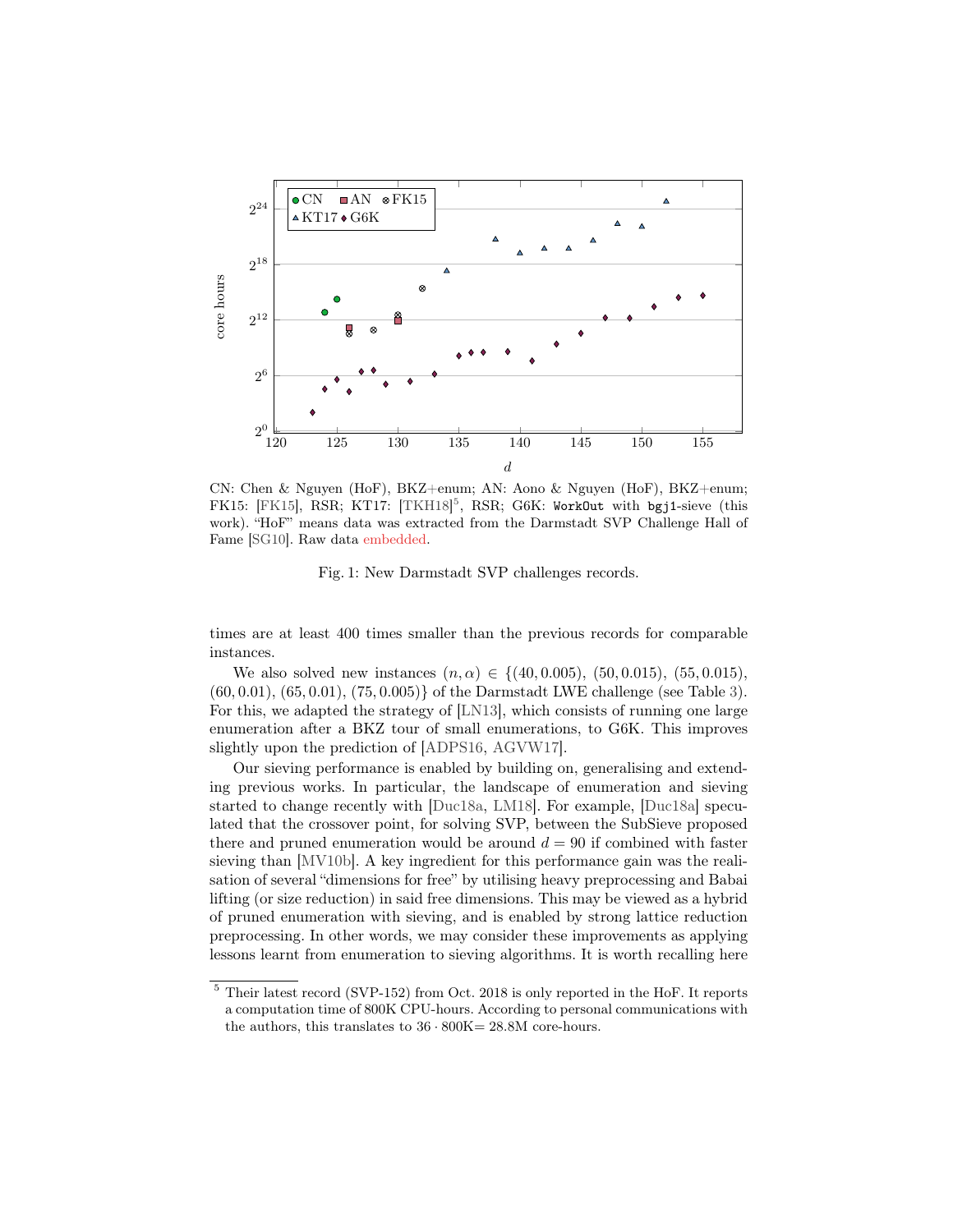that the fastest enumeration algorithm relies on the input basis being quasi-HKZ reduced [\[Kan83\]](#page-29-1), but prior to [\[Duc18a,](#page-28-7) [LM18\]](#page-29-8) sieving was largely oblivious to the quality of the input basis. Furthermore, both [\[Duc18a,](#page-28-7) [LM18\]](#page-29-8) suggest exploiting the fact that sieving algorithms hold a database of many short vectors, for example by recycling them in future sieving steps. Thus, instead of treating sieving as an SVP oracle outputting a single vector, they implicitly treat it as a stateful machine where the state comprises the current basis and a database of many relatively short vectors.

G6K, an abstract stateful machine. In this work, we embrace and push forward in this direction. After some preliminaries in Section [2,](#page-5-0) we propose the General Sieve Kernel (G6K, pronounced  $\ell$ ge.si.ka $\ell$ ) in Section [3,](#page-7-0) an abstract machine for running sieving algorithms, and driving lattice reduction. We define several basic instructions on this stateful machine that not only allow new sieving strategies to be simply expressed and easily prototyped, but also lend themselves to the easy inclusion and extension of previous works. For example, the progressive sieves from [\[Duc18a,](#page-28-7) [LM18\]](#page-29-8) can be concisely written as

Reset $_{0,0,0},\;$  (ER, S) $^d,\;$  I $_0$ 

where S means to sieve,  $I_0$  means to insert the shortest vector found into the basis, ER means to increase the sieving dimension and Reset initialises the machine.

Beyond formalising previous techniques, our machine provides new instructions, namely EL, which allows one to increase the sieving dimension "towards the left" (of the basis), and an insertion instruction I which is no longer terminal: it is possible to resieve after an insertion, contrary to [\[Duc18a\]](#page-28-7). These instructions increase the range of implementable strategies and we make heavy use of them to achieve the above results.

The General Sieve Kernel also introduces new tricks to further improve efficiency. First, all vectors encountered during the sieve can be lifted "on the fly" (as opposed to only the final set of vectors in [\[Duc18a\]](#page-28-7)) offering a few extra dimensions for free and thus improved performance. Additionally, G6K keeps insertion candidates for many positions so as to allow a posteriori choices of the most reducing insertion, akin to Deep LLL [\[SE94\]](#page-30-5) and the latest variants of Random Sampling Reduction (RSR) [\[TKH18\]](#page-30-4), enabling stronger preprocessing.

Lattice reduction with  $G6K$ . Using these instructions, in Section [4](#page-11-0) we then create reduction strategies for various tasks (SVP, BKZ-like reduction). These strategies encapsulate and extend the contributions and the suggestions made in [\[Duc18a,](#page-28-7) [LM18\]](#page-29-8), further exploiting the features of G6K. Using the instructions of our abstract stateful machine, our fundamental operation, named the Pump, may be written as

$$
\text{Reset}_{\kappa,\kappa+\beta,\kappa+\beta}, \text{ (EL, S)}^{\beta-f}, \text{ (I, S)}^{\beta-f}.
$$

While previous works mostly focus on recursive lattice reduction within sieving, we also explicitly treat and test utilising sieving within the BKZ algorithm.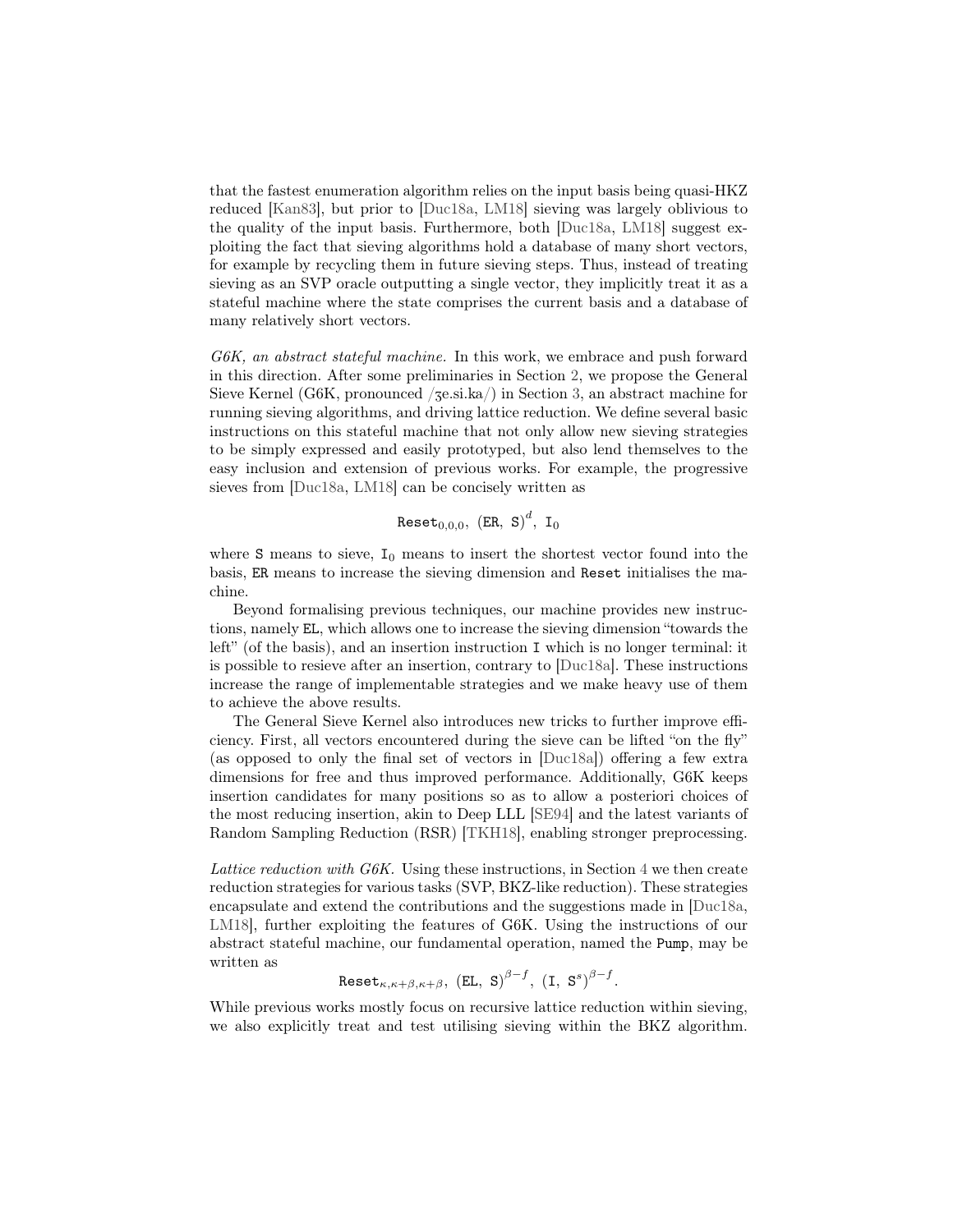Here, we report both negative and positive results. On the one hand, we report that, at least in our implementation, the elegant idea of a sliding-window sieve for BKZ [\[LM18\]](#page-29-8) performs poorly and offer a discussion as to why. We also find that the strategy from [\[Duc18a\]](#page-28-7), consisting of "overshooting" the block size  $\beta$  of BKZ by a small additive factor combined with "jumping" over the same number of indices in a BKZ tour, does not provide a beneficial quality vs. time trade-off. On the other hand, we find that for the second and following indices of a BKZ tour, cheaper sieving calls (involving less preprocessing) suffice and that opportunistically increasing the number of dimensions for free beyond the optimal values for solving SVP improves the quality vs. time trade-off. Thus, we vindicate the suggestion to move beyond treating sieving merely as an SVP oracle in BKZ.

Implementation. In Section [5,](#page-15-0) we then propose and describe an open-source, tweakable, multi-threaded, low-level optimised implementation of G6K, featur-ing several sieve variants [\[MV10b,](#page-30-0) [BGJ15,](#page-28-1) [HK17\]](#page-29-0). $<sup>6</sup>$  $<sup>6</sup>$  $<sup>6</sup>$  Our implementation is care-</sup> fully optimised to support multiple cores in all time consuming operations, is highly parameterised and makes heavy use of the SimHash test  $[Cha02, FBB<sup>+</sup>15,$  $[Cha02, FBB<sup>+</sup>15,$  $[Cha02, FBB<sup>+</sup>15,$  $[Cha02, FBB<sup>+</sup>15,$ [Duc18a\]](#page-28-7). It combines a C++ kernel with a Python control module. Thus, our higher level algorithms are all implemented in Python for easy experimentation. Our implementation is written with a view towards being extensible and reusable and comes with documentation and tests. We consider hackable and usable software a contribution in its own right.

Performance and Records. Using and tuning our implementation of G6K then allows us to obtain the variety of performance records for solving lattice challenges as described above. We describe our approach in Section [6.](#page-21-0) There, we also describe our experiments for the aforementioned BKZ strategies.

Complementary information on the performance of our implementation is provided in appendices: Appendix [A](#page-30-6) gives a feature-by-feature improvement report, and Appendix [B](#page-32-0) assesses the parallelism efficiency.

Discussion. A natural question is how our results affect the security of latticebased schemes, especially the NIST PQC candidates. Most candidates have been extremely conservative, and thus we do not expect the classical security claim of any scheme to be directly affected by our results. We note, however, that our results on BKZ substantiate further the prediction made in several analyses of NIST PQC candidates that the cost of the SVP oracle can be somewhat amortised in BKZ  $[PAA+17, Sec 4.2.6]$  $[PAA+17, Sec 4.2.6]$ . Thus, our results provide further evidence that the  $8 d \cdot C_{SVP}$  cost model  $[ACD+18]$  $[ACD+18]$  is an over-estimate,<sup>[7](#page-4-1)</sup> but they nevertheless do not reach the lower bound given by the "core-hardness" estimates. However, we stress that our work justifies the generally conservative approach

<span id="page-4-0"></span> $6$  Our implementation is available at  $\frac{https://github.com/fp111/g6k/}{$ .

<span id="page-4-1"></span><sup>7</sup> Note that, in addition, this already follows in the enumeration regime from [\[LN13\]](#page-29-7) which we adapt to the sieving regime in Section [6.](#page-21-0)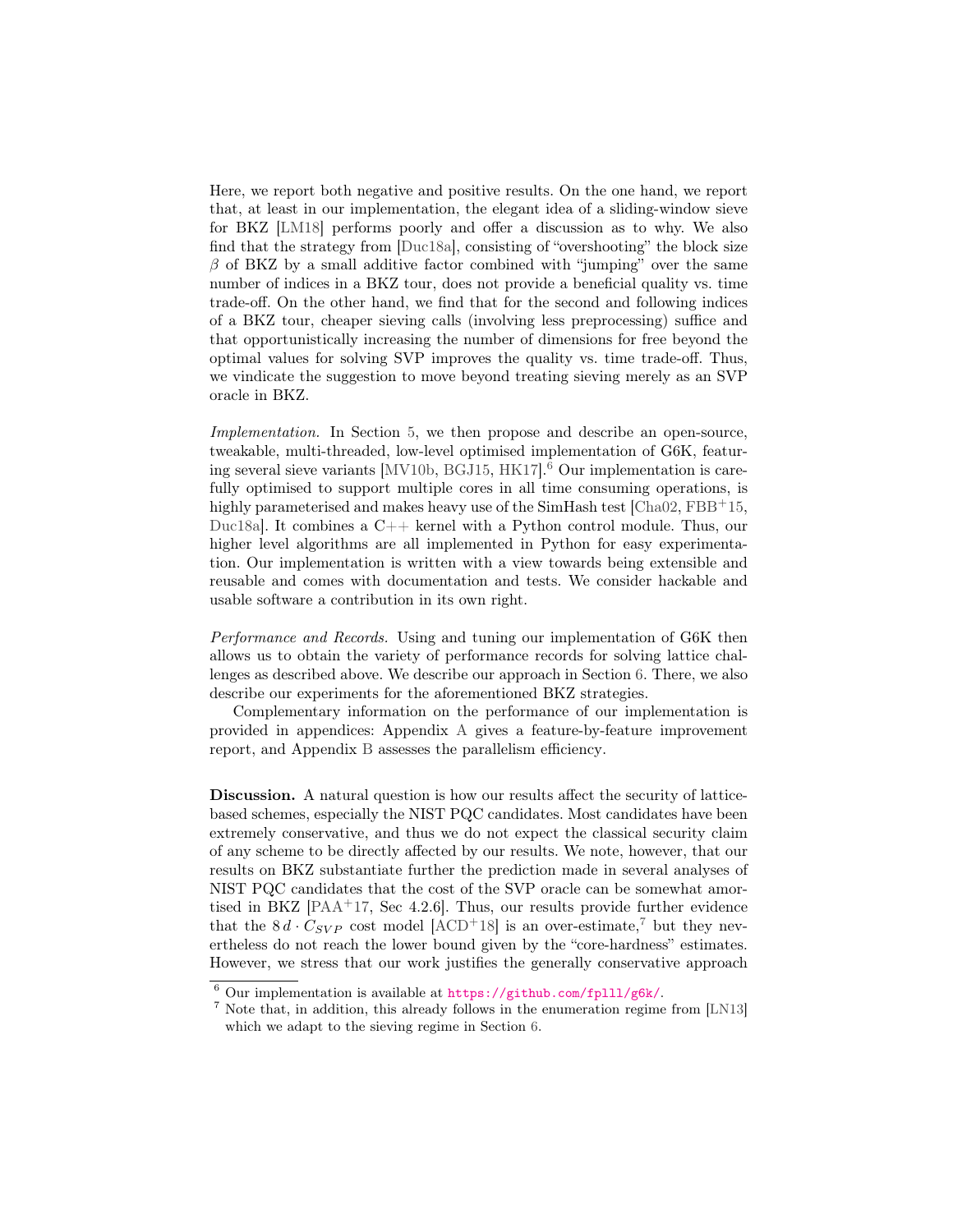and we warn against security estimates based on a state of the art that is still in motion.

On the other hand, the memory consumption of sieving eventually becomes a difficult issue for implementation, and could incur slowdowns due to memory access delays and bandwidth constraints. Though, it is not so clear that these difficulties are insurmountable, especially to an attacker having access to custom hardware. For example Kirchner claimed [\[Kir16\]](#page-29-9) that simple sieving algorithms such as the Nguyen–Vidick sieve are implementable by a circuit with Area  $=$ Time =  $2^{0.2075n + o(n)}$ . Ducas further conjectured [\[Duc18b\]](#page-28-10) that bgj1 (a simplified version of [\[BGJ15\]](#page-28-1)) can be implemented with Area =  $2^{0.2075n+o(n)}$  and Time  $= 2^{0.142n + o(n)}$ . More concretely, the algorithms that we have implemented mostly consider contiguous streams of data, making the use of disks instead of RAM plausibly not so penalising.

One may also argue that such an area requirement on its own is already unreasonable. Yet, such arguments should also account for what amount of walltime is considered reasonable. For example, the walltime of a bruteforce search costing  $2^{128}$  CPU-cycles on  $2^{64}$  cores at 4GHz runs for  $2^{64}$  cycles =  $2^{32}$  seconds  $\approx 134$  years; larger walltimes with fewer cores can arguably be considered irrelevant for practical attacks.

# <span id="page-5-0"></span>2 Preliminaries

#### 2.1 Notations and Basic Definitions

We start counting at zero. All vectors are denoted by bold lower case letters and are to be read as column vectors. Matrices are denoted by bold capital letters. We write a matrix **B** as  $\mathbf{B} = (\mathbf{b}_0, \dots, \mathbf{b}_{n-1})$  where  $\mathbf{b}_i$  is the *i*-th column vector of **B**. We may also denote  $\mathbf{b}_i$  by  $\mathbf{B}[i]$  and the j-th entry of  $\mathbf{b}_i$  by  $\mathbf{B}[i, j]$ . If  $\mathbf{B} \in \mathbb{R}^{d \times n}$  has full column rank n, the lattice  $\mathcal{L}$  generated by the basis **B** is denoted by  $\mathcal{L}(\mathbf{B}) = {\mathbf{Bx} | \mathbf{x} \in \mathbb{Z}^n}$ . We denote by  $(\mathbf{b}_0^*, \dots, \mathbf{b}_{n-1}^*)$  the Gram-Schmidt orthogonalisation of the matrix  $\mathbf{B} = (\mathbf{b}_0, \dots, \mathbf{b}_{n-1})$ . That is, we define

$$
\mu_{i,j} = \frac{\langle \mathbf{b}_j^*, \mathbf{b}_i \rangle}{\langle \mathbf{b}_j^*, \mathbf{b}_j^* \rangle} \quad \text{and} \quad \mathbf{b}_i^* = \mathbf{b}_i - \sum_{j=0}^{i-1} \mu_{i,j} \cdot \mathbf{b}_j^*.
$$

The process of updating  $\mathbf{b}_i \leftarrow \mathbf{b}_i - |\mu_{ij}| \mathbf{b}_j$ , for  $j \in \{i-1,\ldots,s\}$  with  $0 \leq s < i$ , is known as "size reduction" or "Babai's Nearest Plane" algorithm. We also define  $\mathbf{b}_i^{\circ} = \mathbf{b}_i^* / \langle \mathbf{b}_i^*, \mathbf{b}_i^* \rangle$  and extend this to  $\mathbf{B}^{\circ}$  column wise. For  $i \in \{0, ..., n-1\}$ , we denote the projection orthogonally to the span of  $(b_0, \ldots, b_{i-1})$  by  $\pi_i$ . For  $0 \leq$  $\ell < r \leq n$ , we denote by  $\mathbf{B}_{[\ell:r]}$  the local projected basis,  $(\pi_{\ell}(\mathbf{b}_{\ell}), \ldots, \pi_{\ell}(\mathbf{b}_{r-1}))$ , and when the basis is clear from context, by  $\mathcal{L}_{[\ell:r]}$  the lattice generated by  $\mathbf{B}_{[\ell:r]}$ . We refer to the *left* (resp. the *right*) of a *context*  $[\ell : r]$  and by "the context"  $[\ell : r]^n$  implicitly refer also to  $\mathcal{L}_{[\ell:r]}$  and  $\mathbf{B}_{[\ell:r]}$ . More generally, we speak of the left (resp. the right) as a direction to refer to smaller (resp. larger) indices and of contexts becoming larger as  $r - l$  grows.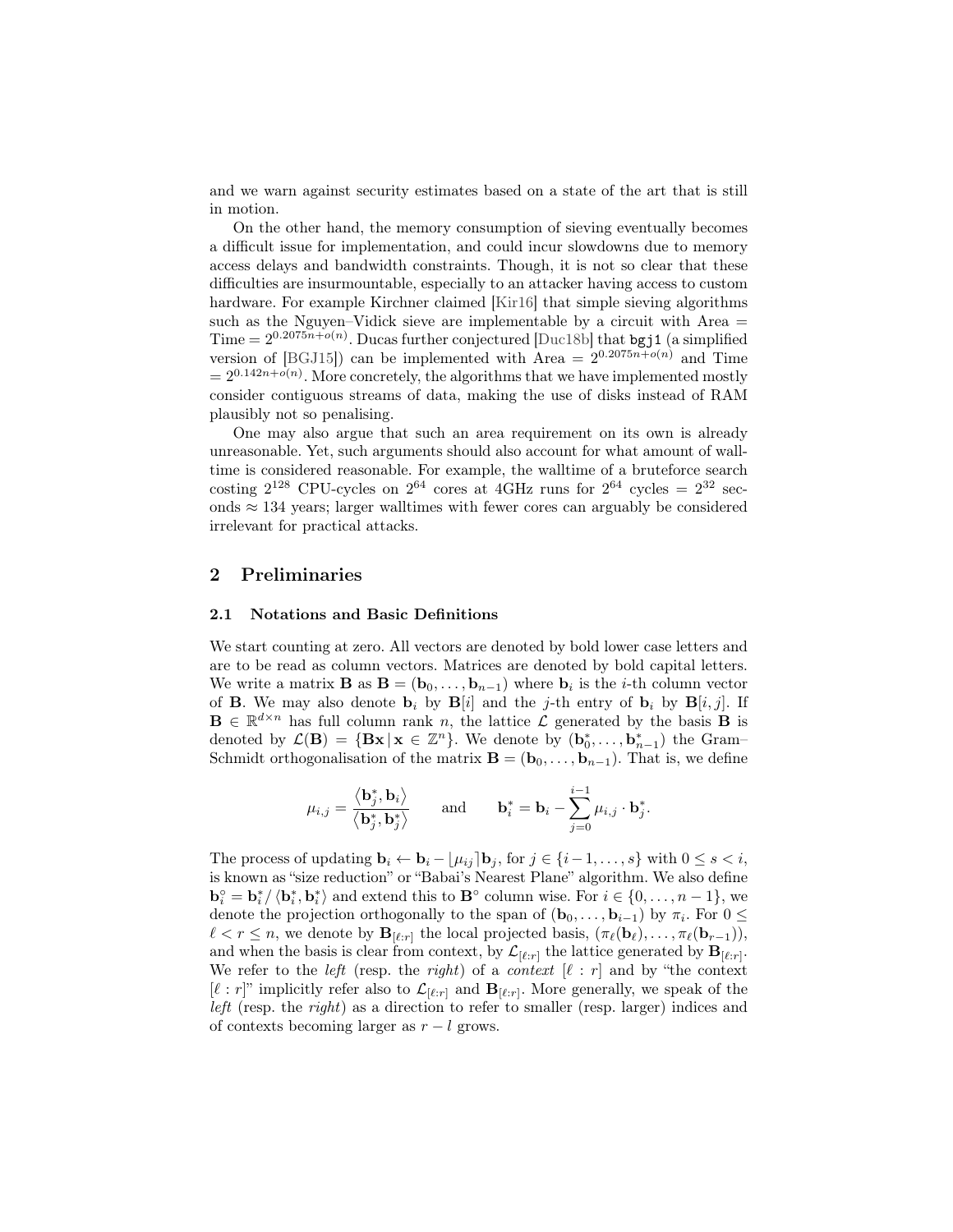The Euclidean norm of a vector **v** is denoted by  $|\mathbf{v}|$ . The volume of a lattice  $\mathcal{L}(\mathbf{B})$  is  $\text{Vol}(\mathcal{L}(\mathbf{B})) = \prod_i |\mathbf{b}_i^*|$ , an invariant of the lattice. The first minimum of a lattice  $\mathcal L$  is the length of a shortest non-zero vector, denoted by  $\lambda_1(\mathcal L)$ . We use the abbreviations  $Vol(\mathbf{B}) = Vol(\mathcal{L}(\mathbf{B}))$  and  $\lambda_1(\mathbf{B}) = \lambda_1(\mathcal{L}(\mathbf{B}))$ .

### 2.2 Sieving, Lattice Reduction and Heuristics

Sieving algorithms build databases of lattice vectors, exponentially sized in the lattice dimension. In the simplest sieves, it is checked whether the sums or differences of any pair of database vectors is shorter than one of the summands or differands. More importantly for G6K as an abstract stateful machine is the prop-erty of sieving [\[NV08,](#page-30-8) [MV10b\]](#page-30-0) that, after sieving in some  $\mathcal{L}$ , this database contains a constant fraction, which we are able to set, of  $\{w \in \mathcal{L}: |w| \leq R \cdot gh(\mathcal{L})\}.$ Here  $gh(\mathcal{L})$  is the expected length of the shortest vector of a lattice  $\mathcal{L}$  (see Defi-nition [2\)](#page-6-0), and  $R$  is a small constant determined by the sieve (see Section [5.1\)](#page-15-1). It is this information that G6K will leverage when changing context and inserting.

Lattice reduction is the process of taking a basis for a given  $\mathcal L$  and finding subsequent bases of  $\mathcal L$  with shorter and closer to orthogonal vectors. Two important notions of reduction are HKZ and  $BKZ-\beta$  reduction. The BKZ algo-rithm [\[SE94,](#page-30-5) [CN11\]](#page-28-6) takes as input a lattice basis of  $\mathcal L$  and a block size  $\beta$  and outputs a BKZ- $\beta$  reduced basis of  $\mathcal{L}$ .

Definition 1 (Hermite–Korkine–Zolotarev, Block-Korkine–Zolotarev). A size-reduced basis  $\mathbf{B} = (\mathbf{b}_0, \dots, \mathbf{b}_{d-1})$  of a lattice  $\mathcal{L}$  is Hermite–Korkine– Zolotarev (HKZ) reduced if  $|\mathbf{b}_i^*| = \lambda_1(\mathcal{L}_{[i:d]})$ ,  $\forall i \leq d$ . It is Block-Korkine-Zolotarev with block size  $\beta$  (BKZ- $\beta$ ) reduced if  $|\mathbf{b}_i^*| = \lambda_1(\mathcal{L}_{[i:\min\{i+\beta,d\}]}), \forall i < d$ .

Intuitively BKZ reduction requires that a given index in the basis is as short as possible when considering only a local projected sublattice, with the locality parameterised by  $\beta$ . The cost of BKZ increases with  $\beta$ . The LLL algorithm [\[LLL82\]](#page-29-10) can be thought of as BKZ-2 and is often used as a cheap starting point for lattice reduction. Equally, HKZ reduction can be thought of as  $BKZ-d$  and is a strong notion of reduction.

The BKZ algorithm internally calls an SVP oracle in dimension  $\leq \beta$ , i.e. an algorithm that solves the Shortest Vector Problem (or an approximate variant of it) in dimension  $\beta$ .

The Gaussian heuristic predicts that the number,  $\mathcal{L} \cap \mathcal{B}$ , of lattice points inside a measurable body  $\mathcal{B} \subset \mathbb{R}^n$  is approximately  $\text{Vol}(\mathcal{B})/\text{Vol}(\mathcal{L})$ . Applied to Euclidean *n*-balls, it leads to the following prediction of  $\lambda_1(\mathcal{L})$  for a given  $\mathcal{L}$ .

<span id="page-6-0"></span>**Definition 2 (Gaussian Heuristic).** We denote by  $gh(\mathcal{L})$  the expected first minimum of a lattice  $\mathcal L$  according to the Gaussian heuristic. For a full rank lattice  $\mathcal{L} \subset \mathbb{R}^d$ , it is given by

$$
gh(\mathcal{L}) = \sqrt{d/2\pi e} \cdot \text{Vol}(\mathcal{L})^{1/d}.
$$
 (1)

The quality of a basis after lattice reduction can be measured by a quantity called the root Hermite factor.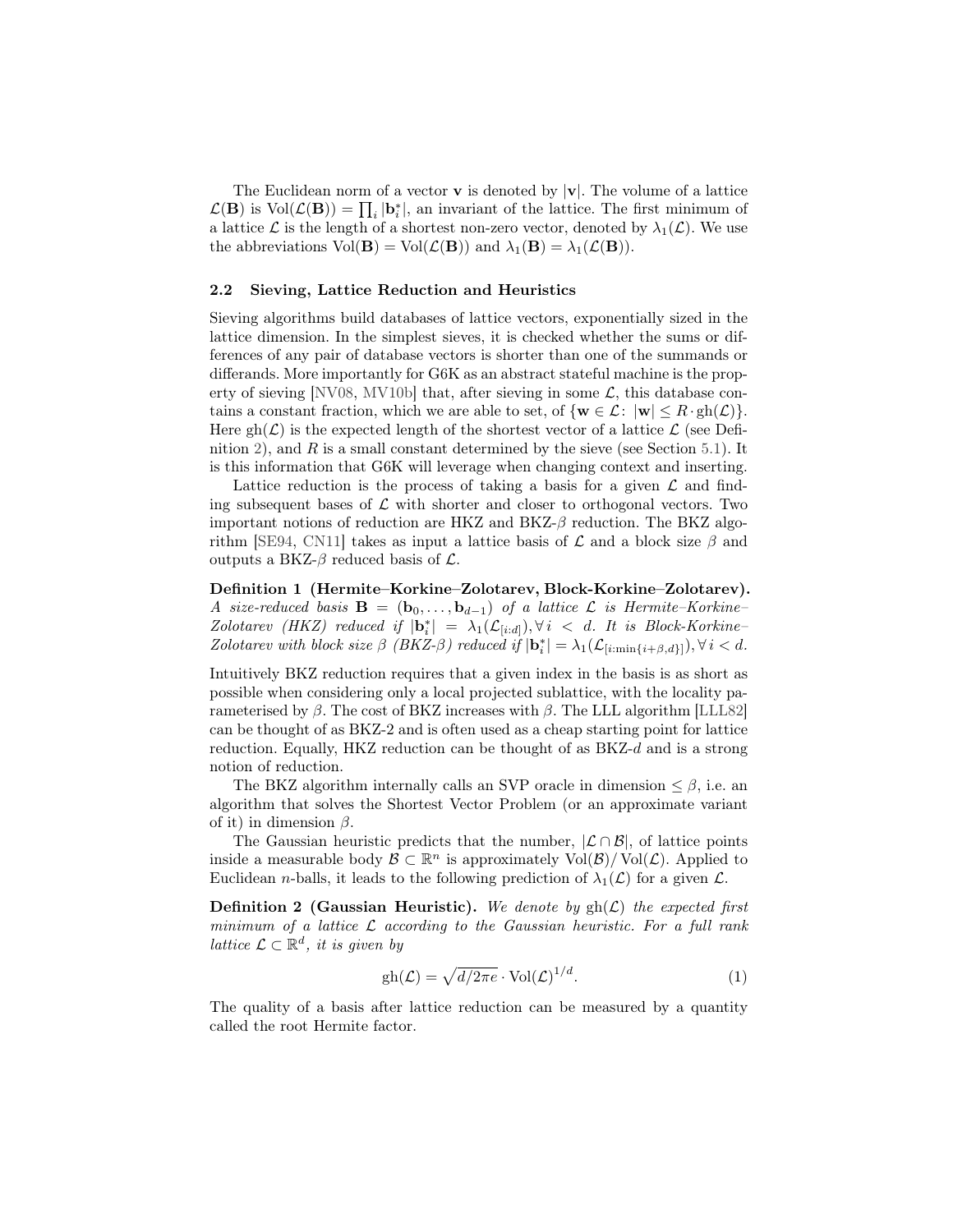Definition 3 (Root Hermite Factor). For a basis B of a d-dimensional lattice, the root Hermite factor is defined as

$$
\delta = \left( |\mathbf{b}_0| / \operatorname{Vol}(\mathbf{B})^{1/d} \right)^{1/d}.
$$
 (2)

For BKZ- $\beta$ , the root Hermite factor is a well behaved quantity. For small blocksizes the root Hermite factor is experimentally calculated [\[GN08b\]](#page-29-11) and for larger blocksizes [\[Che13\]](#page-28-11) it follows the asymptotic formula

$$
\delta(\beta)^{2(\beta - 1)} = (\beta/(2\pi e))(\beta \pi)^{\frac{1}{\beta}},\tag{3}
$$

which tends towards 1. Finally we reproduce the Geometric Series Assumption  $(GSA)$  [\[Sch03\]](#page-30-9) which, given  $\beta$ , heuristically determines the lengths of consecutive Gram–Schmidt basis vectors. It is reasonably accurate for  $\beta > 50$  and  $\beta \ll$ d [\[Ngu10,](#page-30-10) [CN11,](#page-28-6) [YD17\]](#page-30-11).

Definition 4 (Geometric Series Assumption). Let B be a BKZ-β reduced basis, then the Geometric Series Assumption states that  $|\mathbf{b}_i^*| \approx \delta(\beta)^{-2} |\mathbf{b}_{i-1}^*|$ .

# <span id="page-7-0"></span>3 The General Sieve Kernel

#### 3.1 Design Principles

In this section we propose the General Sieve Kernel (Version 1.0), an abstract machine supporting a wide variety of lattice reduction strategies based on sieving algorithms. It minimises the sieving computation effort for a given reduction quality by:

- offering a mechanism to recycle short vectors from one context to somewhat short vectors in an overlapping context, therefore already starting the sieve closer to completion. This formalises and generalises some of the ideas proposed in [\[Duc18a,](#page-28-7) [LM18\]](#page-29-8).
- being able to lift vectors to a larger context than the one currently considered. These vectors are considered for insertion at earlier positions. But as an extension to [\[Duc18a\]](#page-28-7), which only lifted the final database of vectors, G6K is able to lift-and-compare all vectors encountered during the sieve. From this, we expect a few extra dimensions for free.<sup>[8](#page-7-1)</sup>
- deferring the decision of where to insert a short vector until after the search effort. This is contrary to formal definitions of more standard reduction algorithms, e.g. BKZ or Slide [\[GN08a\]](#page-29-12) reduction, and inspired by Deep LLL and recent RSR variants [\[TKH18\]](#page-30-4).

<span id="page-7-1"></span><sup>8</sup> Lifting is somewhat more expensive than considering a pair of vectors. We are therefore careful to only lift a fraction of all considered vectors, namely only the considered fore careful to only fift a fraction of all considered vectors<br>vectors below a certain length of, say,  $\sqrt{1.8} \cdot gh(\mathcal{L}_{[\ell:r]})$ .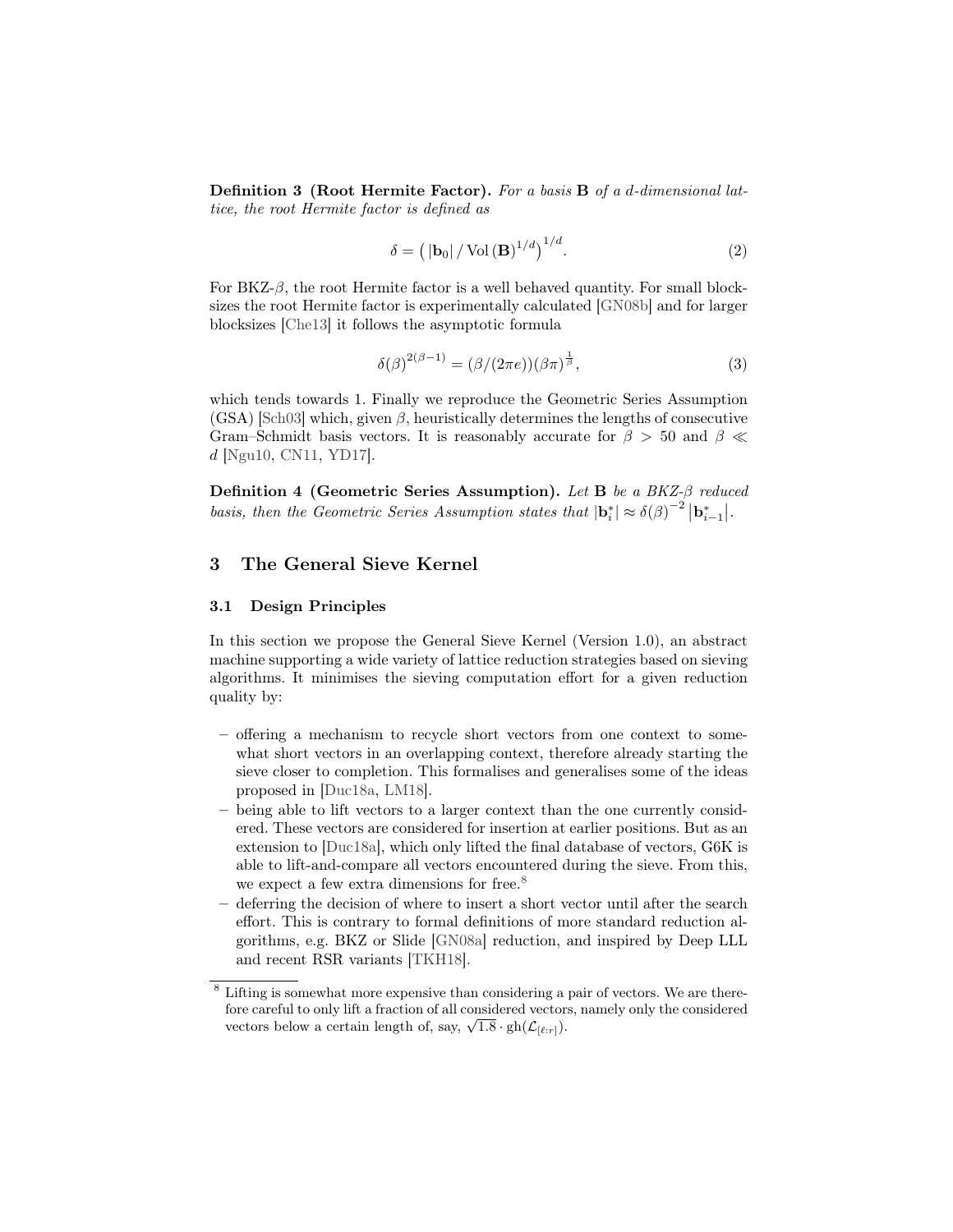The underlying computations per vector are reasonably cheap, typically linear or quadratic in the dimension of the vector currently being considered. The most critical operation, namely the SimHash test [\[Cha02,](#page-28-8) [FBB](#page-28-9)+15, [Duc18a\]](#page-28-7) may be asymptotically sublinear or even polylogarithmic; in practice it consists of about a dozen x86 non-vectorised instructions for vectors of dimension roughly one hundred.

#### <span id="page-8-0"></span>3.2 Vectors, Contexts and Insertion

All vectors considered by G6K live in one of the projected lattices  $\mathcal{L}_{[\ell:r]}$  of a lattice  $\mathcal{L}$ . More specifically, they are represented in basis  $\mathbf{B}_{[\ell:r]}$  as integral vectors  $\mathbf{v} \in \mathbb{Z}^n$  where  $n = r - \ell$ , i.e. we have  $\mathbf{w} = \mathbf{B}_{\lbrack \ell : r \rbrack} \cdot \mathbf{v}$  for some  $\mathbf{w} \in \mathbb{R}^d$ . Throughout, we may refer to the (projected) lattice vector w as the vector v. It is convenient, and efficient, to also keep a representation,  $\mathbf{v}^{\circ} \in \mathbb{R}^{n}$ , of **w** in the orthonormalised basis  $\mathbf{B}^{\circ}$ . This conversion costs  $O(n^2)$ .

Below we list the three operations that extend or shrink a vector to the left or to the right.

– Extend Right (inclusion) er :  $\mathcal{L}_{[\ell:r]} \to \mathcal{L}_{[\ell:r+1]}$ 

$$
(v_0, \ldots v_{n-1}) \mapsto (v_0, \ldots v_{n-1}, 0)
$$
  

$$
(v_0^{\circ}, \ldots v_{n-1}^{\circ}) \mapsto (v_0^{\circ}, \ldots v_{n-1}^{\circ}, 0)
$$

– Shrink Left (projection) sl :  $\mathcal{L}_{\lbrack \ell :r\rbrack} \to \mathcal{L}_{\lbrack \ell+1:r\rbrack}$ 

$$
(v_0, \ldots v_{n-1}) \mapsto (v_1, \ldots v_{n-1})
$$
  

$$
(v_0^{\circ}, \ldots v_{n-1}^{\circ}) \mapsto (v_1^{\circ}, \ldots v_{n-1}^{\circ})
$$

– Extend Left (Babai-lift) el :  $\mathcal{L}_{[\ell:r]}$  →  $\mathcal{L}_{[\ell-1:r]}$ 

$$
(v_0, \ldots, v_{n-1}) \mapsto (-\lfloor c \rfloor, v_0, \ldots, v_{n-1})
$$
  
\n
$$
(v_0^{\circ}, \ldots, v_{n-1}^{\circ}) \mapsto ((c - \lfloor c \rfloor) \cdot |\mathbf{b}_{\ell-1}^*|, v_0^{\circ}, \ldots v_{n-1}^{\circ}),
$$
  
\nwhere  $c = \sum_{j=0}^{n-1} \mu_{\ell-1, \ell+j} \cdot v_j$ .

These operations maintain, somewhat, the shortness of vectors. Indeed, by abuse of notation, letting  $|v|$  represent  $|w|$ ,

$$
|\mathrm{er}(\mathbf{v})| = |\mathbf{v}|, |\mathrm{sl}(\mathbf{v})| \approx \sqrt{(r-\ell-1)/(r-\ell)} \cdot |\mathbf{v}|, |\mathrm{el}(\mathbf{v})|^2 \leq |\mathbf{v}|^2 + |\mathbf{b}_{\ell-1}^*|^2 / 4.
$$

More properly, "shortness" should be considered relative to the Gaussian heuristic of a context, gh( $\mathcal{L}_{[\ell:r]}$ ). For BKZ- $\beta$  reduced bases, and growing in accuracy as  $r - \ell \to \infty$ ,

$$
\frac{\mathrm{gh}(\mathcal{L}_{[\ell:r]})}{\mathrm{gh}(\mathcal{L}_{[\ell:r+1]})} \text{ and } \frac{\mathrm{gh}(\mathcal{L}_{[\ell:r]})}{\mathrm{gh}(\mathcal{L}_{[\ell+1:r]})} \approx \delta(\beta), \frac{\mathrm{gh}(\mathcal{L}_{[\ell:r]})}{\mathrm{gh}(\mathcal{L}_{[\ell-1:r]})} \approx \delta(\beta)^{-1}.
$$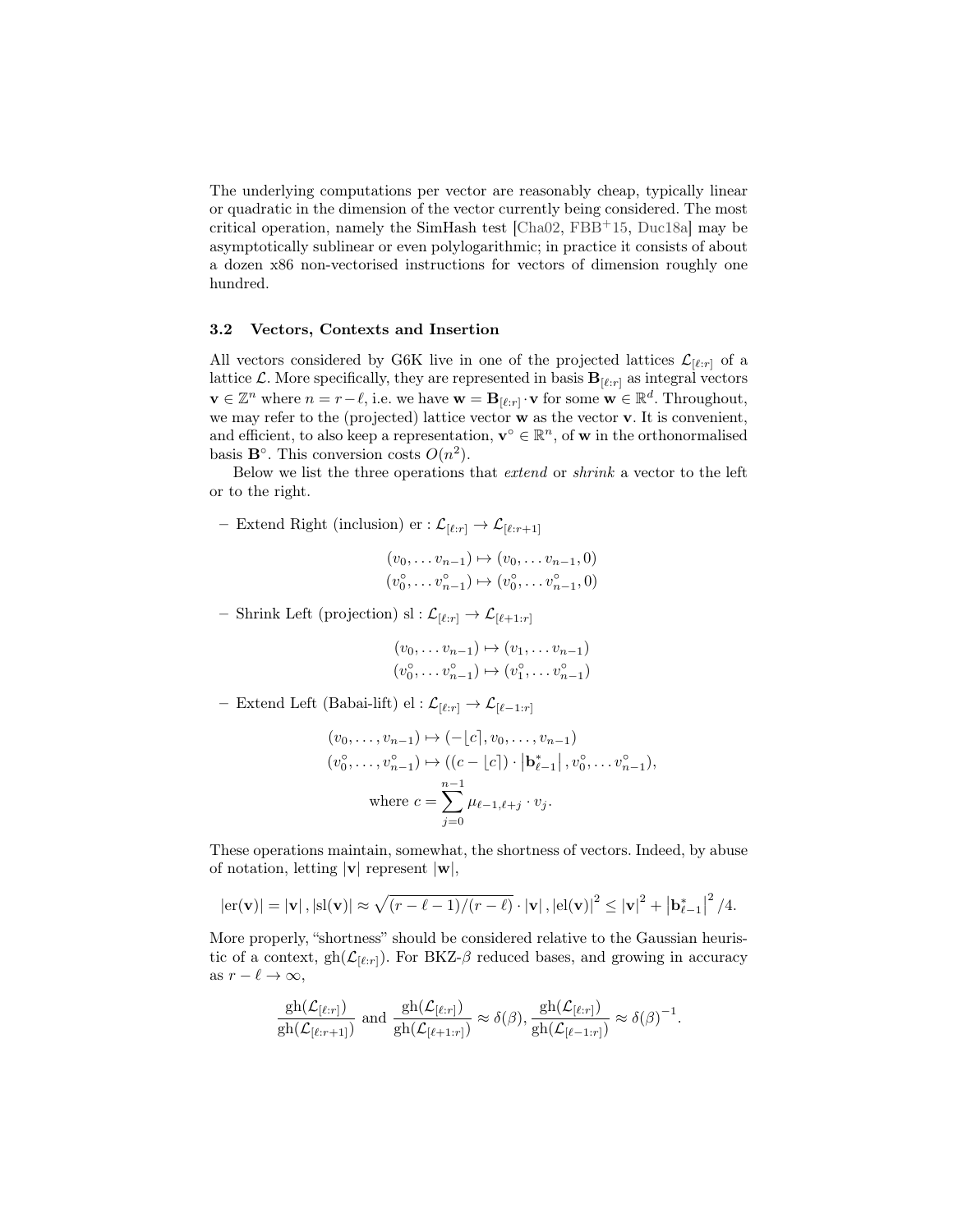We may then calculate an approximate growth factor, relative to the Gaussian heuristics of the contexts, for each of the three operations

$$
\frac{|\mathrm{er}(\mathbf{v})| \cdot g h(\mathcal{L}_{[\ell:r]})}{|\mathbf{v}| \cdot g h(\mathcal{L}_{[\ell:r+1]})} \approx \delta(\beta), \frac{|\mathrm{sl}(\mathbf{v})| \cdot g h(\mathcal{L}_{[\ell:r]})}{|\mathbf{v}| \cdot g h(\mathcal{L}_{[\ell+1:r]})} \approx \sqrt{\frac{r-\ell-1}{r-\ell}} \cdot \delta(\beta),
$$

$$
\frac{|\mathrm{el}(\mathbf{v})| \cdot g h(\mathcal{L}_{[\ell:r]})}{|\mathbf{v}| \cdot g h(\mathcal{L}_{[\ell-1:r]})} \le \delta(\beta)^{-1} \left(1 + \frac{|\mathbf{b}_{\ell-1}^*|^2}{4 \cdot |\mathbf{v}|^2}\right)^{1/2}.
$$

While it would seem natural to also define a Shrink Right operation, we have not found a geometrically meaningful way of doing so. Moreover, we neither have any algorithmic purpose for it.

Insertion. Performing an insertion (the elementary lattice reduction operation) of a vector is less straightforward. For  $i \leq \ell < r$ ,  $n' = r - i$ ,  $n = r - \ell$  an insertion of a vector **v** at position *i* is a local change of basis making  $\mathbf{w} = \mathbf{B}_{[i:r]} \cdot \mathbf{v}$  the first vector of the new local projected basis, i.e. applying a unimodular matrix  $\mathbf{U} \in \mathbb{Z}^{n' \times n'}$  to  $\mathbf{B}_{[i:r]}$  such that  $(\mathbf{B}_{[i:r]} \cdot \mathbf{U})[0] = \mathbf{w}$ . While doing so, we would like to recycle a database of vectors currently living in the context  $[\ell : r]$ .

In the case  $i = \ell$ , this causes no difficulties, and one could apply any change of basis U to the database. But to exploit dimensions for free, we will typically have  $i < \ell$ , which is more delicate. If we can ensure that

<span id="page-9-0"></span>
$$
Span((\mathbf{B} \cdot \mathbf{U})_{[i:\ell+1]}) = Span(\mathbf{B}_{[i:\ell]} \cup \{\mathbf{w}\})
$$
\n(4)

then one can simply project all the database vectors orthogonally to w, to end up with a database in a new smaller context  $[\ell + 1 : r]$ . If it holds that  $\mathbf{v}[j] = \pm 1$ for some  $j \in \{\ell, \ldots, r - 1\}$  an appropriate matrix **U** can be constructed as

<span id="page-9-1"></span>
$$
\mathbf{U} = \left( \mathbf{v} \begin{vmatrix} \mathbf{I}_{j \times j} & \mathbf{0} \\ \mathbf{0} & \mathbf{0} \\ \mathbf{0} & \mathbf{I}_{n'-j-1 \times n'-j-1} \end{vmatrix} \right). \tag{5}
$$

However, it is important that the local projected bases remain somewhat reduced. If not, numerical stability issues may occur. Moreover, the condition that the short vector **v** contains a  $\pm 1$  in the context  $[\ell : r]$  is often not satisfied without sufficient reduction. While we must be careful to not alter the vector space inside the sieving context, we can nevertheless perform a full size reduction (upper triangular matrix **T** with unit diagonal) on the whole of  $\mathbf{B}_{[i:r]}$ , as well as two local LLL reductions  $U_L$  and  $U_R$  on  $B_{[i:\ell+1]}$  and  $B_{[\ell+1:r]}$ .

<span id="page-9-2"></span>
$$
\mathbf{U}' = \mathbf{U} \cdot \mathbf{T} \cdot \begin{pmatrix} \mathbf{U}_{\mathrm{L}} & \mathbf{0} \\ \mathbf{0} & \mathbf{U}_{\mathrm{R}} \end{pmatrix} . \tag{6}
$$

Note that  $Span((\mathbf{B} \cdot \mathbf{U}')_{[i:\ell+1]}) = Span((\mathbf{B} \cdot \mathbf{U})_{[i:\ell+1]})$ , so that condition [\(4\)](#page-9-0) is preserved.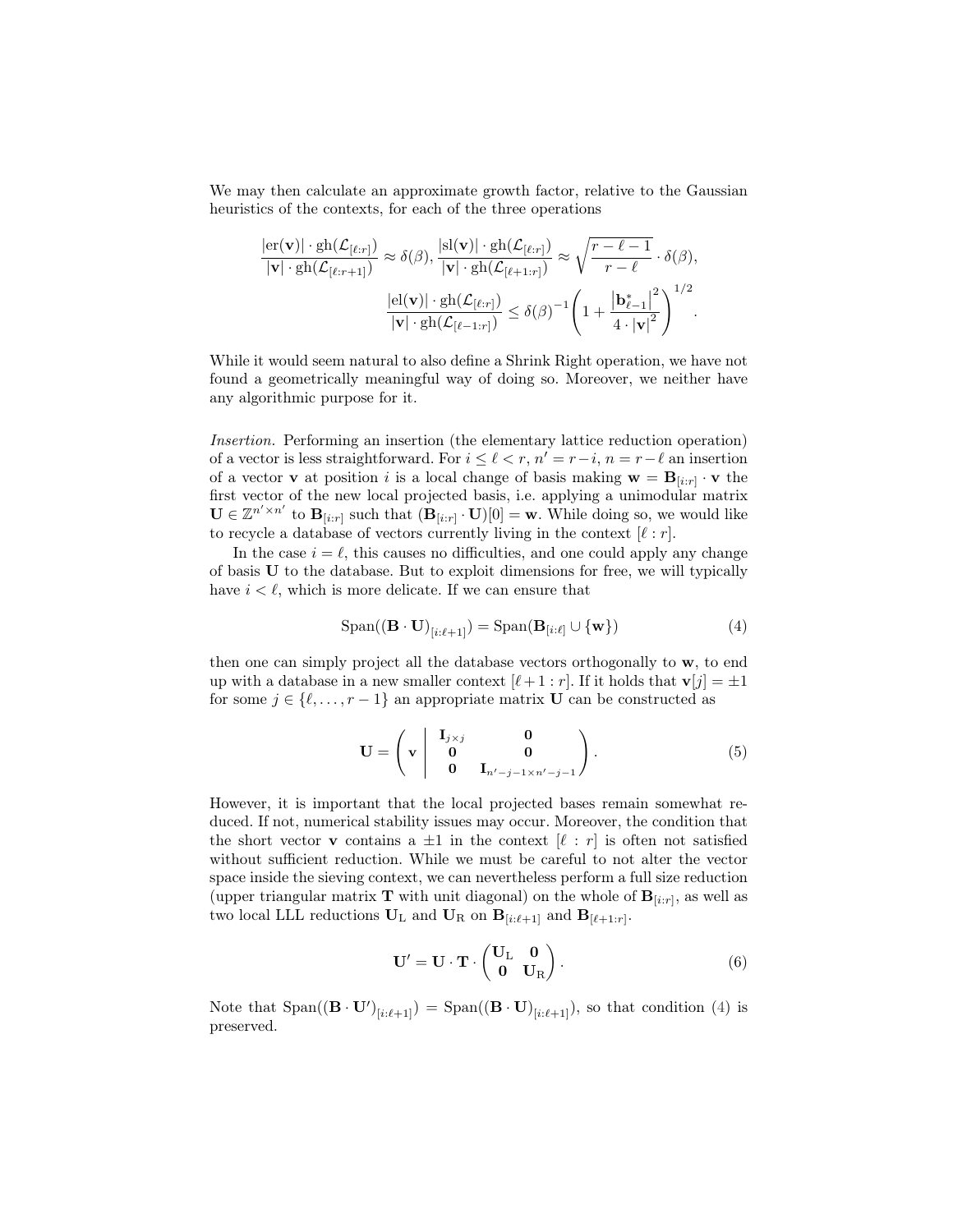## 3.3 G6K: a Stateful Machine

The General Sieve Kernel is defined by the following internal states and instructions.

#### State

- A lattice basis **B** ∈  $\mathbb{Z}^{d \times d}$ , updated each time an insert is made (Section [3.2\)](#page-8-0). Associated with it is its Gram–Schmidt Orthonormalisation basis  $\mathbf{B}^\circ.$
- Positions  $0 \leq \kappa \leq \ell \leq r \leq d$ . We refer to the context  $[\ell : r]$  as the sieving context, and  $[\kappa : r]$  as the *lifting context*. We define  $n = r - \ell$  (the sieving dimension).
- A database db of N vectors in  $\mathcal{L}_{[\ell:r]}$  (preferably short).
- Insertion candidates  $\mathbf{c}_{\kappa}, \ldots, \mathbf{c}_{\ell}$  where  $\mathbf{c}_i \in \mathcal{L}_{[i:r]}$  or  $\mathbf{c}_i = \perp$ .

#### Instructions

- Initialisation (Init<sub>B</sub>): initialise the machine with a basis  $B \in \mathbb{Z}^{d \times d}$ .
- Reset (Reset<sub> $\kappa,\ell,r$ </sub>): empty database, and set  $(\kappa,\ell,r)$ .
- Sieve (S): run some chosen sieving algorithm. During execution of the algorithm, well chosen visited vectors are lifted from  $\mathcal{L}_{[\ell:r]}$  to  $\mathcal{L}_{[\kappa:r]}$  (by iterating el just on these vectors). If such a lift improves (i.e. is shorter than) the best insertion candidate  $c_i$  at position i, then it replaces  $c_i$ . We call this optional<sup>[9](#page-10-0)</sup> feature on-the-fly lifting.
- Extend Right, Shrink Left, Extend Left (ER, SL, EL): increase or decrease  $\ell$ or r and apply er, sl or el to each vector of the database. All three operations maintain the insertion candidates (except for EL which drops  $c_\ell$ ).
- Insert (I): choose the best insertion candidate  $c_i$  for  $\kappa \leq i \leq \ell$ , according to a score function, and insert it at position  $i$ . The sieving context changes to  $[\ell + 1 : r]$  and the database is updated as described in Section [3.2.](#page-8-0) If no insertion candidate is deemed suitable, then we simply run SL so as to ensure that the sieving context will end up as expected.<sup>[10](#page-10-1)</sup> When we write  $I_i$ , we mean that insertion is only considered at position i.
- Grow or Shrink (Resize<sub>N</sub>): change the database to a given size N. When shrinking, remove the longest vectors from the database. When growing, sample new vectors (using some unspecified sampling algorithm<sup>[11](#page-10-2)</sup>). Typically, we will not explicate the calls to these operations, and assume that calling a sieve includes resizing the database to the appropriate size, for example  $N = O(\sqrt{4/3}^n)$  for the 2-sieves of [\[NV08,](#page-30-8) [MV10b,](#page-30-0) [BGJ15\]](#page-28-1).

Our implementation of this machine offers more functionality, such as the ability to monitor its state and therefore the behaviour of the internal sieve algorithm, and to tune the underlying algorithms.

<span id="page-10-0"></span> $9$  The alternative being to only consider the vectors of the final database for lifting.

<span id="page-10-1"></span><sup>&</sup>lt;sup>10</sup> Note that sl can be viewed as the trivial insertion of the vector  $v_{\kappa} = (1, 0, \ldots, 0)$ .

<span id="page-10-2"></span><sup>&</sup>lt;sup>11</sup> When possible we prefer to sample by summing random pairs of vectors from the database.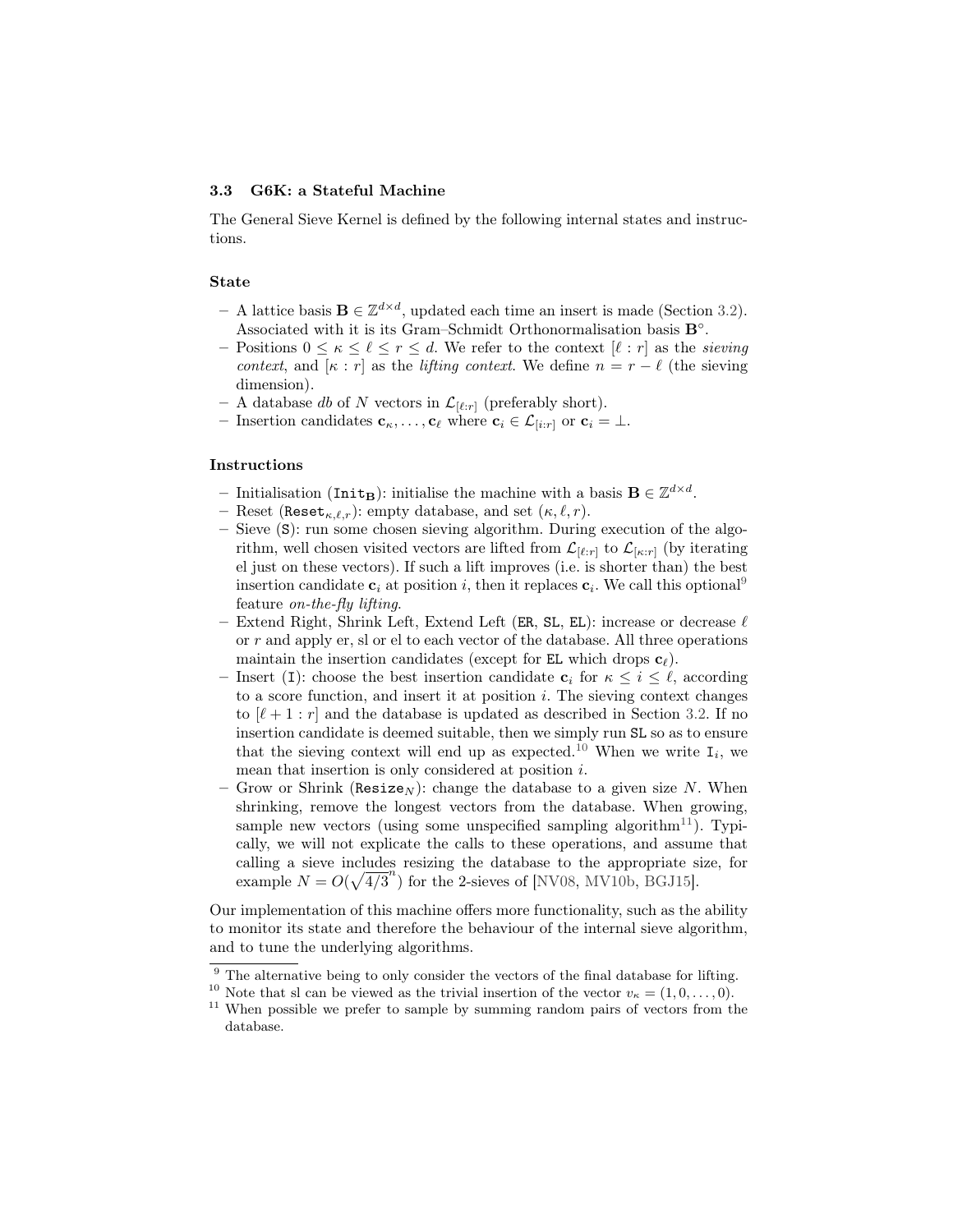# <span id="page-11-0"></span>4 Reduction Algorithms using G6K

Equipped with this abstract machine, we can now reformulate, improve and generalise strategies for lattice reduction with sieving algorithms. In the following we will assume that the underlying sieve algorithm has a time complexity proportional to  $C<sup>n</sup>$ , with n the dimension of the SVP instance, and we also define  $C' = 1/(1 - 1/C)$ . This second constant approximates the multiplicative overhead  $\sum_{i=1}^{n} C^{i} / C^{n}$  encountered on iterating sieves in dimensions 1 to n. Note that this overhead grows when  $C$  decreases. More concretely, depending on the sieve, C can range from  $4/3$  down to  $\sqrt{3/2}$ , giving  $C' = 4$  up to  $C' \approx 5.45$ .

## 4.1 The Pump

In this section we propose a sequence of instructions called the Pump. They encompass the progressive-sieving strategy proposed in [\[Duc18a,](#page-28-7) [LM18\]](#page-29-8) as well as the dimensions for free and multi-insertion tricks of [\[Duc18a\]](#page-28-7). The original progressive-sieving strategy can be written as

$$
Reset_{0,0,0}, (ER, S)^{d}, I_0.
$$
 (7)

Similarly, a SubSieve<sub>f</sub> which attempts a partial HKZ reduction using sieving with  $f$  dimensions for free can be written as

$$
\texttt{SubSieve}_{f} : \texttt{Reset}_{0,f,f}, \ (\texttt{ER}, \ \texttt{S})^{d-f}, \ \texttt{I}_0, \texttt{I}_1, \dots, \texttt{I}_{d-f-1}.^{12} \tag{8}
$$

We note that due to the newly introduced EL operation, it is also possible to perform the progressive-sieving right to left

<span id="page-11-2"></span>
$$
Reset_{0,d,d}, (EL, S)^{d-f}, I_0, I_1, \ldots, I_{d-f-1}.
$$
\n(9)

Perhaps surprisingly, experimentally the left variant of progressive-sieving performs substantially better. In combination with certain sieving methods, the right variant even fails completely, this will be discussed in more detail in Section [4.5.](#page-15-2)

To arrive at Pump, note first that G6K maintains insertion candidates at many positions. We can therefore relax the insertion positions of [\(9\)](#page-11-2) and choose those that appear to be optimal. The choice of insertion position is discussed in Section [4.4.](#page-14-0)

Secondly, due to on-the-fly lifting, we note that the sequence [\(9\)](#page-11-2) considers many more insertion candidates for the first insertion than for subsequent insertions. Moreover, we noticed that after several insertions, the database contained vectors much longer than recent inserts. By sieving also during the "descent phase", i.e. when inserting and shrinking the sieve context, we remedy this imbalance and expect to obtain a more strongly reduced basis, ideally obtaining an HKZ-reduced context.

<span id="page-11-1"></span><sup>&</sup>lt;sup>12</sup> This sequence refers to SubSieve<sup>+</sup>( $\mathcal{L}, f$ ) with Sieve being progressive [\[Duc18a\]](#page-28-7).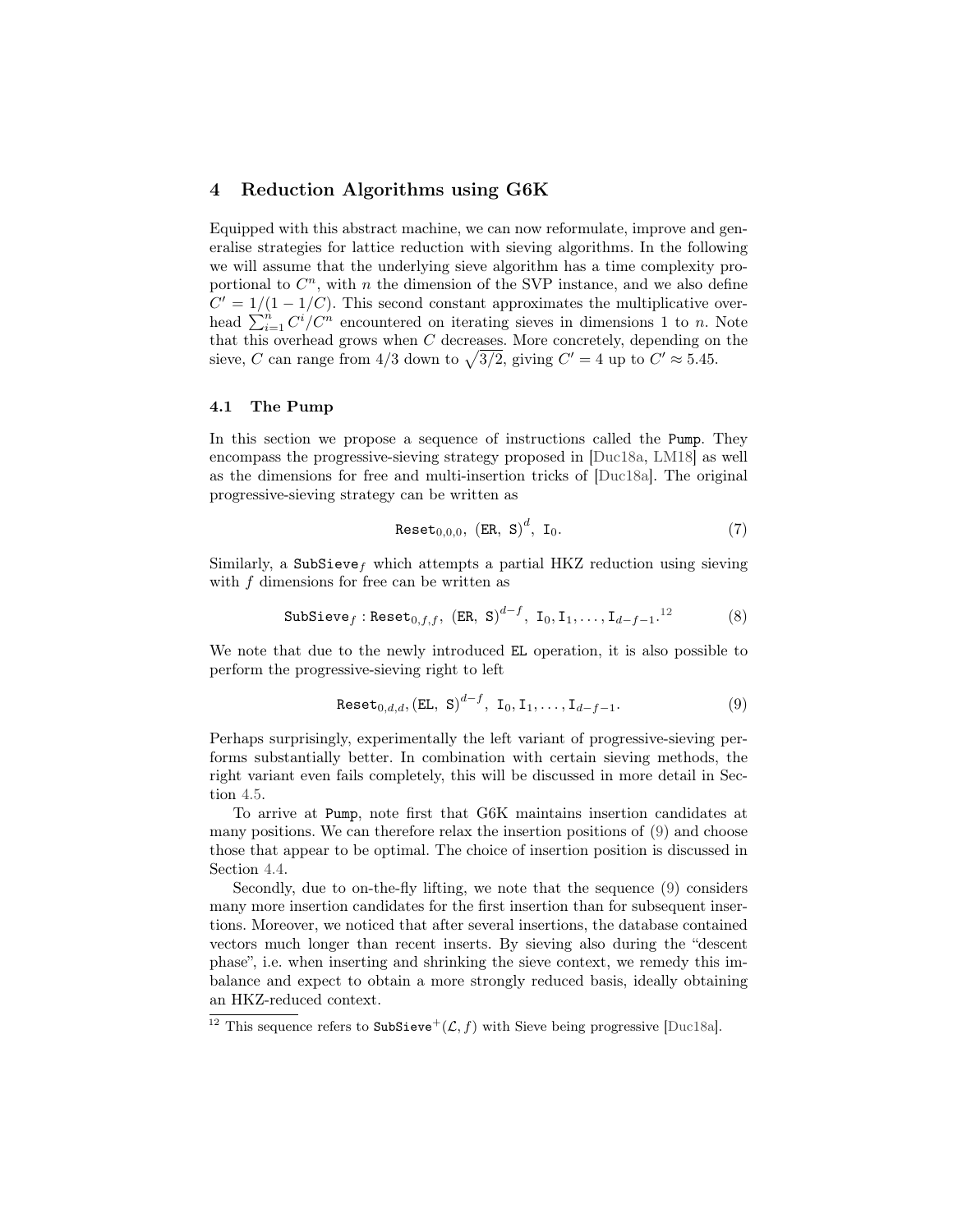In summary, we define the parameterised  $\text{Pump}_{\kappa,f,\beta,s}$  as the following sequence

$$
\text{Pump}_{\kappa, f, \beta, s} : \text{Reset}_{\kappa, \kappa + \beta, \kappa + \beta}, \overbrace{\text{(EL, S)}^{\beta - f}, \text{(I, S)}^{\text{pump-down}}}, \quad (10)
$$

where  $0 \leq \kappa \leq \kappa + \beta \leq d$ ,  $0 \leq f \leq \beta$ , and where  $s \in \{0,1\}$  controls whether we sieve during pump-down. One may expect the cost of these extra sieves to be close to a multiplicative factor of 2, but experimentally the factor can reach 3 for certain sieves (e.g.  $bgj1$ ), as more collisions<sup>[13](#page-12-0)</sup> seem to occur during the descent phase. This feature is mostly useful for weaker reduction tasks such as BKZ, see PumpNJumpBKZTour below.

#### 4.2 SVP

To solve the shortest vector problem on the full lattice, starting from an LLLreduced basis **B**, we proceed as in [\[Duc18a\]](#page-28-7), that is, we iterate Pump<sub>0</sub>,  $f_{dd,s}$  for decreasing values of f. While only the last Pump delivers the shortest vector, the previous iterations provide a strongly reduced basis (near HKZ-reduced), which allows more dimensions for free to be achieved. We expect to obtain further dimensions for free due to on-the-fly lifting.

Similarly, for solving SVP in context  $[\kappa : \kappa + \beta]$  (e.g. as a block inside BKZ), we instead make iterative calls to  $\text{Pump}_{\kappa,f,\beta,s}$ .

Note that we can decrease  $f$  in larger increments than 1 to balance the cost of the basis reduction effort and the search for the shortest vector itself. Indeed, with increments of 1, the overhead factor C' for  $C = \sqrt{3/2}$  is  $C' \approx 4.45$ . Decreasing f by 2 gives an overhead of  $C' = 1/(1 - C^{-2}) = 3$  and by 3 gives  $C' = 1/(1 - C^{-3}) \approx 2.19$ . Such speed-ups are worth losing 1 or 2 dimensions for free.

We therefore define WorkOut as the following sequence of Pump

WorkOut<sub>$$
\kappa, \beta, f, f^+, s
$$</sub>:  $Pump_{\kappa, \beta - f^+, \beta, s}$ ,  $Pump_{\kappa, \beta - 2f^+, \beta, s}$ ,  
 $Pump_{\kappa, \beta - 3f^+, \beta, s}$ , ...  $Pump_{\kappa, f, \beta, s}$ , (11)

where  $f^+$  is the increment mentioned above. From experiments on exact-SVP and SVP-challenges, we found it worthwhile to deactivate sieving in the descent phase  $(s = 0)$ , though activating it  $(s = 1)$  is preferable in other contexts, or to use less memory at a larger time cost. Similarly, for certain tasks (e.g. the SVP challenges, i.e. 1.05-Hermite-SVP) we found the optimal increment,  $f^+$ , to be 2 or 3. This parameter also drives a time-memory trade-off; setting  $f^+$  to 1 saves on memory by allowing for a larger  $f$ , but at a noticeable cost in time.

For solving exact-SVP, it is not clear when to stop this process because we are never certain that a vector is indeed the shortest vector of a lattice (except maybe by running a very costly non-pruned enumeration). In these cases, one should

<span id="page-12-0"></span><sup>&</sup>lt;sup>13</sup> A collision is when a new vector **v** to be inserted in the database equals  $\pm \mathbf{v}_2$  for some  $v_2$  already present in the database.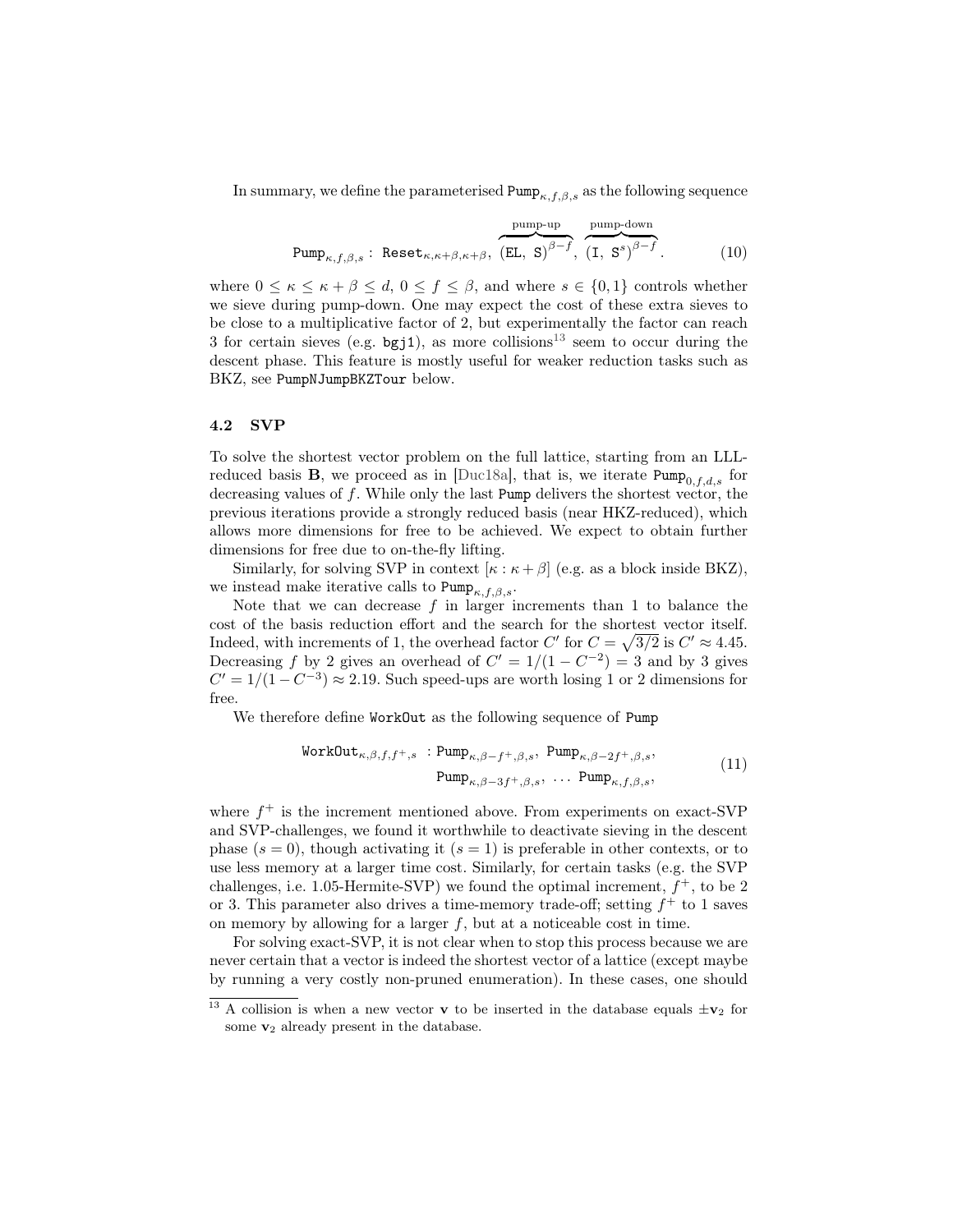therefore guess, from experimental data, a good number f of dimensions for free. Note that it is is rarely critical to achieve exact-SVP, and lattice reduction algorithms such as BKZ tolerate approximations.

In some cases, such as the Darmstadt SVP Challenge, we do not have to solve exact-SVP, but rather find a vector of a prescribed norm, near the Gaussian heuristic. In this case we do not need to predetermine f and simply iterate the Pump until satisfaction. As a consequence, we also add an extra option to the Pump to allow early aborts when it finds a satisfying candidate  $c_{\kappa}$ . In practice we observe significant savings from this feature, i.e. we observe the Pump aborting before reaching its topmost dimension, or at the beginning of the descent phase.

#### <span id="page-13-0"></span>4.3 BKZ

Having determined the appropriate parameters  $f, f^+, s$  for solving SVP- $\beta$  (made implicit in the following), the naïve implementation of BKZ is given by the following program

$$
\begin{aligned}\n\text{NaiveTour}_{\beta}: \text{WorkOut}_{0,\beta}, \quad \text{WorkOut}_{1,\beta+1}, \dots \\
&\text{WorkOut}_{d-\beta,d}, \dots, \text{WorkOut}_{d-1,d}.\n\end{aligned} \tag{12}
$$

Several strategies to amortise the cost of sieving inside BKZ were suggested in [\[Duc18a,](#page-28-7) [LM18\]](#page-29-8). These aimed to reduce the cost of a tour of  $BKZ-\beta$  below d (or  $d - \beta$ ) times the cost of SVP in dimension  $\beta$ . Again, these strategies are implementable as a sequence of G6K instructions.

Namely, the sliding-window strategy of [\[LM18\]](#page-29-8) can be expressed as

```
\texttt{SlidingWindowTour}_\beta: \texttt{Reset}_{0,0,0}, \ (\texttt{ER},\ \texttt{S})^\beta, \ (\texttt{I}_\ell,\ \texttt{S},\ \texttt{ER},\ \texttt{S})^{d-\beta}, \ (\texttt{I}_\ell,\ \texttt{S})^\beta. \tag{13}
```
It is also possible to combine this strategy with the dimensions for free of [\[Duc18a\]](#page-28-7). However, there are two caveats. First, it relies on extend right, which is currently problematic in our implementation of G6K, see Section [4.5.](#page-15-2) Secondly, even if this issue is solved, we remark that inside a BKZ tour it is preferable to run LLL on the full basis periodically. From the sandpile point of view [\[MV10a,](#page-29-13) [HPS11\]](#page-29-14), not doing so implies that a "bump" accumulates at the right of the reduced blocks, as we try to push the sand to the right. We see no clear strategies to recycle the vectors of a block when calling a full LLL.

Alternatively, [\[Duc18a\]](#page-28-7) identified two other potential amortisations. First, it is noted that the WorkOut (or even just a Pump) in a block  $[\kappa : \kappa + \beta]$  leaves the next block  $[\kappa + 1 : \kappa + \beta + 1]$  already quite well reduced. It may therefore not be necessary to do a full WorkOut, but simply run the last Pump of this WorkOut, therefore saving up to a factor of  $C'$  in the running time.

The second suggestion of [\[Duc18a\]](#page-28-7) consists of overshooting the blocksize  $\beta$ , so that a Pump in dimension  $\beta' > \beta$  attempts to HKZ reduce a larger block. In particular for parameter j, let  $\beta' = \beta + j - 1$  and after a Pump<sub> $\kappa, f, \beta'$ </sub> jump by j blocks. This decreases the number of calls to the Pump to  $d/j$  and may also slightly improve the quality of the reduction, but increases the cost of the Pump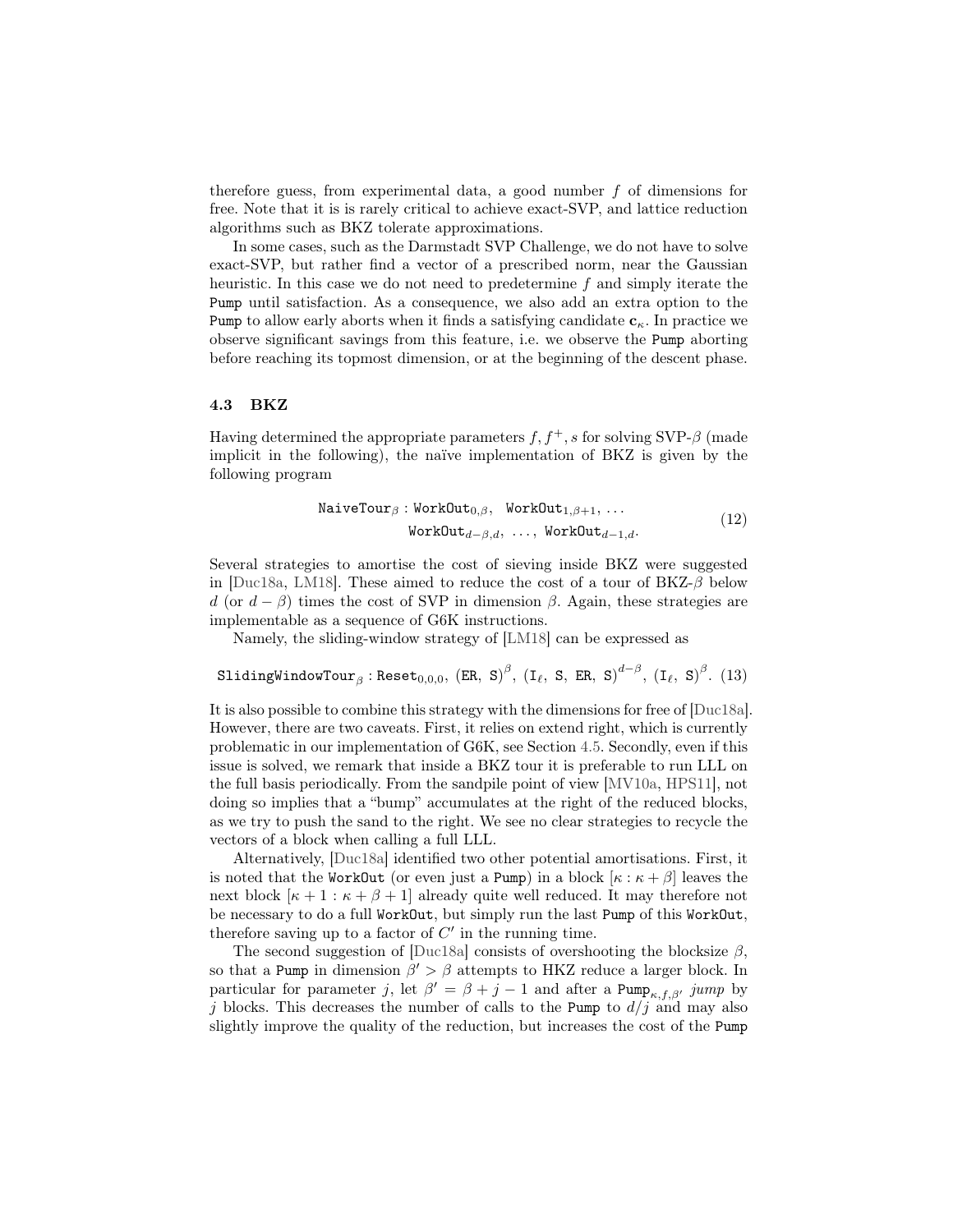calls by a factor of  $C^{j-1}$ . It is argued that such a strategy could give a speed-up factor ranging from 2.2 to 3.6 for a fixed basis reduction quality. In this case we therefore perform the following sequence

$$
\text{PumpNJumpTour}_{\beta', f, j} : \text{Pump}_{0, f, \beta'}, \text{Pump}_{j, f, \beta'}, \text{Pump}_{2j, f, \beta'}, \dots \tag{14}
$$

We alter the version above to allow for more opportunism. Since choosing  $f$  to almost certainly solve exact-SVP in blocks is costly, we instead embrace the idea of achieving the most basis reduction from a given sieving context. Extending the lift context makes the lift operation more expensive, but gives more insertion candidates, and therefore gives a new trade-off that can optimised over. To this end note that while  $\text{Pump}_{\kappa',f+\kappa-\kappa',\beta+\kappa-\kappa'}$  for  $\kappa' < \kappa$  takes more dimensions for free than Pump<sub> $\kappa, f, \beta$ </sub>, it still provides the same insertion candidates,  $c_{\kappa}, \ldots, c_{\kappa+f}$ . It also provides new insertion candidates  $c_{\kappa'}, \ldots, c_{\kappa-1}$ . This is because the sieving contexts do not shrink. Therefore, provided we take care in the first few blocks, the quality cannot decrease. To achieve this start with Pumps with no dimensions for free and move the sieving context right until the desired number of dimensions for free is attained, then continue as before. Set  $f' > f$ ,  $\beta = \beta + f' - f$ (i.e. the value that fixes the sieve context sizes) and  $\beta' = \beta + j - 1$  and perform

PumpNJumpTour
$$
\beta', f', j
$$
: Pump $0, 0, \beta'-f'$ , Pump $0, j, \beta'-f'+j$ , ..., Pump $0, f', \beta'$ ,  $(15)$ 

\nPump $j, f', \beta'$ , Pump $2j, f', \beta'$ , ...  $(15)$ 

#### <span id="page-14-0"></span>4.4 Scoring for Inserts

The issue of deciding where in a basis to insert given candidates throughout reduction has already been discussed in [\[TKH18\]](#page-30-4), in the context of the SVP Challenges. Until the actual shortest vector is found, these insertions have the purpose of improving the basis quality. Inserting at an early position may degrade quality at later positions, because we do not know a priori how inserting  $c_i$  will affect  $B_{\lbrack \ell:r \rbrack}$  for  $i \leq \ell \leq r$ . Therefore one must find a good trade-off between making long lasting yet weak improvements at early positions, and strong yet fragile improvements at later positions.

One way to achieve this is to use the scoring proposed in [\[TKH18\]](#page-30-4), a function over the whole basis which measures the global effect of each potential insert, i.e. checking exactly how inserting  $c_i$  affects the  $B_{[\ell:r]}$ . We use a simplified variant of this scoring which scores the improvement of each potential insert according to the following local condition

$$
\varsigma(i) = \begin{cases} 0, & \text{if } \mathbf{c}_i = \bot \\ \theta^{-i} \cdot |\mathbf{b}_i^*|^2 / |\mathbf{c}_i|^2, & \text{otherwise} \end{cases}
$$
(16)

for some constant  $\theta \geq 1$  and take the maximum over the valid indices. Setting  $\theta = 1$  corresponds to always choosing the "most improving" candidate, while setting  $\theta$  quite large (say 10) corresponds to always inserting at the earliest position.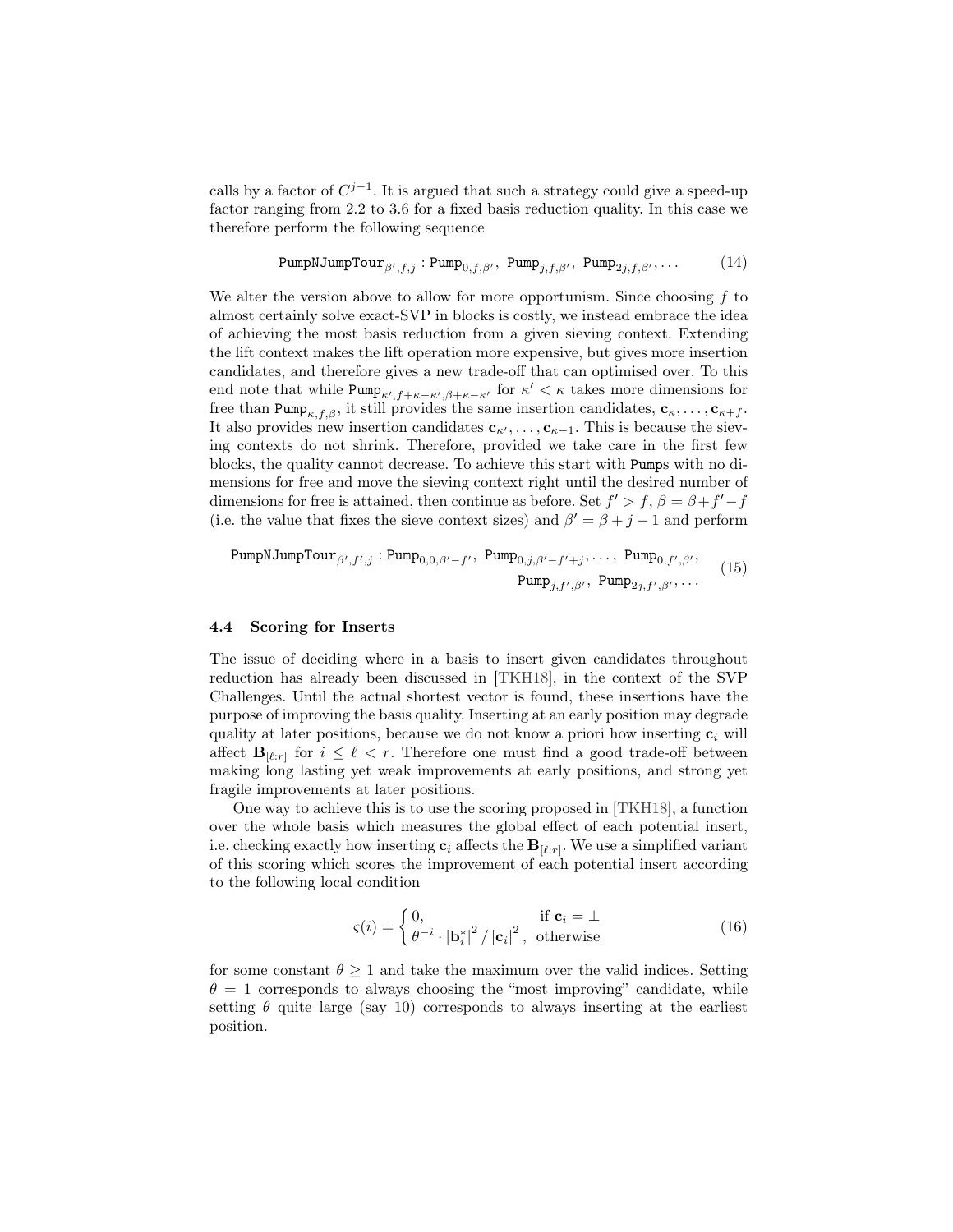To optimise  $\theta$ , we ran WorkOut<sub>0,d,f</sub> for  $f = 30$  and  $d = 110$ , measured  $\gamma = \frac{gh(\mathcal{L})}{gh(\mathcal{L}_{[f:d]})}$ , and chose  $\theta = 1.04$  which minimised this quantity  $\gamma$ . We recall [\[Duc18a\]](#page-28-7) that  $\gamma$  must be below a certain threshold to guarantee the success of exact-SVP in dimension  $d$  with  $f$  dimensions for free.

The optimal value of  $\theta$  may differ depending on other parameters, e.g. dimension, approximation factor, and the context, e.g. exact-SVP, 1.05-Hermite-SVP, BKZ, and the question of optimising insertion strategies requires more theoretical and experimental attention. We hope that our open source implementation will ease such future research.

#### <span id="page-15-2"></span>4.5 Issue with Extend Right

As mentioned earlier, our current implementation does not support the ER operation very well. In more detail, the issue is that after running a sieve in the context  $[\ell : r]$ , and applying ER, the vectors in the database are padded with 0 to be defined over the context  $[\ell : r + 1]$ ; geometrically, these vectors remain in the context  $[\ell : r]$ , and so will all their potential combinations considered by the sieve. While we do add some fresh vectors to increase the database size, the fraction of those fresh vectors in the database is rather small:  $1 - \sqrt{3/4} \approx 13\%$ . This alone seems to slow down the Gauss sieve when used in right progressive-sieving compared to left progressive-sieving.

The situation is even worse with the faster sieves we implemented. Indeed, apart from the reference Gauss sieve, our sieves are not guaranteed to maintain the full-rankness of the database. The reason is, for performance purposes, we relaxed the replacement condition. In the standard Gauss sieve,  $\mathbf{x} \pm \mathbf{y}$  may only replace **x** or **y** if it is shorter. We relax this and allow  $\mathbf{x} \pm \mathbf{y}$  to replace the current largest vector z in the database. Fresh vectors are much longer than the recycled ones, therefore they are quickly replaced by combinations of recycled vectors, effectively meaning there is little representation of the newly introduced basis vector after an ER.

While we tried to implement countermeasures to avoid losing rank, they had a noticeable impact on performance, and were not robust. For this work, we therefore avoid the use of extend right, as reductions based on extend left already perform well. We leave it as an open problem to develop appropriate variants of fast sieve algorithms that avoid this issue.

## <span id="page-15-0"></span>5 Implementation details

#### <span id="page-15-1"></span>5.1 Sieving

We implemented several variants of sieving, namely: a Gauss sieve [\[MV10b\]](#page-30-0), a relaxation of the Nguyen–Vidick sieve [\[NV08\]](#page-30-8), a restriction of the Becker– Gama–Joux sieve [\[BGJ15\]](#page-28-1) and a 3-sieve [\[BLS16,](#page-28-12) [HK17\]](#page-29-0). All exploit the SimHash speed-up [\[Cha02,](#page-28-8) [FBB](#page-28-9)<sup>+</sup>15, [Duc18a\]](#page-28-7).

The first two were mostly implemented for reference and testing purposes, and therefore are not multi-threaded. Nevertheless, we fall back to Gauss sieve in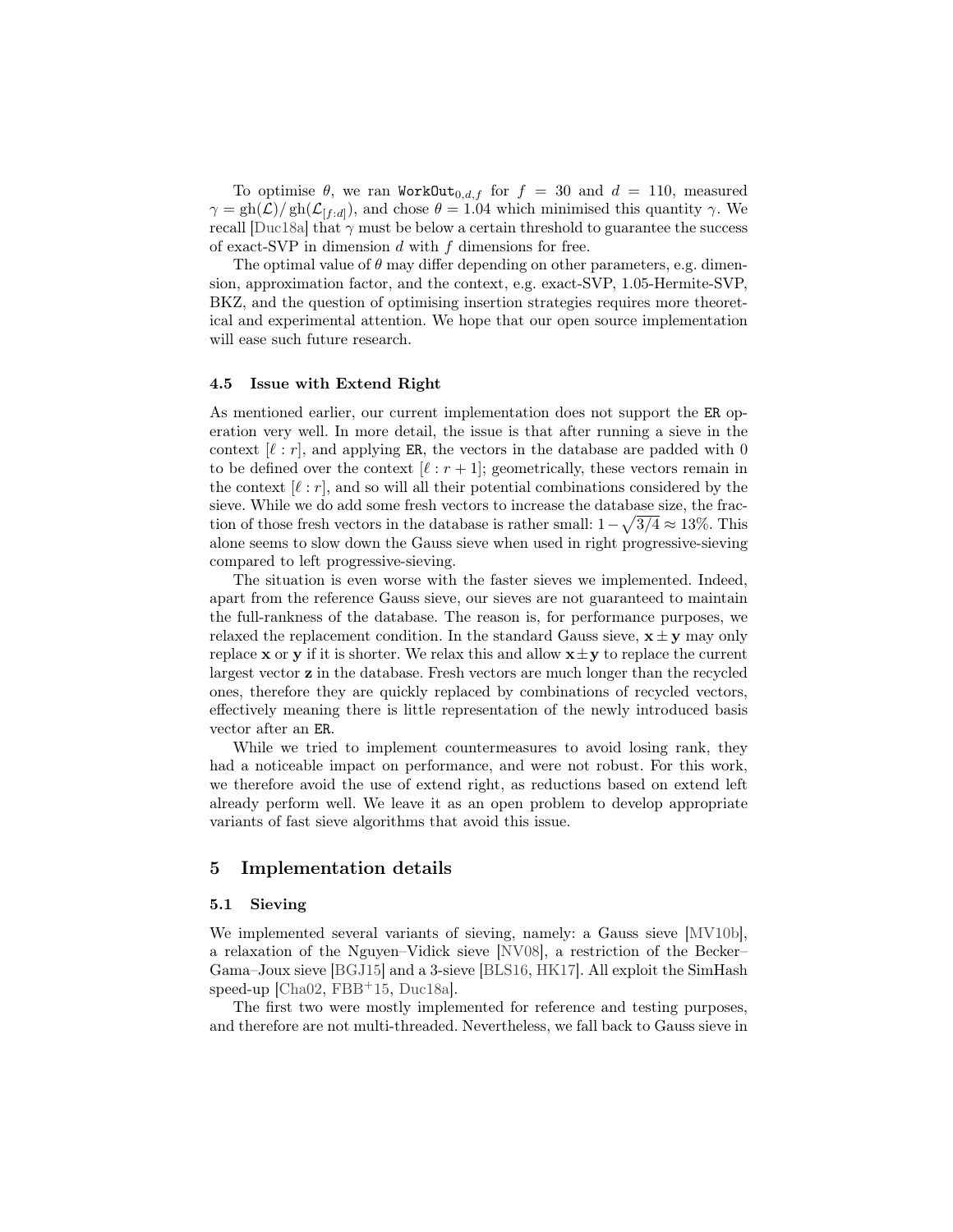small dimensions for efficiency and robustness; as discussed earlier, Gauss sieve is immune to loss of rank, which we sometimes experienced with other sieves in small dimensions (say,  $n < 50$ ), even when not using extend right.

The termination condition for the sieves follows [\[Duc18a\]](#page-28-7), namely, they stop when we have obtained a given ratio of the expected number of vectors of norm less than  $R \cdot \text{gh}(\mathcal{L}_{[\ell:r]})$ . The saturation radius is dictated by the asymptotics of the algorithm at hand, namely,  $R$  is such that the sieve uses a database of  $N = O(R^n)$  vectors. In particular  $R = \sqrt{4/3}$  for all implemented sieves, except for the 3-sieve for which one can choose  $R^2 \in [3\sqrt{3}/4, 4/3] \approx [1.299, 1.333]$ .

Nguyen–Vidick Sieve (nv) and Gauss Sieve (Gauss) The Nguyen–Vidick sieve finds pairs of vectors  $(v_1, v_2)$  from the database, whose sum or difference gives a shorter vector, i.e.  $|\mathbf{v}_1 \pm \mathbf{v}_2| < \max\{|\mathbf{v}| : \mathbf{v} \in \mathbf{d}\mathbf{b}\}\)$ . Once such a pair is found, the longest vector from the database gets replaced by  $\mathbf{v}_1 \pm \mathbf{v}_2$ . The size of the database is a priori fixed to the asymptotic heuristic minimum  $2^{0.2075n+o(n)}$ required to find enough such pairs. The running time of the Nguyen–Vidick sieve is quadratic in the database size.

The Gauss sieve algorithm, similar to the Nguyen–Vidick sieve, searches for pairs with a short sum, but the replacement and the order in which we process the database vectors, differ. More precisely, the database now is (implicitly) divided into two parts, the so-called "list" part and the "queue" part. This separation is encoded in the ordering, with the list part being the first  $\tau$  vectors. Both parts are kept separately sorted. The list part has the property that the shortness of  $v_1 \pm v_2$  has been checked for all pairs of vectors  $v_1, v_2$  in the list. We then only check pairs  $(v_1, v_2)$ , where  $v_1$  comes from the queue part and  $v_2$  from the list part. As opposed to Nguyen–Vidick sieve, once a reduction is found, the longer vector from the pair  $(v_1, v_2)$  gets replaced by  $v_1 \pm v_2$ , not the longest in the database. In the case where the list vector  $\mathbf{v}_2$  gets replaced, the result of the reduction  $\mathbf{v}_1 \pm \mathbf{v}_2$  is put into the "queue" part and the search is continued with the same "queue" vector  $v_1$ . Otherwise, if the queue vector  $v_1$  was the longest and is replaced, we restart comparing  $v_1$  with all list vectors. A vector is moved from the "queue" to the "list" part once no reduction with the "list" vectors can be found. Asymptotically, the running time and the database size for the Gauss sieve is the same as for the Nguyen–Vidick sieve, but it performs better in practice.

Becker–Gama–Joux Sieve (bgj1) The sieve algorithm from [\[BGJ15\]](#page-28-1) accel-erates the Nguyen–Vidick sieve [\[NV08\]](#page-30-8) from  $2^{0.415n+o(n)}$  down to  $2^{0.311n+o(n)}$ by using locality sensitive filters, while keeping the memory consumption to its bare minimum for a 2-sieve, namely  $2^{0.2075n + o(n)}$ .

This optimal complexity is reached using recursive filtering, however we only implemented a variant of this algorithm with a single level of filtration (hence the name bgj1). We leave it to future work to implement the full algorithm and determine when the second level of filtration becomes interesting.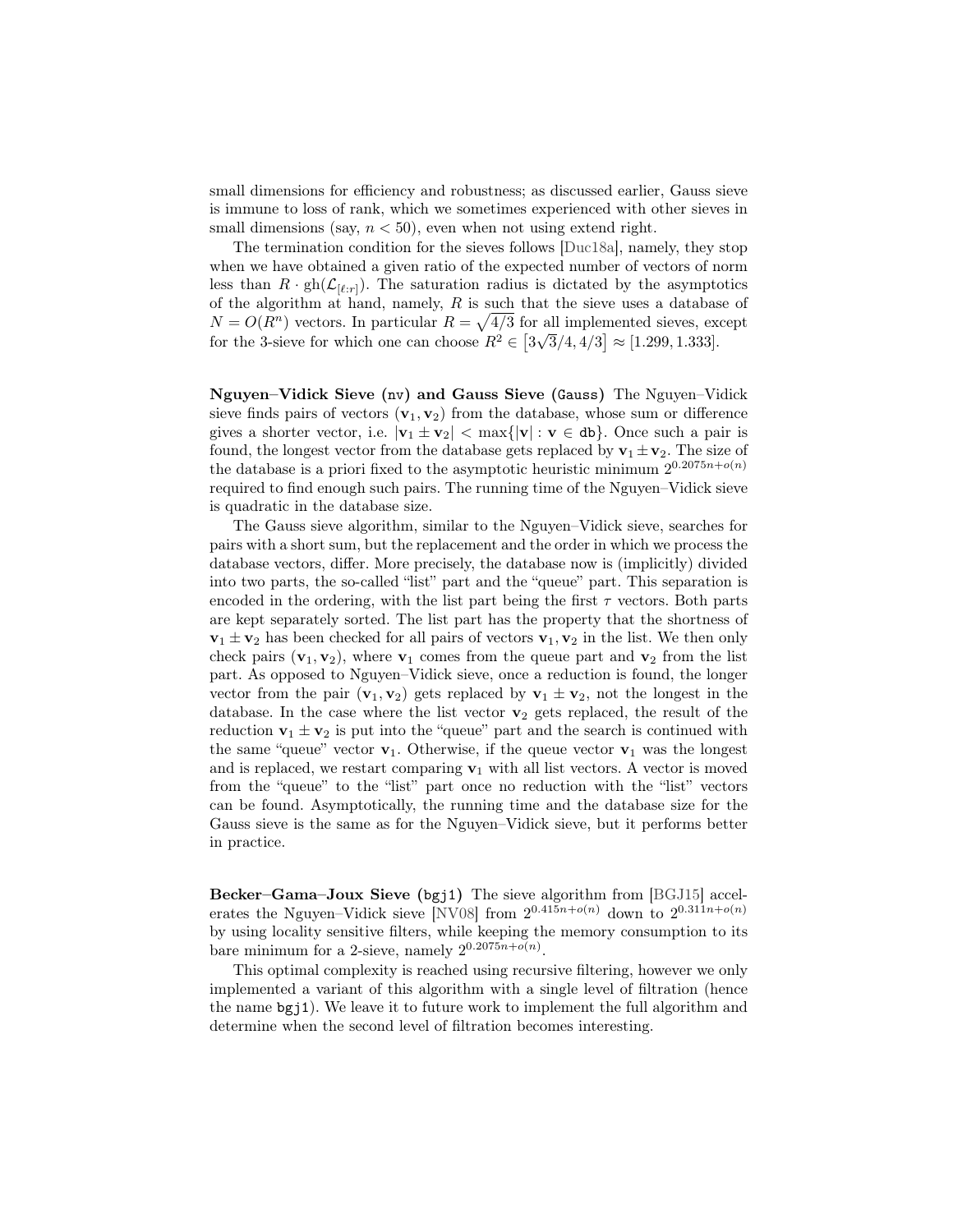We briefly describe our simplified version. The algorithm finds neighbouring pairs in the database by successively filling buckets according to a filtering rule, and doing all pairwise tests inside a bucket. Concretely, it chooses a uniform direction  $\mathbf{d} \in \mathbb{R}^n$ ,  $|\mathbf{d}| = 1$ , and puts in the bucket all database vectors taking (up to sign) a small angle with **d**, namely all **v** such that  $|\langle v, d \rangle| > \alpha \cdot |v|$ .

We choose  $\alpha$  so that the size of the buckets is about the square root of the size of the database (asymptotically,  $\alpha^2 \to 1-\sqrt{3/4} \approx 0.366^2$ ). This choice balances the cost of populating the bucket (through testing the filtering condition) and exploring inside the bucket (checking for pairwise reductions). Both cost  $O(N)$  =  $2^{0.2075n+o(n)}$ ; though in practice we found it faster to make the buckets slightly larger, namely around  $3.2\sqrt{N}$ . Also note that we can apply a SimHash prefiltering before actually computing the inner product  $\langle v, d \rangle$ , but using a larger threshold for the bucketing pre-filter than for the reduction pre-filter.

Following the heuristic arguments from the literature, and in particular the wedge volume formula [\[BDGL16,](#page-28-2) Lemma 2.2], we conclude that this sieve succeeds after about (2/  $\sqrt{3} - 1/3$ <sup>-n/2</sup>  $\approx 2^{0.142n + o(n)}$  buckets, for a total complexity of  $2^{0.349n + o(n)}$ .

3-sieve (triple\_sieve) In its original versions [\[BLS16,](#page-28-12) [HK17\]](#page-29-0), the 3-sieve algorithm aims to reduce memory consumption at the cost of a potential increase in the running time. The 3-sieve algorithm searches not for pairs, but for triples of vectors, whose sum gives a shorter vector (hence, the name 3-sieve). Clearly, for a fixed size list of vectors, there are more possible triples than pairs and, therefore, we can start with a shorter list and still find enough reductions. However, a (naïve) search now costs three iterations over the list. To speed-up the naïve search, we can apply filtering techniques similar to the ones used for bgj1. In particular, the 3-sieve algorithm with filtering described in [\[HK17\]](#page-29-0) requires memory  $2^{0.1788n + o(n)}$  and runs in time  $2^{0.396n + o(n)}$ .

For any vector x from the database, the 3-sieve algorithm of [\[HK17\]](#page-29-0) filters the database by collecting all vectors **v** with a large enough inner product  $|\langle \mathbf{x}, \mathbf{v} \rangle|$ . For all pairs of these collected vectors  $(v_1, v_2)$ , 3-sieve checks if  $|x \pm v_1 \pm v_2|$ gives a short $(er)$  vector. Such an inner product test, as in  $bgj1$ , helps to identify "promising" vectors which are likely to result in a length reduction. The only subtlety lies in the fact that in order for a triple to give a reduction, the vectors  $x, v_1, v_2$  should be far apart, not close to each other as in 2-sieve. We handle this by adjusting the inner product test and choosing the  $\pm$  signs appropriately.

The version of the 3-sieve implemented in G6K splits the database into "list" and "queue" parts in the same way as the Gauss sieve above. Further, it combines 2- and 3-sieves. Notice that the filtering process of 3-sieve is basically the same as bucketing in bgj1, with a bucket centre defined by a database<sup>[14](#page-17-0)</sup> vector **x**. When processing the bucket, we check not only whether a pair  $(v_1, v_2)$  from

<span id="page-17-0"></span><sup>&</sup>lt;sup>14</sup> This relies on the fact that we do not use recursive filtering in bgj1: the asymptotically optimal choice from [\[BGJ15\]](#page-28-1) mandates choosing the buckets centres in a structured way, which is not compatible with choosing them as db elements.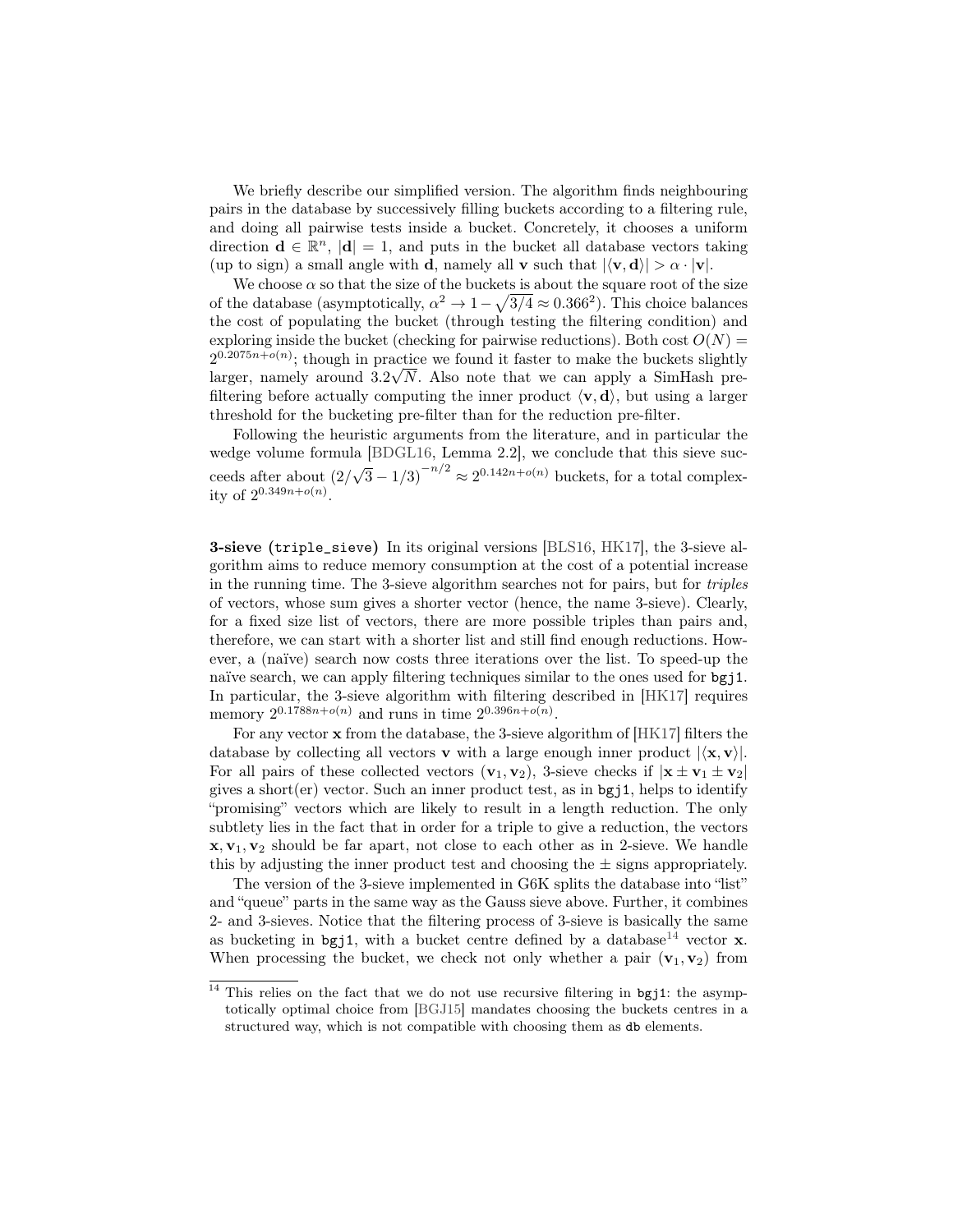<span id="page-18-0"></span>

The X-axis is the parameter R such that the database size is set to  $3.2 \cdot R^{n/2}$ . In particular, the right-most point corresponds to the size of a database set to  $3.2 \cdot (4/3)^{n/2}$ ; for the left-most point this value is set to  $3.2 \cdot (3\sqrt{3}/4)^{n/2}$ . Raw data embedded.

Fig. 2: Time-memory trade-off for our implementation of the 3-sieve algorithm.

the bucket gives a shorter vector, but also whether a triple  $(x, v_1, v_2)$  may. This additional check has no noticeable impact on performance (we know in which case we potentially are from the signs of the scalar products alone), but has the potential to find more shorter vectors.

As a result, in this combined version of the sieve, we can find more reductions than in 2-sieve if we keep the same database size as for 2-sieve. In such a memory regime, most of the reductions will come from 2-reductions. Setting a smaller database makes the algorithm look for more 3-reductions as 2-reductions become less likely.

As triple\_sieve finds more reductions than bgj1 with the same database sizes, we may decrease the size of the database and check how the running time degrades. The results of these experiments are shown in Figure [2.](#page-18-0) The leftmost point corresponds to minimal memory regime for 3-sieve, namely when the database size is set to  $2^{0.1788n+o(n)}$ , while the rightmost point is for the bgj1 memory regime, that is the database size is set to  $2^{0.2075n+o(n)}$ . It turns out that on moderate dimensions (i.e. 80–110), triple\_sieve performs slightly better if the database size is a bit less than  $2^{0.2075n+o(n)}$ . Furthermore, these experiments are consistent with theoretical results on the high memory regime for 3-sieve: in [\[HKL18\]](#page-29-15) it was proven that the running time of 3-sieve quickly drops down if allowed slightly more memory, as Figure [2](#page-18-0) shows.

## 5.2 The Three Layers: C++ / Cython / Python

Our implementation consists of three layers.

 $C++11$ . The lowest level routines are implemented in  $C++11$ . In particular, at this level we define a Siever class which realises G6K for all sieves considered in this work: Gauss, NV, BGJ1 and 3-sieve. The general design is similar to FPLLL where algorithms are objects operating on matrices and Gram–Schmidt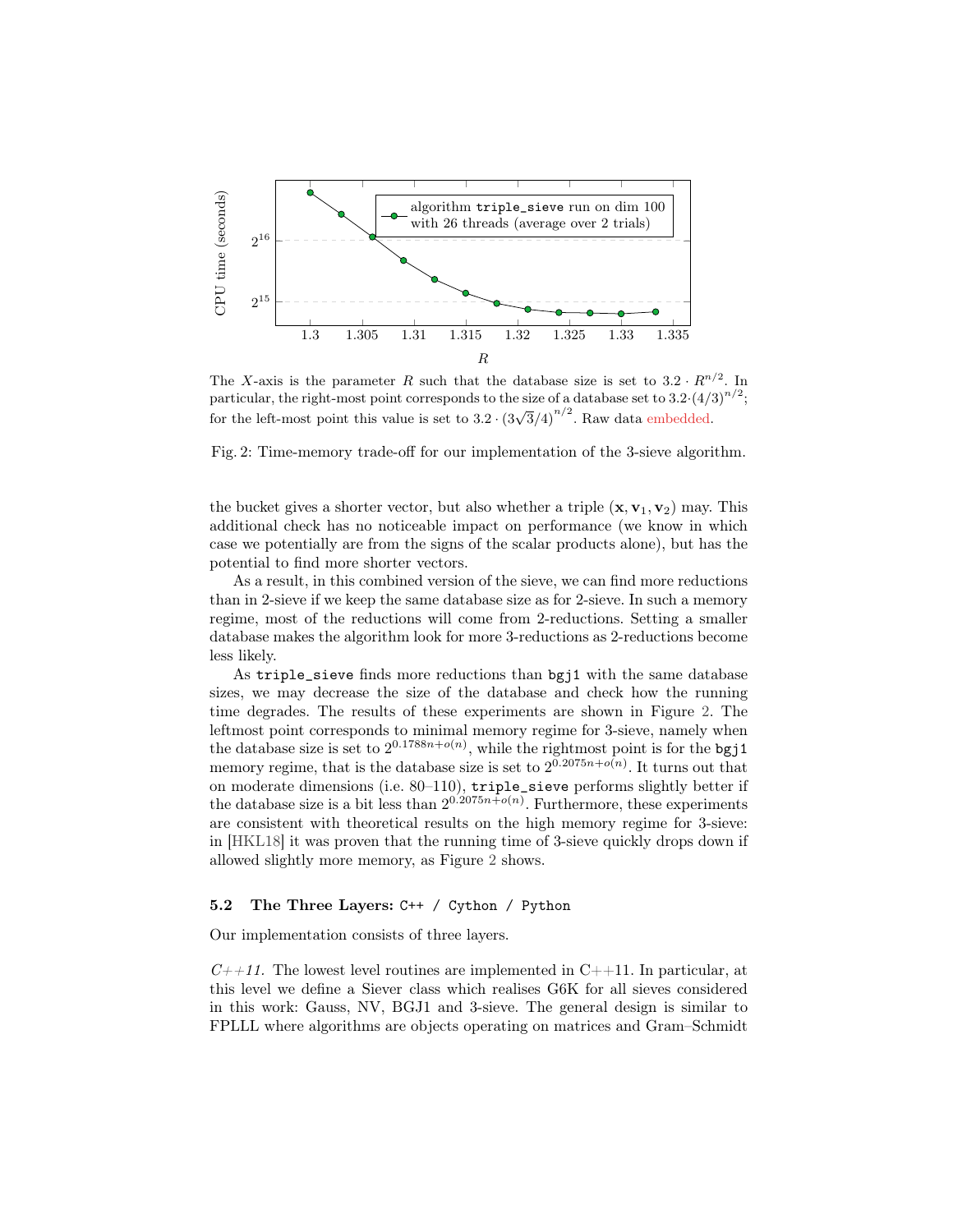objects. In particular, different sieves are realised as methods on the same object (and thus the same database) allowing the caller to pick which sieve to run in a given situation. For example, in small dimensions it is beneficial to run the Gauss sieve and this design decision allows the database to be reused between different sieves. Our  $C_{++}$  layer does not depend on any third party libraries (except pthreads). On the other hand, our  $C++$  layer is relatively low level.

Cython. Cython is a glue language for interfacing between CPython (the C implementation of the Python programming language) and  $C/C++$ . We use Cython for this exact purpose. Our Cython layer is relatively thin, mainly making our C++ objects available to the Python layer and translating to and from FPyLLL data structures [\[dt18b\]](#page-28-5). The most notable exception is that we implemented the base-change computation of the *insert* instruction I (equations  $(5)$ ) and  $(6)$ ) in Cython instead of C++. The reason being that we call LLL on the lifting context when inserting (the Cython function split\_lll) which is realised by calling FPyLLL. That is, while our  $C++$  layer has no external dependencies, the Cython layer depends on FPyLLL.

Python. All our high level algorithms are implemented in (C)Python (2). Our code does not use the functional-style abstractions from Section [3,](#page-7-0) but a more traditional object-oriented approach where methods are called on objects which hold the state. We do provide some syntactic sugar, though, permitting a user to construct new instructions from basic instructions in a function-composition style similar to the notation in Section [3.](#page-7-0) Nevertheless, this simplified abstraction is not able to fully exploit all the features of our implementation, and significant savings may be achieved by using the full expressivity of our library.

#### 5.3 Vector Representation and Data Structures

The data structures of G6K have been designed for the high performance of sieving operations, where we have tried to minimise memory usage where possible. For high performance we retain the following information about each vector v as an entry e in the sieve database db:

- **e**.x: the vector **v** itself as 16-bit integer coordinates in base  $\mathbf{B}_{[\ell:r]}$ ;
- e.yr: a 32-bit floating point vector to efficiently compute  $\langle v, v_2 \rangle$ , this is a renormalised version of  $\mathbf{v}^{\circ}$ ;
- e.cv (compressed vector): a 256-bit SimHash of v;
- e.uid (unique identifier): a 64-bit hash of  $v$ ;
- e.len: the squared length  $|v|$  as a 64-bit floating point number.

The entire database db is stored contiguously in memory, although unordered. This memory is preallocated for maximum database size within each Pump, to avoid additional memory usage caused by reallocations of the database whenever it grows.

To be able to quickly determine whether a potential new vector is already in the database we additionally maintain a  $C++$  unorderedset (i.e. a hash table)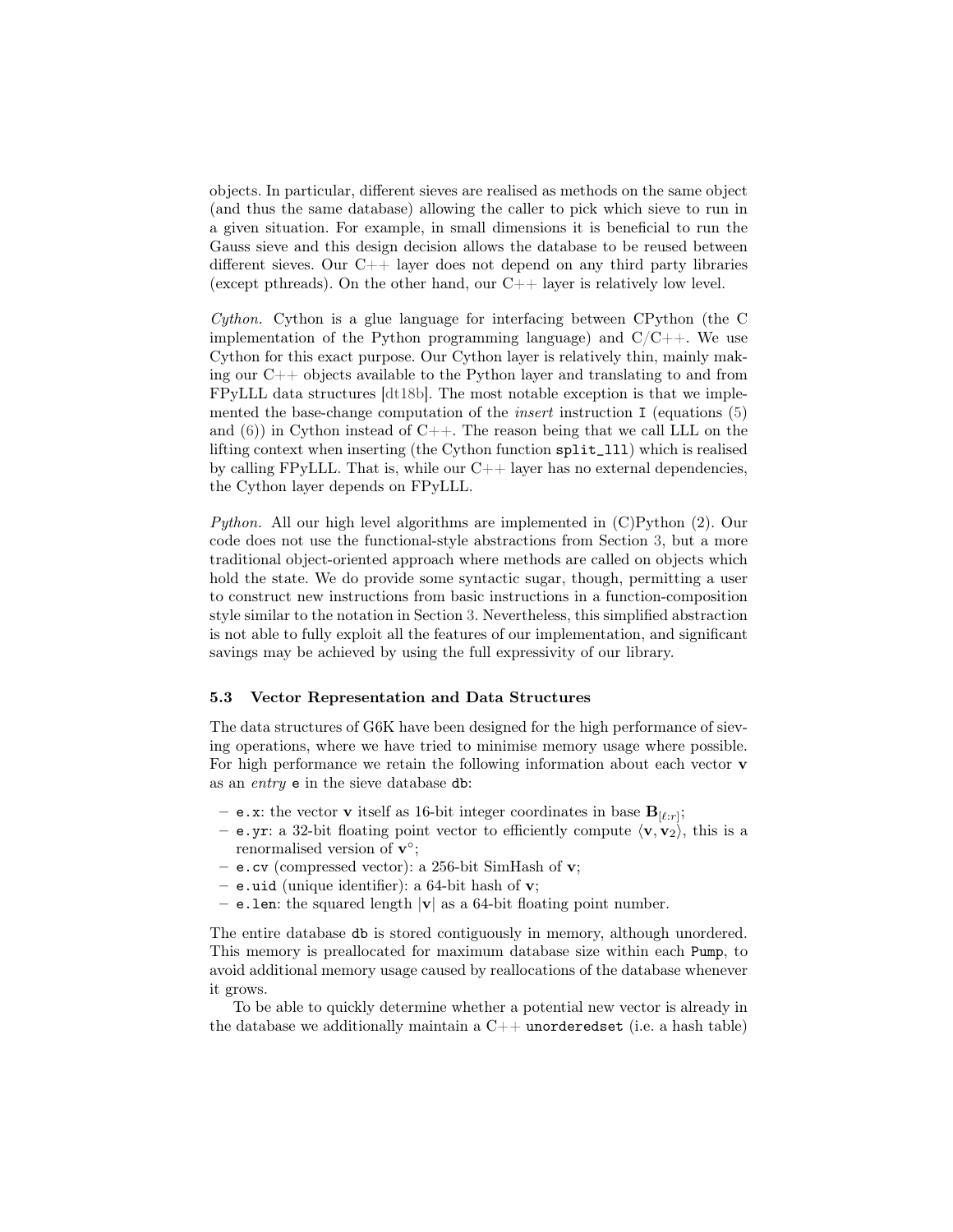uiddb containing all 64-bit hashes uid of the vectors in  $db$ .<sup>[15](#page-20-0)</sup> This hash uid =  $H(x)$  of x is simply computed as the inner product of x with a global random vector in the ring  $\mathbb{Z}/2^{64}\mathbb{Z}$ , which has the additional benefit that  $H(\mathbf{x}_1 \pm \mathbf{x}_2)$  can be computed more efficiently as  $H(\mathbf{x}_1) \pm H(\mathbf{x}_2)$ . This allows us to cheaply discard collisions without even having to compute  $x_1 \pm x_2$ .

To maintain a sorted database we utilise a compressed database cdb that only stores the 256-bit SimHash, 32-bit floating point length, and the 32-bit dbindex of each vector. This requires only 40 bytes per vector and everything is also stored contiguously in memory. It is optimised for traversing the database in order of increasing length and applying the SimHash as a prefilter, since accessing the full entry in db only occurs a fraction of the time.

For the multi-threaded bgj1-sieve, the compressed database cdb is maintained generally sorted in order of increasing length. Initially cdb is sorted, then during sieving vectors are replaced one-by-one starting from the back of cdb. It is only resorted when a certain fraction of entries have been replaced. Since we only insert a new vector if its length is below the minimum-length of the range of to-be-replaced vectors in cdb, this approach ensures that we always replace the largest vector in db. In the sieve variants that split the database into queue and list ranges, we regularly sort the individual ranges. In our multi-threaded triple\_sieve, the vectors removed during a replacement are chosen iteratively from the backs of the two ranges.

Most sieving operations use buckets that are filled based on locality-sensitive filters. In bgj1, we use the same datastructure as cdb for the buckets, and thus copy those compressed entries in contiguous memory reserved for that bucket. For triple\_sieve, we also store information about the actual scalar product  $\langle \mathbf{x}, \mathbf{v} \rangle$  of the bucket elements **v** with the bucket centre **x** inside the bucket.

#### 5.4 Multi-threading

G6K is able to efficiently use multi-threading for nearly all operations; a detailed efficiency report is to be found in Appendix [B.](#page-32-0) Global per-entry operations such as EL, ER, SL and I-postprocessing are simply distributed over all available threads in the global threadpool.

During multi-threaded sieving we guarantee all write operations to entries in db, cdb and the best lift database to be executed in a thread-safe manner using atomic operations and write locks. (The actual locking strategies differ per implementation.) We always perform all heavy computations before locking and let each thread locally buffer pending writes and execute these writes in batches to avoid bottlenecks in exclusive access of these global resources.

Threads reading entries in db and cdb do not use locking and can thus potentially read partially overwritten entries. While this may result in some wasted computations, no faulty vectors will be inserted in the db: for every new vector we completely recompute its full entry e from e.x including its length and verify

<span id="page-20-0"></span> $15$  This unorderedset is in fact split into many parts to eliminate most blocking locks during a multi-threaded sieve.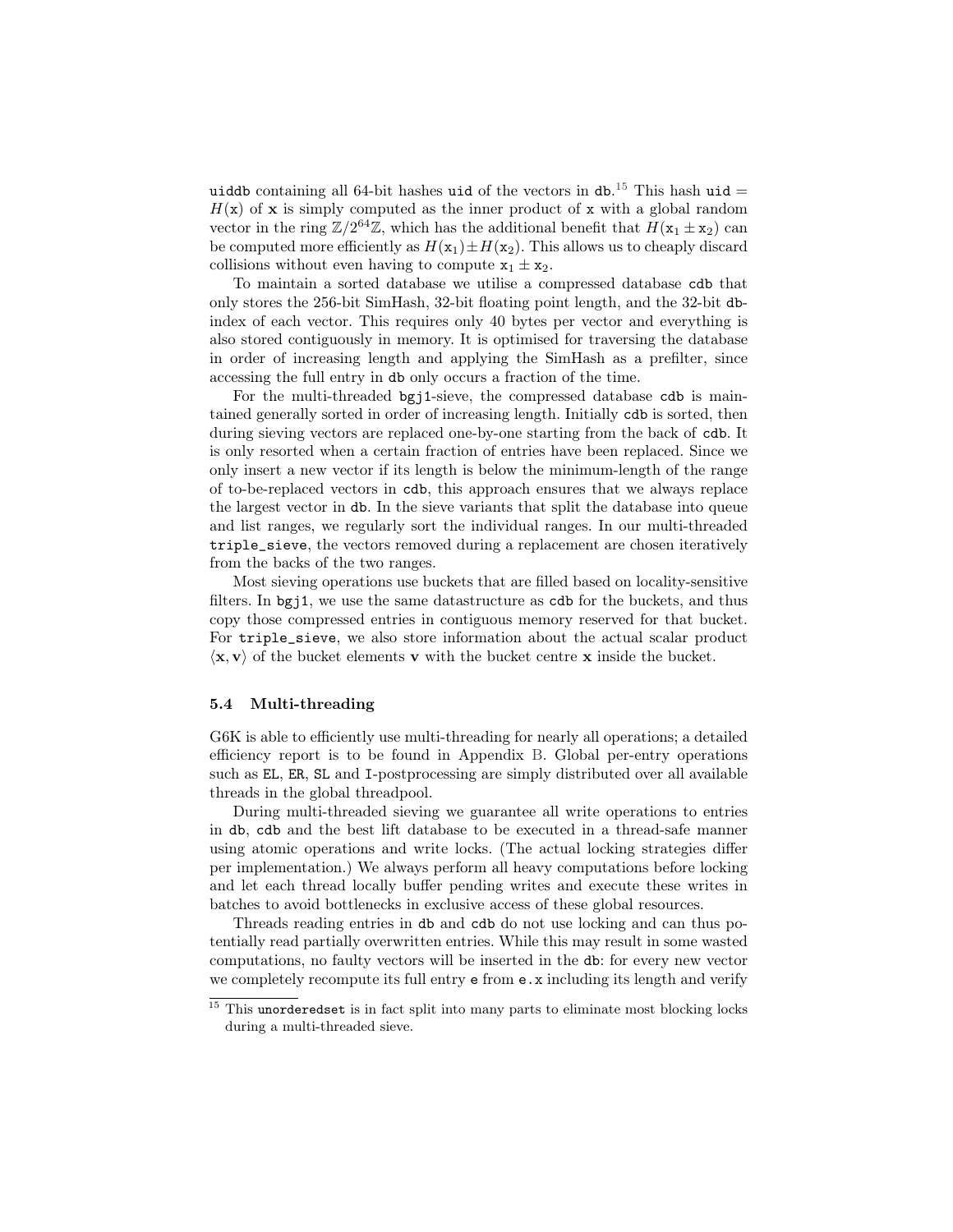<span id="page-21-1"></span>

| Machine       | <b>CPUs</b>                  | base freq. cores threads $HTC^*$ |    |     |       | RAM        |
|---------------|------------------------------|----------------------------------|----|-----|-------|------------|
| $\frac{1}{2}$ | $4x$ Intel Xeon E7-8860 $v4$ | $2.2G$ hz                        | 72 | 72  |       | No 512GiB  |
| $\cdot S$     | 2xIntel Xeon Gold 6138       | $2.0$ Ghz                        | 40 | 80  | Yes.  | – 256GiB   |
| $\mathcal{C}$ | $2x$ Intel Xeon E5-2650v3    | $2.3G$ hz                        | 20 | 40  | Yes . | – 256GiB   |
| A             | $2x$ Intel Xeon E5-2690 $v4$ | $2.6G$ hz                        | 28 | 56. |       | Yes 256GiB |

<sup>∗</sup> HTC: Hyperthreading-capable.

Table 1: Details of the machines used for experiments.

it is actually shorter than the length of the to-be-replaced vector before actually replacing it.

Safely resorting cdb during sieving is the most complicated, since threads do not block on reading cdb. Our implementations in G6K resolve this as follows. We let one thread resort cdb and use locking to prevent any insertions (or concurrent resorting) by other threads. We keep the old cdb untouched as a shadow copy for other threads, while computing a new sorted version that we then atomically publish. Afterwards, other threads will then eventually switch to the newer version. Insertions are always performed using cdb and never using a shadow copy, even if e.g. a thread is still using a shadow copy for its main operations, e.g. when building a bucket.

# <span id="page-21-0"></span>6 New Lattice Reduction Records

The experiments reported in this section are based on bgj1-sieving, except those on BKZ and LWE which are based on triple\_sieve, in the high memory regime  $(N = \Theta((4/3)^{n/2})$ ). The switch occurred when improvements to the latter made it faster than the former (especially with pump-down sieve,  $s = 1$ ). While it seemed wasteful to rerun all the experiments, we nevertheless now recommend triple\_sieve over bgj1 for optimal performance within our library. The details of the machines used for our various experiments are given in Table [1.](#page-21-1)

## 6.1 Exact-SVP

We first report on the efficiency of our implementation of G6K's WorkOut ( $s = 0$ ,  $f^+=1$ ) for solving exact-SVP. The comparison with pruned enumeration is given in Figure [3a.](#page-22-0) While fitted curves are provided, we highlight that they are significantly below asymptotic predictions of  $2^{0.349d + o(d)}$  for bgj1 and thus unreliable for extrapolation.<sup>[16](#page-21-2)</sup> Based on these experiments, we report a crossover with enumeration around dimension 70. Note that we significantly outperform the guesstimates of a crossover at dimension 90 made in [\[Duc18a\]](#page-28-7).

<span id="page-21-2"></span><sup>&</sup>lt;sup>16</sup> This mismatch with theory can be explained by various kinds of overheads, but mostly by the dimensions for free trick: as  $f = \Theta(d/\log d)$  is quasilinear, the slope will only very slowly converge to the asymptotic prediction.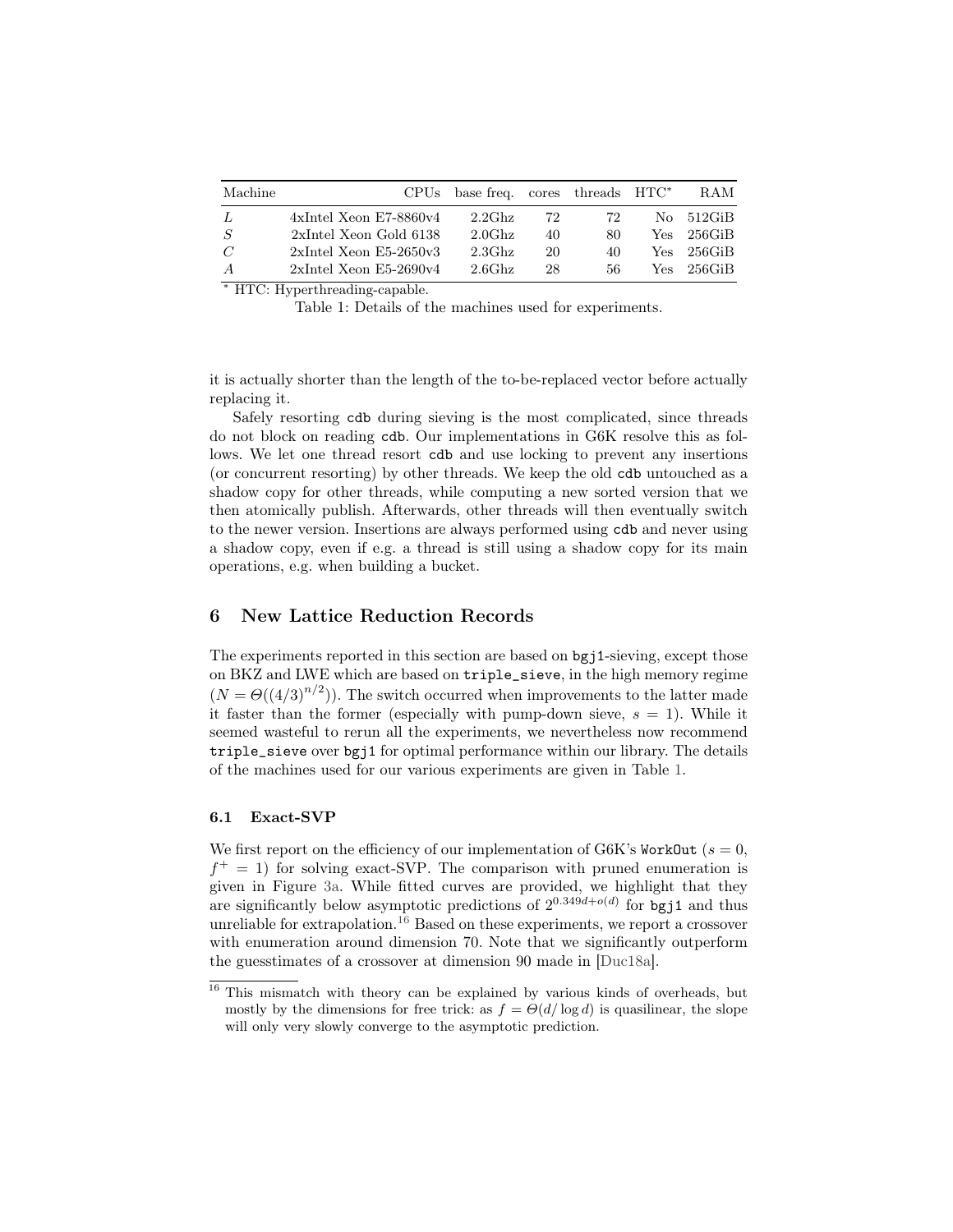<span id="page-22-0"></span>

(a) Average time in seconds for solving exact SVP.

The running time was averaged over 60 trials (12 trials on random bases of 5 different lattices from [\[SG10\]](#page-30-1)). Each instance was monothreaded, but ran in parallel  $(20thread/20cores, not hyperthreaded)$  on machine C. Raw data embedded.

Fig. 3: Performance for exact-SVP.

While our improved speed compared to [\[Duc18a\]](#page-28-7) is mostly due to having implemented a faster sieving algorithm, the new features of G6K also contribute to this improved efficiency (see Appendix [A](#page-30-6) for a detailed comparison). In particular the on-the-fly lifting strategy offers a few extra dimensions for free as depicted in Figure [3b.](#page-22-0) That is, our new implementation is not only faster but also consumes less memory.

## 6.2 1.05-Hermite-SVP (a.k.a. Darmstadt SVP Challenges)

The detailed performance of our implementation for solving Darmstadt SVP Challenges is given in Table [2.](#page-23-0) For some challenges, we also continued the experiments until no shorter vectors were found, hoping to have solved exact-SVP on those instances. We also compare the running time of our experiments with prior works in Figure [1.](#page-2-0) We warn the reader that the experiments of Table [2](#page-23-0)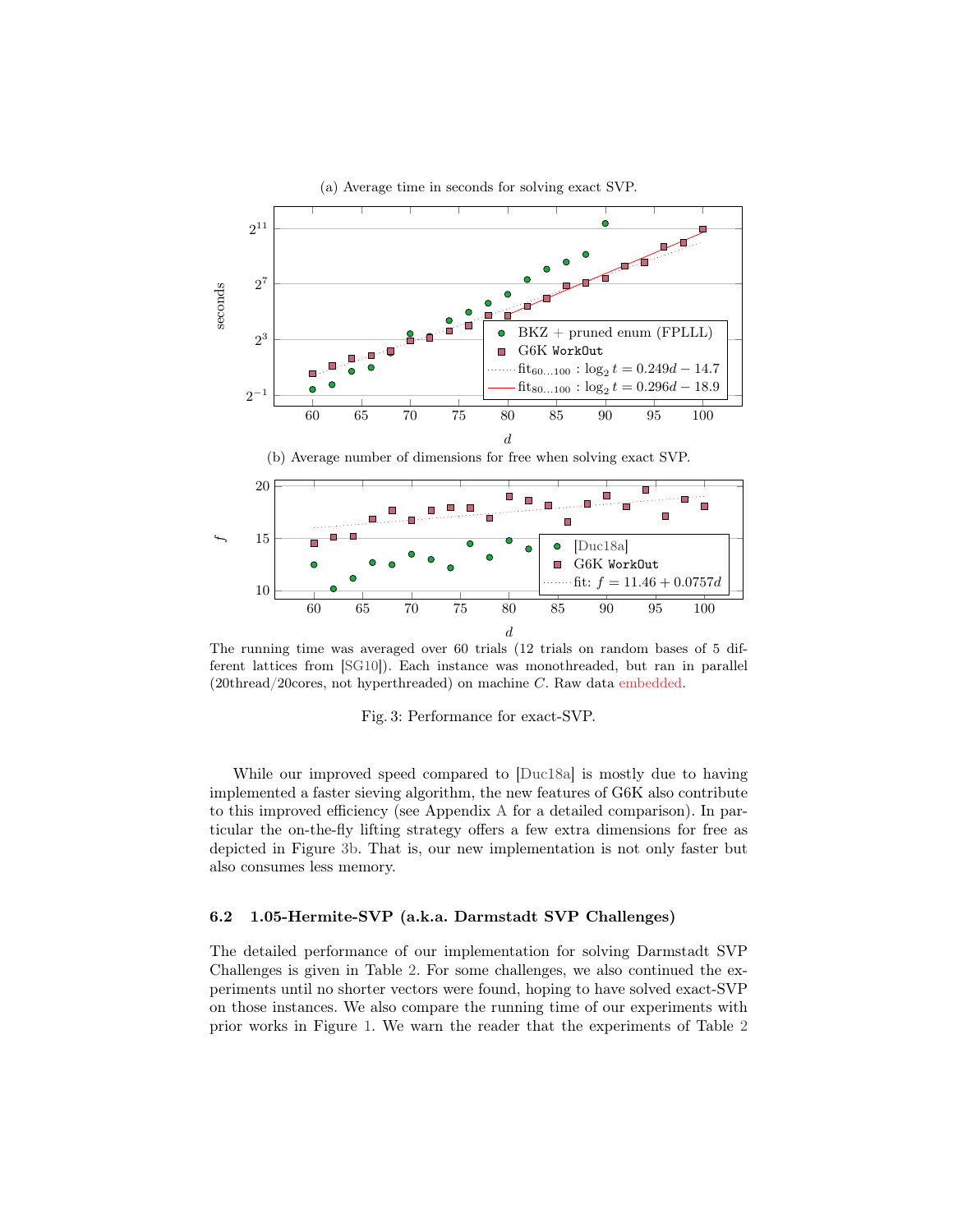<span id="page-23-0"></span>

| <b>SVP</b> |      | Hermite | Sieve   |              | Total    | Memory                |                |
|------------|------|---------|---------|--------------|----------|-----------------------|----------------|
| dim        | Norm | factor  | max dim | Wall time    | CPU time | usage                 | Machine        |
| 155        | 3165 | 1.00803 | 127     | $14d$ 16 $h$ | 1056d    | $\rm ^{†}246$ GiB     | L              |
| 153        | 3192 | 1.02102 | 123     | $11d$ 15 $h$ | 911d     | $\rm ^{†}139$ GiB     | $\cal S$       |
| 151        | 3233 | 1.04411 | 124     | $11d$ 19 $h$ | 457.5d   | $^{\dagger}160\;$ GiB | $\overline{C}$ |
| 149        | 3030 | 0.98506 | 117     | $60h$ 7 $m$  | 4.66kh   | $\rm ^{†}59$ GiB      | $\cal S$       |
| 147        | 3175 | 1.03863 | 118     | 123h 29m     | 4.79kh   | 67.0 GiB              | $\,C$          |
| 145        | 3175 | 1.04267 | 114     | $39h\,3m$    | 1496h    | 37.7 GiB              | C              |
| 143        | 3159 | 1.04498 | 110     | $17h$ $23m$  | 669h     | $21.3\text{ GiB}$     | $\,C$          |
| 141        | 3138 | 1.04851 | 105     | $4h\,59m$    | 190h     | $10.6\text{ GiB}$     | $\,C$          |
| 139        | 3111 | 1.04303 | 108     | $9h\,56m$    | 380h     | $16.2\text{ GiB}$     | $\,C$          |
| 137        | 3093 | 1.04472 | 107     | $9h\ 26m$    | 362h     | $14.1\text{ GiB}$     | $\,C$          |
| 136        | 3090 | 1.04937 | 108     | $9h\ 16m$    | 354h     | $16.2\text{ GiB}$     | $\,C$          |
| 135        | 3076 | 1.04968 | 108     | $7h\ 21m$    | 277.4h   | $16.1\text{ GiB}$     | $\,C$          |
| 133        | 3031 | 1.04133 | 103     | $1h\,59m$    | 71.7h    | $8.0\text{ GiB}$      | $\,C$          |
| 131        | 2959 | 1.02362 | 100     | $1h\ 11m$    | 41.5h    | $5.3\text{ GiB}$      | $\,C$          |
| 129        | 2988 | 1.03813 | 98      | 54m          | 33.2h    | $4.2\text{ GiB}$      | $\,C$          |
| 128        | 3006 | 1.04815 | 102     | $2h\;32m$    | 94.9h    | $7.6\text{ GiB}$      | $\,$ $\,$      |
| 127        | 2972 | 1.04244 | 101     | $2h$ 17 $m$  | 85.0h    | $6.$ GiB              | $\,C$          |
| 126        | 2980 | 1.04976 | 100     | 31m          | 19.2h    | $5.6\;$ GiB           | $\,$ $\,$      |
| 125        | 2948 | 1.04393 | 99      | $1h\ 18m$    | 47.6h    | $5.2\text{ GiB}$      | $\,C$          |
| 124        | 2937 | 1.04032 | 98      | 39m          | 23.9h    | $4.4\,$ GiB           | $\,C$          |
| 123        | 2950 | 1.04994 | 93      | 7m           | 4.0h     | $2.2\text{ GiB}$      | C              |

New solutions to 1.05-Hermite-SVP

New candidate solutions to Exact-SVP

| <b>SVP</b><br>dim | Norm | Hermite<br>factor | <b>Sieve</b><br>max dim | Wall time   | Total<br>CPU time | Memory<br>usage | $M+$         |
|-------------------|------|-------------------|-------------------------|-------------|-------------------|-----------------|--------------|
| 136               | 2934 | 0.99621           | 112                     | $18h 29m^*$ | 704h              | 28.5 GiB        | $\mathcal C$ |
| 135               | 2958 | 1.00920           | 108                     | $6h 26m^*$  | 244 <i>h</i>      | $16.2$ GiB      | $\mathcal C$ |
| 133               | 2909 | 0.99940           | 103                     | $2h,59m^*$  | 112.4h            | $12.1$ GiB      | $\mathcal C$ |
| 131               | 2904 | 1.00465           | 108                     | $7h, 51m^*$ | 302.6h            | 16.1 GiB        | $\mathcal C$ |
| 129               | 2875 | 0.99878           | 106                     | $5.2h*$     | 199.3h            | $12.0$ GiB      | $\mathcal C$ |

∗ : Continued from previously reduced basis for the 1.05-Hermite-SVP solution.

† : Not measured, estimate

Table 2: Performances on Darmstadt SVP challenges

are rather heterogeneous – different machines, different software versions, and different parametrisations were used – and therefore discourage extrapolations. Moreover the design decisions below and the probabilistic nature of the algorithm explain the non monotonic time and space requirements.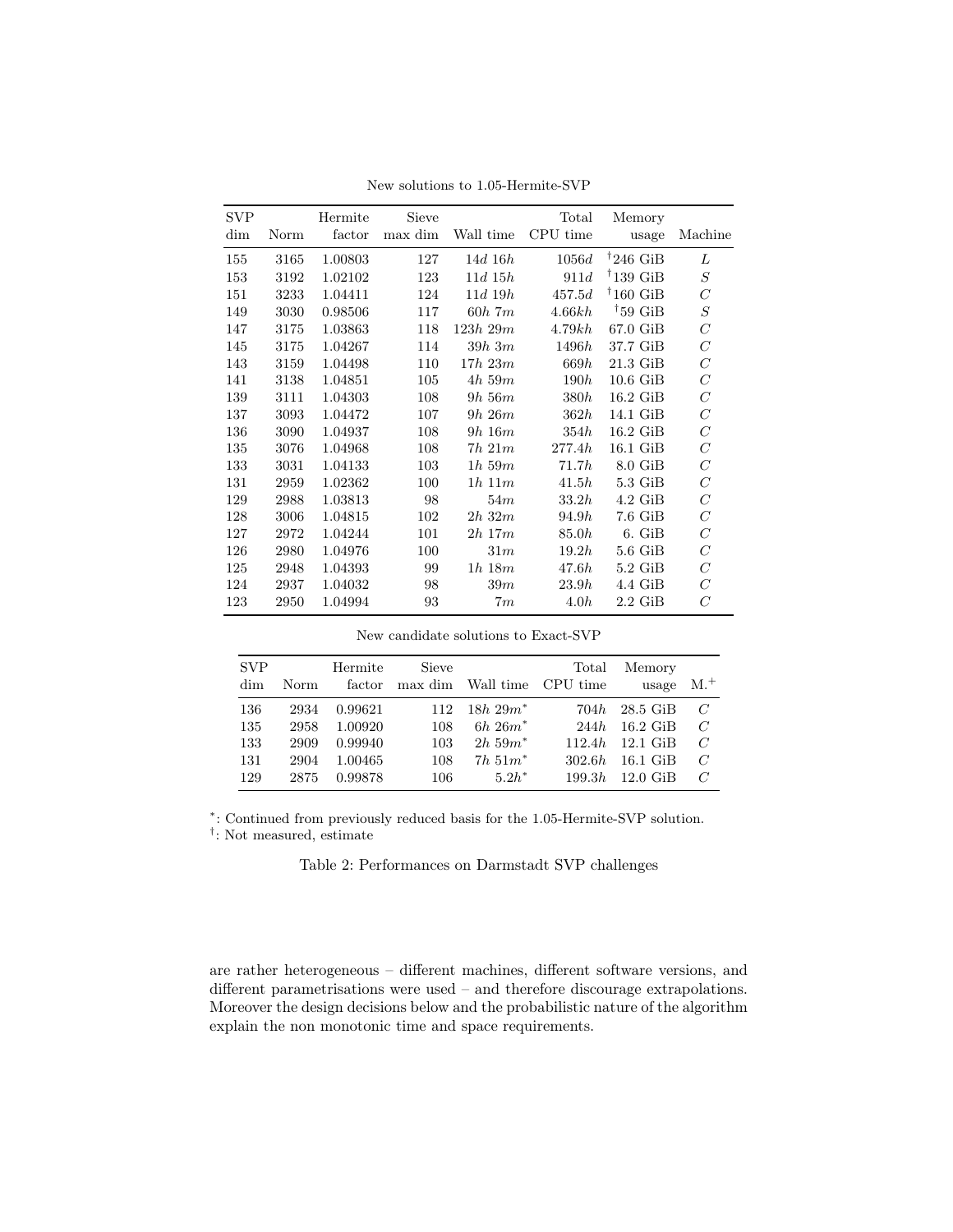The parameters were optimised towards speed by trial-and-error on many smaller instances ( $d \approx 100$ ). More specifically we ran WorkOut with parameters  $f = 16 + d/12$ ,  $f^+ = 3$ ,  $s = 1$ ; choosing  $f^+ = 1$  or 2 would cost more time and less memory.[17](#page-24-0) The loop was set to exit as soon as a vector of the desired length was found, and if it reached the minimal value of  $f$ , it would repeat this largest Pump until success (this repetition rarely happened more than three times). The sieve max-dim column reports the actual dimension  $d - f_{\text{last}}$  of the last Pump.

#### 6.3 BKZ

To test PumpNJumpTour we compare its quality vs. time performance against BKZ 2.0 [\[CN11\]](#page-28-6) in FPyLLL and against NaiveTour (see Figure [4\)](#page-25-0). We generate random q-ary lattice bases, of dimension 180 with 90 equations modulo  $q = 2^{30}$ . We prereduce the bases using one FPyLLL BKZ tour for each blocksize from 20 to 59 and then report the cumulative time taken by further progressive tours of several BKZ variants.

Contrary to exact-SVP, we find it beneficial for the running time to activate sieving during pump-down for all G6K based BKZ experiments. We further find that triple\_sieve is noticeably faster than bgj1; it seems that the former suffers fewer collisions than the latter when sieving during the pump-down phase.

For all G6K based BKZ experiments we choose the number of dimensions for free following the experimental fit of Figure [3b,](#page-22-0) that is  $f = 11.5 + 0.075\beta$ . We also introduce a parameter  $e = f' - f$  to concretise the more opportunistic PumpNJumpTour variant discussed at the end of Section [4.3.](#page-13-0)

To measure quality we use an averaged quality measurement, namely, the slope metric of FPyLLL. This slope,  $\rho$ , is a least squares fit of the log  $|\mathbf{b}_i^*|^2$ . For comparison this metric is preferable to the typical root Hermite factor as it displays much less variance. In the GSA model, the slope  $\rho$  relates to the root Hermite factor by  $\delta = \exp(-\rho/4)$ . We also provide the predictions for progressive tours given by the BKZ simulator of [\[CN11,](#page-28-6) [Wal16\]](#page-30-12). We note that the simulator is optimistic compared to even the most "textbook" variants, BKZ2.0 and NaiveTour, a phenomenon already documented in [\[YD17,](#page-30-11) [BSW18\]](#page-28-13).

Conclusion. These experiments confirm that it is possible to outperform a naïve application of an SVP- $\beta$  oracle to obtain a quality equivalent to BKZ- $\beta$  in less time. Indeed, <code>PumpNJumpTour</code>  $_{\beta,f,1}$  is about 4 times faster than <code>NaiveTour</code>  $_{\beta,f}$  for the same reduction quality. Furthermore, the opportunistic variant with  $e = 12$ gives even better quality per time, and also only requires a smaller  $\beta$  for the same quality, therefore decreasing memory consumption. These experiments also suggest that jumps  $j > 1$  are not beneficial, they require similar running time per quality, but with a larger memory consumption.

<span id="page-24-0"></span><sup>&</sup>lt;sup>17</sup> The number  $f = 16 + d/12$  of dimensions for free is only meant to be a local approximation, as we asymptotically expect  $f = \Theta(d/\log d)$  even for  $O(1)$ -approx-SVP [\[Duc18a\]](#page-28-7).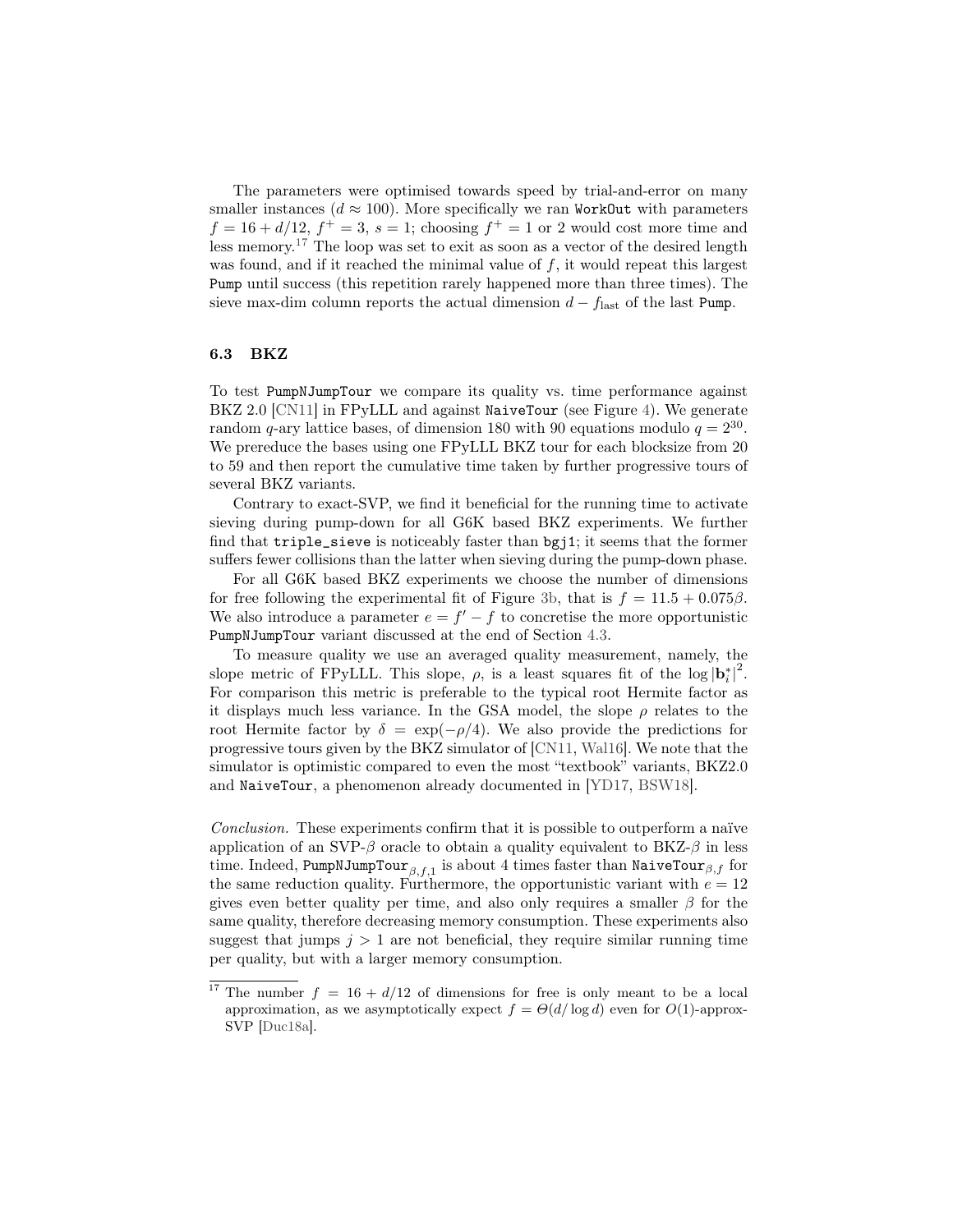<span id="page-25-0"></span>

The time and slope are averaged over 8 instances for each algorithm. Each instance was monothreaded, but ran in parallel (40threads/40cores, not hyper-threaded) on machine S. We label the point by  $\beta$  for all multiples of 5. Raw data embedded.

Fig. 4: Performance of BKZ-like algorithms.

#### 6.4 LWE

The Darmstadt LWE challenges [\[FY15\]](#page-29-4) are labeled by  $(n, \alpha)$ , where n denotes the dimension of the secret in  $\mathbb{Z}_q$ , for some q, and  $\alpha$  is a noise rate. Concretely the challenges are given as  $(\mathbf{A}, \dot{\mathbf{b}})$  where  $\mathbf{A}\mathbf{s} + \mathbf{e} \equiv \mathbf{b} \mod q$  with  $\mathbf{A} \in \mathbb{Z}_q^{m \times n}$  for some  $m, \mathbf{s} \in \mathbb{Z}_q^m, \mathbf{e} \in \mathbb{Z}^m$  and  $\mathbf{b} \in \mathbb{Z}_q^m$ . Each entry of  $\mathbf{e}$ , the error, is independently from the Gaussian distribution over the integers with mean  $\mu = 0$ and standard deviation  $\sigma = \alpha \cdot q$ , while the entries of **A** and **s** are sampled independently and uniformly from  $\mathbb{Z}_q$ . Both q and m are constant for a given n, but increase with n.

Our method for solving LWE is via embedding e into a uSVP instance [\[Kan87,](#page-29-16) [BG14\]](#page-28-14) but using the success condition originally given in [\[ADPS16\]](#page-27-0) and exper-imentally justified in [\[AGVW17\]](#page-27-1). We also use the embedding coefficient  $t = 1$ following [\[ADPS16,](#page-27-0) [AGVW17\]](#page-27-1). We choose the minimal  $\beta$  such that after BKZ- $\beta$ reduction,  $|\pi_{d-\beta}(e)| < gh(\mathcal{L}_{d-\beta,d})$ . Therefore  $\pi_{d-\beta}(e)$  will be inserted at index  $d - \eta$ . It is shown in [\[AGVW17\]](#page-27-1) that size reduction (here lifting) is then enough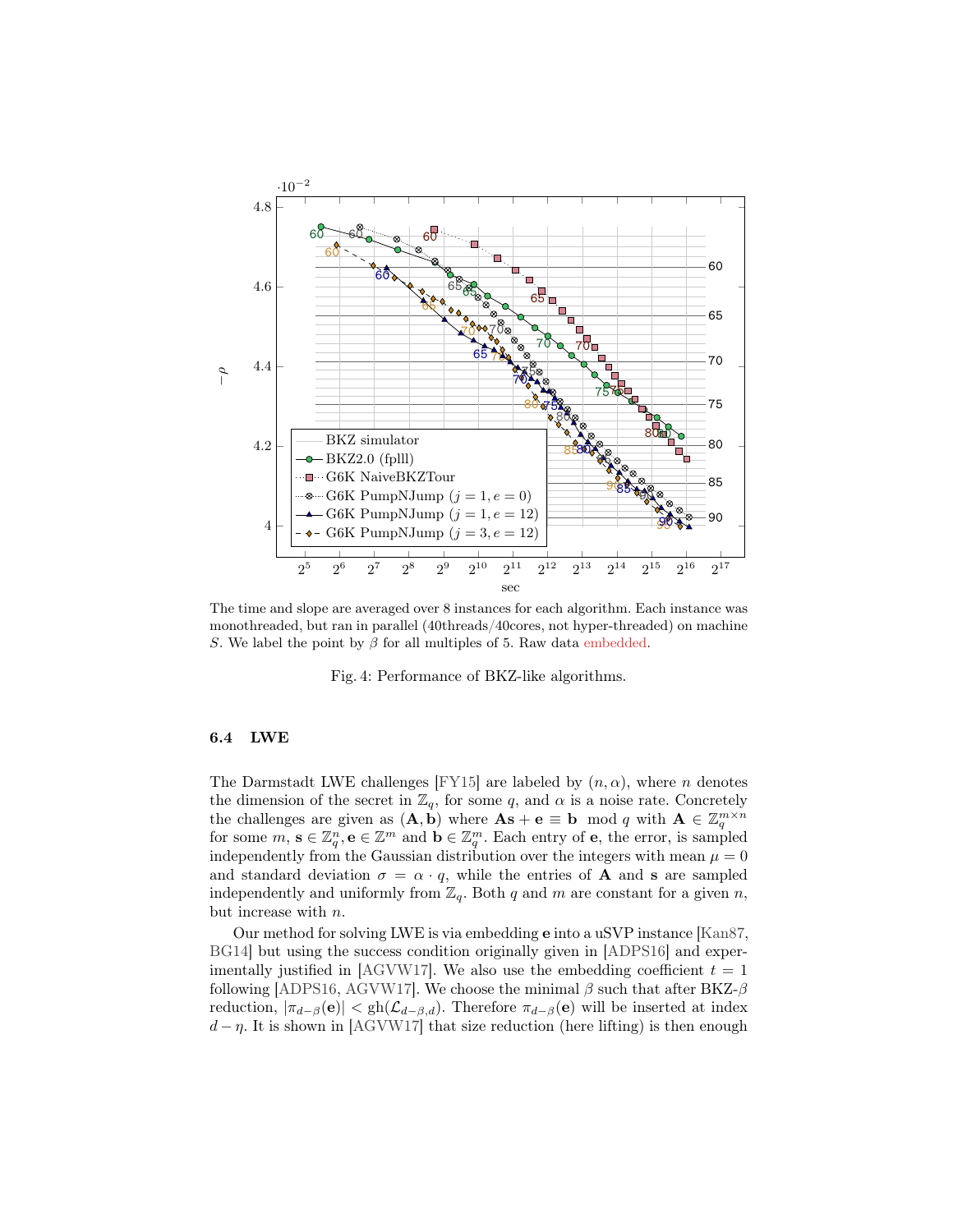<span id="page-26-0"></span>

| $(n,\alpha)$ | Estimated $(\beta, \eta, d)$ | Successful $(\beta, \nu, \nu')$ CPU time Wall time M. |           |                   |     |
|--------------|------------------------------|-------------------------------------------------------|-----------|-------------------|-----|
| (65, 0.010)  | (108, 137, 244)              | (112, 124, 120)                                       | 2553h     | $60h$ A           |     |
| (55, 0.015)  | (106, 135, 219)              | (110, 125, 103)                                       | 2198h     | $34h$ 50 $m$ $S$  |     |
| (40, 0.030)  | (102, 133, 179)              | (108, 120, 111)                                       | 1116h     | $17h\ 43m\quad S$ |     |
| (75, 0.005)  | (88, 118, 252)               | $(88, 112, 107)^{\ddagger}$                           | 591h      | 12h 26m S         |     |
| (60, 0.010)  | (92, 122, 222)               | $(94, 112, 106)$ <sup>†</sup>                         | 579h      | 11h~59m           | - S |
| (50, 0.015)  | (87, 118, 194)               | (81, 111, 95)                                         | $8h\,36m$ | $1h\ 23m$         | - S |

<sup>†</sup>: There was also a failed search after  $\beta = 90$ , with  $\nu = 115$ .

<sup>‡</sup>: There was also a failed search after  $\beta = 84$ , with  $\nu = 115$ .

Table 3: Performances on Darmstadt LWE challenges.

to lift  $\pi_{d-\beta}(\mathbf{e})$  to e. The success condition presented in [\[ADPS16\]](#page-27-0) is

$$
\sqrt{\beta} \cdot \sigma < \delta(\beta)^{2\beta - d} \cdot \text{Vol}\left(\mathcal{L}\right)^{1/d}.\tag{17}
$$

There is no a priori reason why the  $\beta$  used for BKZ reduction and the dimension of the SVP call (the last full block in some BKZ- $\beta$  tour) which first finds  $\pi_{d-\beta}(e)$ , should be equal. For enumeration based algorithms it is customary to run one large enumeration after the smaller enumerations inside BKZ, see [\[LN13\]](#page-29-7). To apply this to sieving we alter the above inequality to allow a "decoupling" of these quantities and then balance the expected total time cost.

Let  $\beta$  continue to denote the BKZ block size and  $\eta$  denote the dimension of an SVP call on the lattice  $\mathcal{L}_{d-\eta,d}$ . We obtain the following inequality

<span id="page-26-2"></span><span id="page-26-1"></span>
$$
\sqrt{\eta} \cdot \sigma < \delta(\eta)^{\eta} \cdot \delta(\beta)^{\eta - d} \cdot \text{Vol}\left(\mathcal{L}\right)^{1/d}.\tag{18}
$$

The left hand side is an approximation of the length  $\pi_{d-n}(e)$  and the right hand side an approximation of the Gaussian heuristic of  $\mathcal{L}_{[d-\eta:d]}$ . Indeed

$$
\text{gh}(\mathcal{L}_{[d-\eta:d]}) = \sqrt{\eta/2\pi e} \cdot \text{Vol}\left(\mathcal{L}_{[d-\eta:d]}\right)^{1/\eta} = \sqrt{\eta/2\pi e} \cdot \left(\prod_{i=d-\eta}^{d-1} |\mathbf{b}_i^*|\right)^{1/\eta},\tag{19}
$$

and further  $\delta(\eta)^{\eta} \sim \sqrt{\eta/2\pi e}$  in increasing  $\eta$ . By combining the GSA and the estimate the root Hermite factor gives for  $|\mathbf{b}_0|$ , [\(18\)](#page-26-1) may be derived from [\(19\)](#page-26-2).

Implemented strategy and performance. To solve LWE instances in practice we implemented code which returns triples  $(\beta, \eta, d)$  that satisfy [\(18\)](#page-26-1), and choose the number of LWE samples accordingly. We then run PumpNJumpTour with  $s = 1$ ,  $j = 1$ ,  $e = 12$  and **triple\_sieve** as the underlying sieve, and increase  $\beta$  progressively (choosing f according to the SVP prediction). After each tour,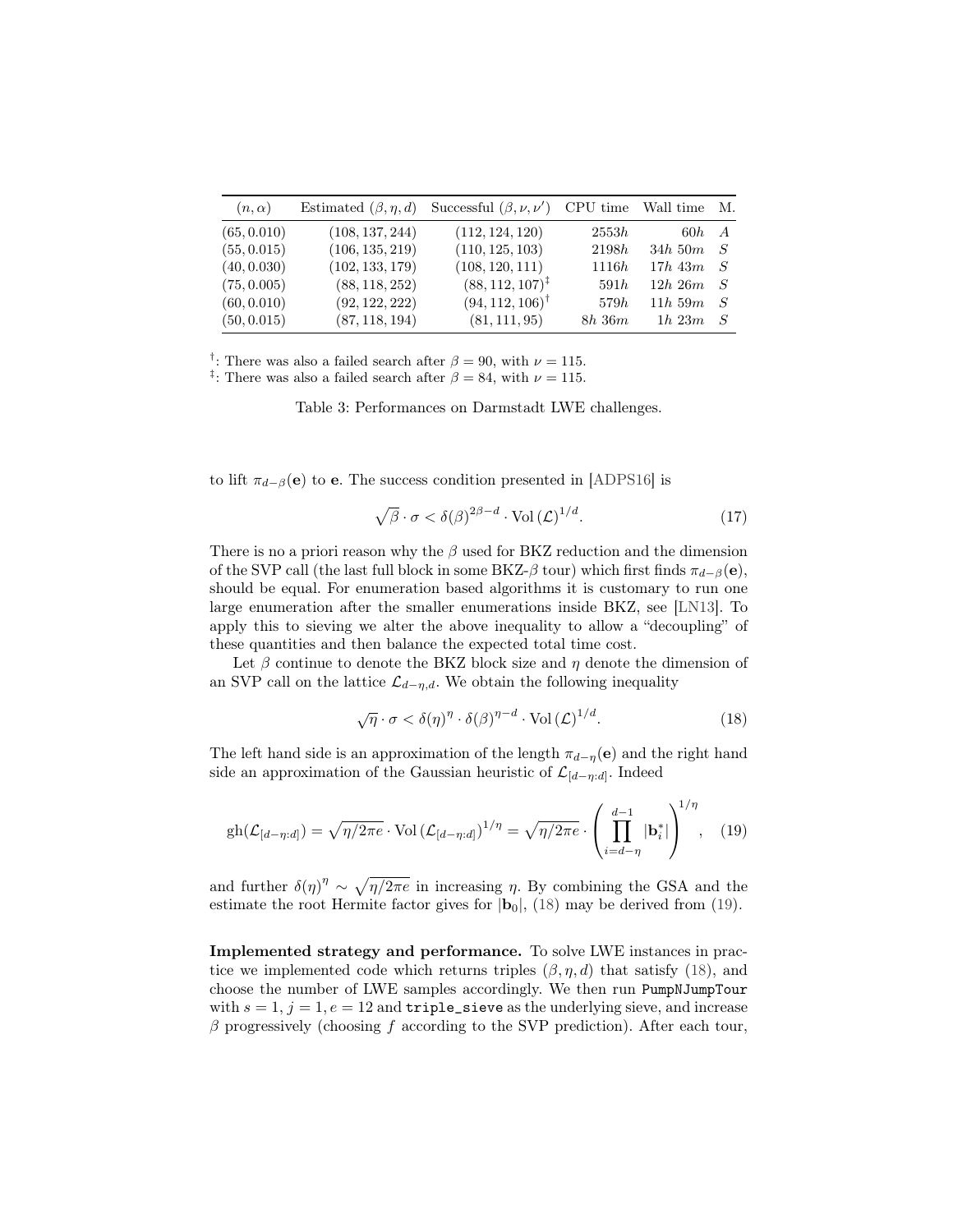we measure the walltime  $T$  elapsed since the beginning of the reduction, and predict the maximal dimension  $\nu$  reachable by pumping up within time T. We predict whether we expect to find the projected short vector in this pump (ignoring on-the-fly lifting), following the reasoning of [\[Duc18a\]](#page-28-7). That is, we check the inequality √

$$
\sqrt{\nu} \cdot \sigma \le \sqrt{4/3} \cdot \text{gh}(\mathcal{L}_{[d-\nu:d]}). \tag{20}
$$

If this condition is satisfied, we proceed with searching for the LWE solution with this Pump  $(\kappa, f = \nu - \kappa, \beta = d - \kappa, s = 0)^{18}$  $(\kappa, f = \nu - \kappa, \beta = d - \kappa, s = 0)^{18}$  $(\kappa, f = \nu - \kappa, \beta = d - \kappa, s = 0)^{18}$  otherwise, we continue BKZ reduction with larger  $\beta$ . If this search is triggered but fails, we also go back to reducing the basis with progressive BKZ, and reset the timer  $T$ . The search may also succeed before reaching the pump dimension  $\nu$ , in which case we denote by  $\nu'$  the dimension at which it stops.

Details of the six new Darmstadt LWE records are in Table [3.](#page-26-0) It should be noted that the CPU-time/walltime ratio can be quite far from e.g. 80, the number of threads on machine S. This is because parallelism only kicks in for sieves in large dimensions (see Appendix [B\)](#page-32-0), while the walltimes of some of the computations were dominated by BKZ tours with medium blocksizes. One could tailor the parameterisation to improve the walltime further, but this would be in vain as we are mostly interested in the more difficult instances, which suffer very little from this issue.

# Acknowledgements

We thank Kenny Paterson for discussing a previous version of this draft. We also thank Pierre Karpman for running some of our experiments.

# References

- <span id="page-27-2"></span>[ACD<sup>+</sup>18] Martin R. Albrecht, Benjamin R. Curtis, Amit Deo, Alex Davidson, Rachel Player, Eamonn W. Postlethwaite, Fernando Virdia, and Thomas Wunderer, Estimate all the LWE, NTRU schemes!, SCN 18 (Dario Catalano and Roberto De Prisco, eds.), LNCS, vol. 11035, Springer, Heidelberg, September 2018, pp. 351–367.
- <span id="page-27-0"></span>[ADPS16] Erdem Alkim, Léo Ducas, Thomas Pöppelmann, and Peter Schwabe, Post-quantum key exchange—a new hope, 25th USENIX Security Symposium (USENIX Security 16) (Austin, TX), USENIX Association, 2016, pp. 327–343.
- <span id="page-27-1"></span>[AGVW17] Martin R. Albrecht, Florian Göpfert, Fernando Virdia, and Thomas Wunderer, Revisiting the expected cost of solving uSVP and applications to LWE, ASIACRYPT 2017, Part I (Tsuyoshi Takagi and Thomas Peyrin, eds.), LNCS, vol. 10624, Springer, Heidelberg, December 2017, pp. 297– 322.

<span id="page-27-3"></span><sup>&</sup>lt;sup>18</sup> One could choose  $\kappa = 0$  to be entirely sure not to miss the solution during the lifting phase, but this increases the cost of lifting. Instead, we can choose  $\kappa$  such that  $\sqrt{\kappa}\sigma < \text{gh}(\mathcal{L}_{[d-\kappa:d]})$ , with a small margin of, say, five dimensions.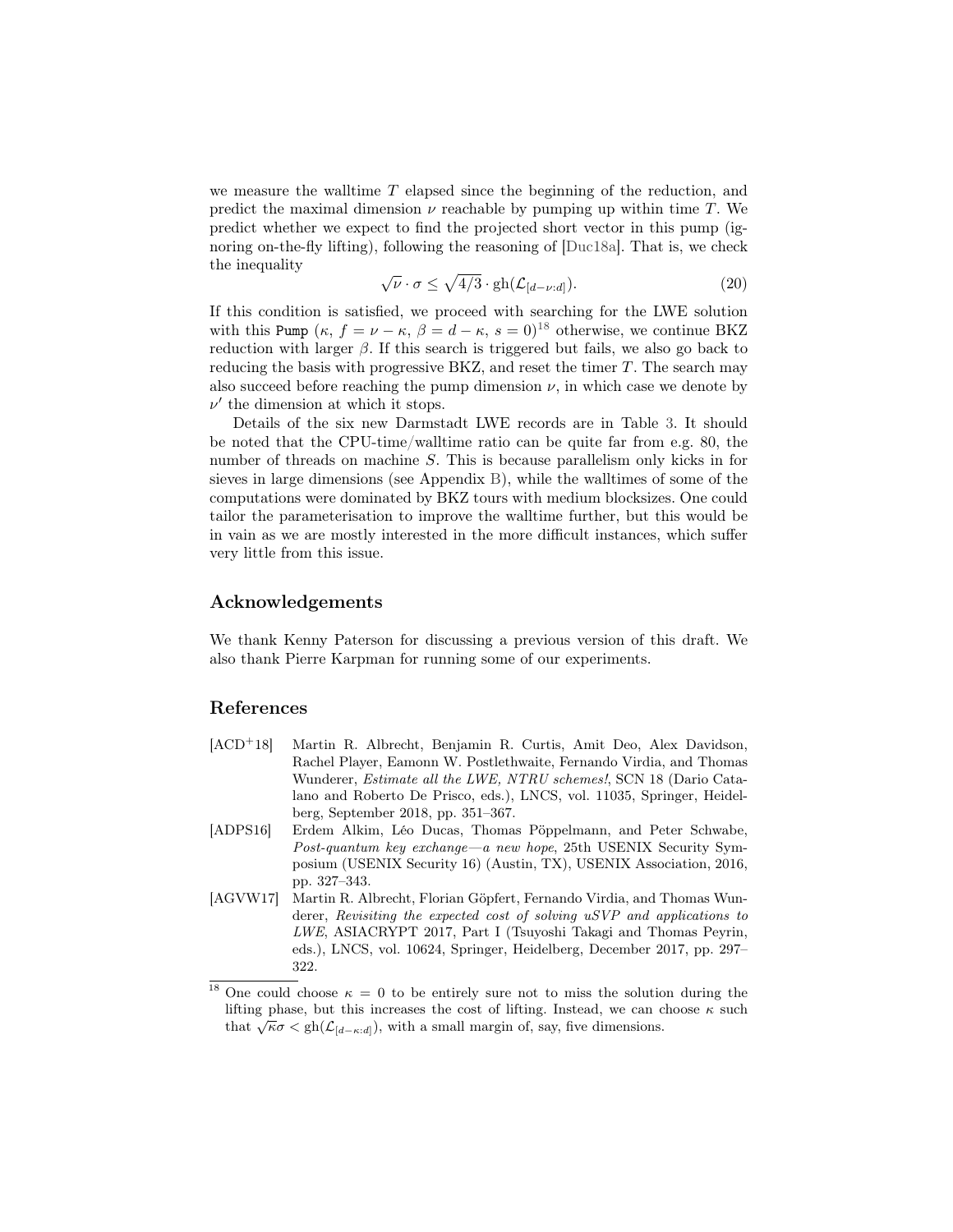- <span id="page-28-0"></span>[AKS01] Miklós Ajtai, Ravi Kumar, and D. Sivakumar, A sieve algorithm for the shortest lattice vector problem, 33rd ACM STOC, ACM Press, July 2001, pp. 601–610.
- <span id="page-28-4"></span>[AWHT16] Yoshinori Aono, Yuntao Wang, Takuya Hayashi, and Tsuyoshi Takagi, Improved progressive BKZ algorithms and their precise cost estimation by sharp simulator, EUROCRYPT 2016, Part I (Marc Fischlin and Jean-Sébastien Coron, eds.), LNCS, vol. 9665, Springer, Heidelberg, May 2016, pp. 789–819.
- <span id="page-28-2"></span>[BDGL16] Anja Becker, Léo Ducas, Nicolas Gama, and Thijs Laarhoven, New directions in nearest neighbor searching with applications to lattice sieving, 27th SODA (Robert Krauthgamer, ed.), ACM-SIAM, January 2016, pp. 10–24.
- <span id="page-28-14"></span>[BG14] Shi Bai and Steven D. Galbraith, Lattice decoding attacks on binary LWE, ACISP 14 (Willy Susilo and Yi Mu, eds.), LNCS, vol. 8544, Springer, Heidelberg, July 2014, pp. 322–337.
- <span id="page-28-1"></span>[BGJ15] Anja Becker, Nicolas Gama, and Antoine Joux, Speeding-up lattice sieving without increasing the memory, using sub-quadratic nearest neighbor search, Cryptology ePrint Archive, Report 2015/522, 2015, [http:](http://eprint.iacr.org/2015/522) [//eprint.iacr.org/2015/522](http://eprint.iacr.org/2015/522).
- <span id="page-28-12"></span>[BLS16] Shi Bai, Thijs Laarhoven, and Damien Stehle, Tuple lattice sieving, Cryptology ePrint Archive, Report 2016/713, 2016, [http://eprint.iacr.org/](http://eprint.iacr.org/2016/713) [2016/713](http://eprint.iacr.org/2016/713).
- <span id="page-28-13"></span>[BSW18] Shi Bai, Damien Stehlé, and Weiqiang Wen, Measuring, simulating and exploiting the head concavity phenomenon in BKZ, ASIACRYPT 2018, Part I (Thomas Peyrin and Steven Galbraith, eds.), LNCS, vol. 11272, Springer, Heidelberg, December 2018, pp. 369–404.
- <span id="page-28-8"></span>[Cha02] Moses Charikar, Similarity estimation techniques from rounding algorithms, 34th ACM STOC, ACM Press, May 2002, pp. 380–388.
- <span id="page-28-11"></span>[Che13] Yuanmi Chen, Réduction de réseau et sécurité concrète du chiffrement complètement homomorphe, Ph.D. thesis, Paris 7, 2013, Thèse de doctorat dirigée par Nguyen, Phong-Quang Informatique Paris 7 2013, p. 1 vol. (133 p.).
- <span id="page-28-6"></span>[CN11] Yuanmi Chen and Phong Q. Nguyen, BKZ 2.0: Better lattice security estimates, ASIACRYPT 2011 (Dong Hoon Lee and Xiaoyun Wang, eds.), LNCS, vol. 7073, Springer, Heidelberg, December 2011, pp. 1–20.
- <span id="page-28-3"></span>[dt18a] The FPLLL development team, FPLLL, a lattice reduction library, Available at <https://github.com/fplll/fplll>, 2018.
- <span id="page-28-5"></span>[dt18b] The FPyLLL development team, FPyLLL, a lattice reduction library, Available at <https://github.com/fplll/fpylll>, 2018.
- <span id="page-28-7"></span>[Duc18a] Léo Ducas, Shortest vector from lattice sieving: A few dimensions for free, EUROCRYPT 2018, Part I (Jesper Buus Nielsen and Vincent Rijmen, eds.), LNCS, vol. 10820, Springer, Heidelberg, April / May 2018, pp. 125– 145.
- <span id="page-28-10"></span>[Duc18b] Léo Ducas, Shortest Vector from Lattice Sieving: a Few Dimensions for Free (talk), [https://eurocrypt.iacr.org/2018/Slides/Monday/](https://eurocrypt.iacr.org/2018/Slides/Monday/TrackB/01-01.pdf) [TrackB/01-01.pdf](https://eurocrypt.iacr.org/2018/Slides/Monday/TrackB/01-01.pdf), April 2018.
- <span id="page-28-9"></span>[FBB<sup>+</sup>15] Robert Fitzpatrick, Christian H. Bischof, Johannes Buchmann, Özgür Dagdelen, Florian Göpfert, Artur Mariano, and Bo-Yin Yang, Tuning GaussSieve for speed, LATINCRYPT 2014 (Diego F. Aranha and Alfred Menezes, eds.), LNCS, vol. 8895, Springer, Heidelberg, September 2015, pp. 288–305.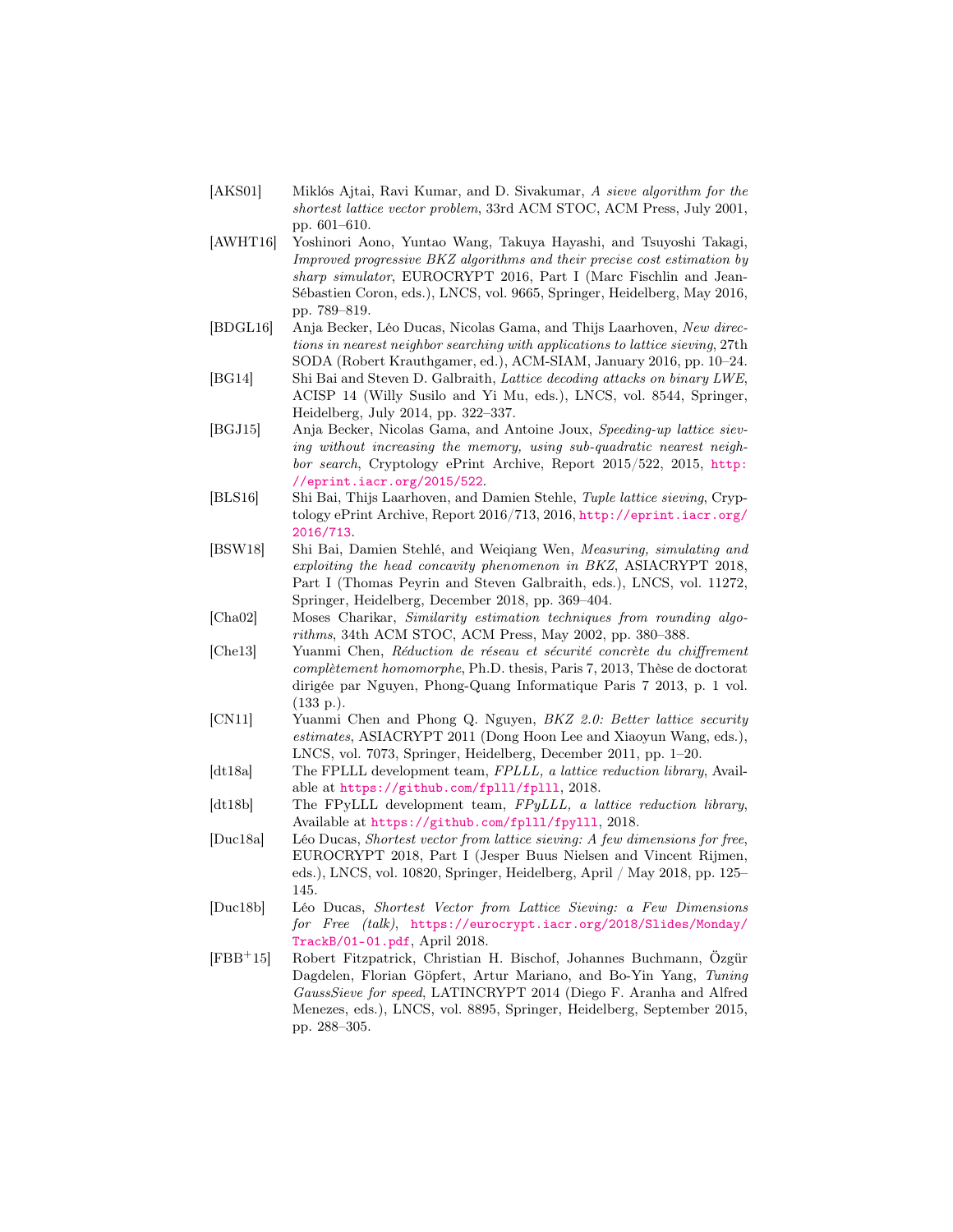- <span id="page-29-6"></span>[FK15] Masaharu Fukase and Kenji Kashiwabara, An accelerated algorithm for solving SVP based on statistical analysis, JIP  $23$  (2015), no. 1, 67–80.
- <span id="page-29-3"></span>[FP85] U. Fincke and M. Pohst, Improved methods for calculating vectors of short length in a lattice, including a complexity analysis, Mathematics of Computation 44 (1985), no. 170, 463–463.
- <span id="page-29-4"></span>[FY15] Florian Göpfert F and A Yakkundimath, Darmstadt LWE Challenges, [https://www.latticechallenge.org/lwe\\_challenge/challenge.php](https://www.latticechallenge.org/lwe_challenge/challenge.php), 2015, Accessed: 15-08-2018.
- <span id="page-29-12"></span>[GN08a] Nicolas Gama and Phong Q. Nguyen, Finding short lattice vectors within Mordell's inequality, 40th ACM STOC (Richard E. Ladner and Cynthia Dwork, eds.), ACM Press, May 2008, pp. 207–216.
- <span id="page-29-11"></span>[GN08b] , Predicting lattice reduction, EUROCRYPT 2008 (Nigel P. Smart, ed.), LNCS, vol. 4965, Springer, Heidelberg, April 2008, pp. 31–51.
- <span id="page-29-5"></span>[GNR10] Nicolas Gama, Phong Q. Nguyen, and Oded Regev, Lattice enumeration using extreme pruning, EUROCRYPT 2010 (Henri Gilbert, ed.), LNCS, vol. 6110, Springer, Heidelberg, May / June 2010, pp. 257–278.
- <span id="page-29-0"></span>[HK17] Gottfried Herold and Elena Kirshanova, Improved algorithms for the approximate k-list problem in euclidean norm, PKC 2017, Part I (Serge Fehr, ed.), LNCS, vol. 10174, Springer, Heidelberg, March 2017, pp. 16–40.
- <span id="page-29-15"></span>[HKL18] Gottfried Herold, Elena Kirshanova, and Thijs Laarhoven, Speed-ups and time-memory trade-offs for tuple lattice sieving, PKC 2018, Part I (Michel Abdalla and Ricardo Dahab, eds.), LNCS, vol. 10769, Springer, Heidelberg, March 2018, pp. 407–436.
- <span id="page-29-14"></span>[HPS11] Guillaume Hanrot, Xavier Pujol, and Damien Stehlé, Analyzing blockwise lattice algorithms using dynamical systems, CRYPTO 2011 (Phillip Rogaway, ed.), LNCS, vol. 6841, Springer, Heidelberg, August 2011, pp. 447– 464.
- <span id="page-29-2"></span>[HS07] Guillaume Hanrot and Damien Stehlé, Improved analysis of kannan's shortest lattice vector algorithm, CRYPTO 2007 (Alfred Menezes, ed.), LNCS, vol. 4622, Springer, Heidelberg, August 2007, pp. 170–186.
- <span id="page-29-1"></span>[Kan83] Ravi Kannan, Improved algorithms for integer programming and related lattice problems, 15th ACM STOC, ACM Press, April 1983, pp. 193–206. [Kan87] Ravi Kannan, Minkowski's convex body theorem and integer programming,
- <span id="page-29-16"></span>Mathematics of Operations Research 12 (1987), no. 3, 415–440.
- <span id="page-29-9"></span>[Kir16] Paul Kirchner, Re: Sieving vs. enumeration, [https://groups.](https://groups.google.com/forum/#!msg/cryptanalytic-algorithms/BoSRL0uHIjM/wAkZQlwRAgAJ) [google.com/forum/#!msg/cryptanalytic-algorithms/BoSRL0uHIjM/](https://groups.google.com/forum/#!msg/cryptanalytic-algorithms/BoSRL0uHIjM/wAkZQlwRAgAJ) [wAkZQlwRAgAJ](https://groups.google.com/forum/#!msg/cryptanalytic-algorithms/BoSRL0uHIjM/wAkZQlwRAgAJ), May 2016.
- <span id="page-29-10"></span>[LLL82] A. K. Lenstra, H. W. Lenstra, and L. Ĺovasz, Factoring polynomials with rational coefficients, Mathematische Annalen 261 (1982), no. 4, 515–534.
- <span id="page-29-8"></span>[LM18] Thijs Laarhoven and Artur Mariano, Progressive lattice sieving, Post-Quantum Cryptography - 9th International Conference, PQCrypto 2018 (Tanja Lange and Rainer Steinwandt, eds.), Springer, Heidelberg, 2018, pp. 292–311.
- <span id="page-29-7"></span>[LN13] Mingjie Liu and Phong Q. Nguyen, Solving BDD by enumeration: An update, CT-RSA 2013 (Ed Dawson, ed.), LNCS, vol. 7779, Springer, Heidelberg, February / March 2013, pp. 293–309.
- <span id="page-29-13"></span>[MV10a] Manfred G. Madritsch and Brigitte Vallée, Modelling the LLL algorithm by sandpiles, LATIN 2010 (Alejandro López-Ortiz, ed.), LNCS, vol. 6034, Springer, Heidelberg, April 2010, pp. 267–281.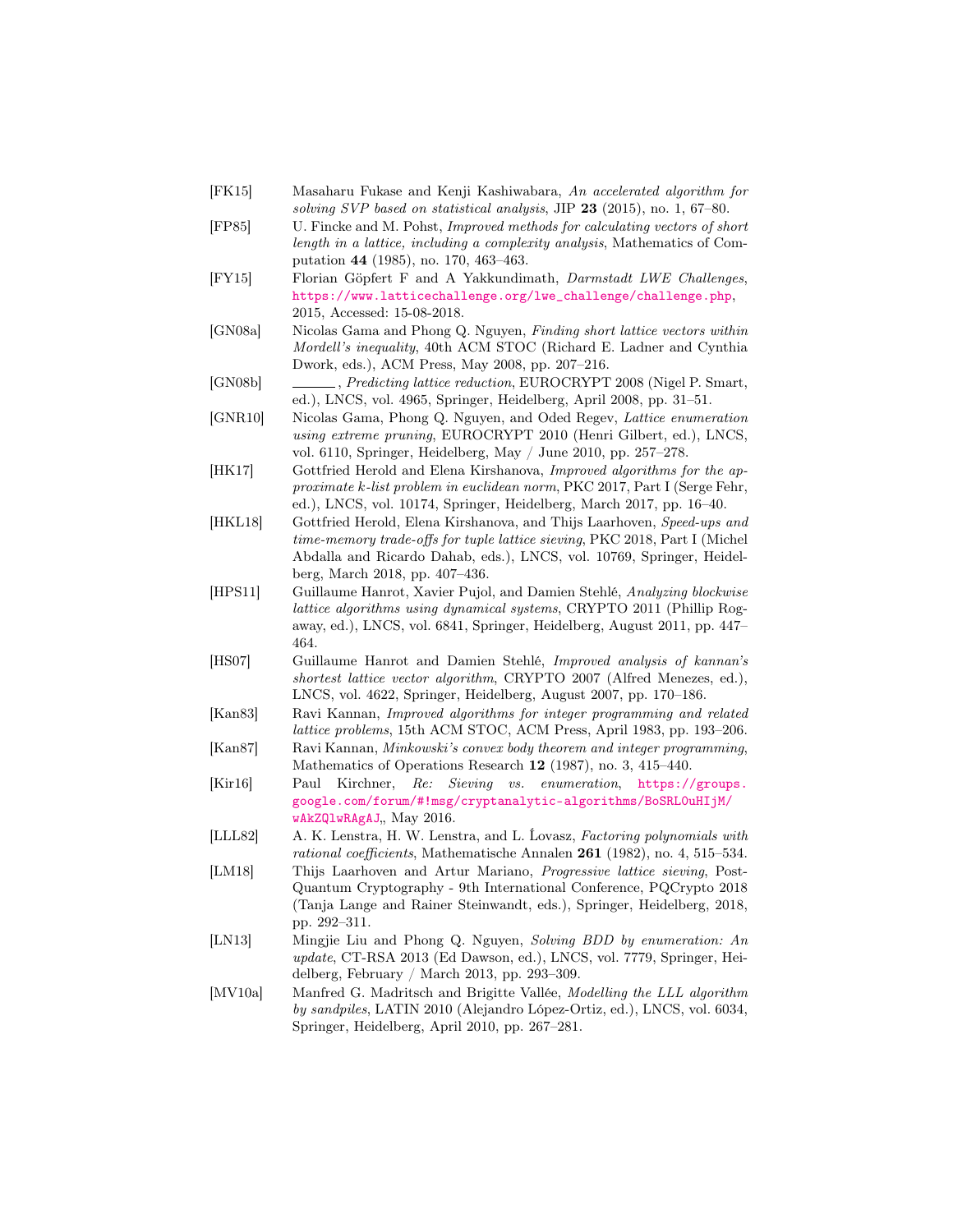- <span id="page-30-0"></span>[MV10b] Daniele Micciancio and Panagiotis Voulgaris, Faster exponential time algorithms for the shortest vector problem, 21st SODA (Moses Charika, ed.), ACM-SIAM, January 2010, pp. 1468–1480.
- <span id="page-30-2"></span>[MW15] Daniele Micciancio and Michael Walter, Fast lattice point enumeration with minimal overhead, 26th SODA (Piotr Indyk, ed.), ACM-SIAM, January 2015, pp. 276–294.
- <span id="page-30-10"></span>[Ngu10] Phong Q. Nguyen, The lll algorithm: Survey and applications, ch. Hermite's Constant and Lattice Algorithms, pp. 19–69, Springer Berlin Heidelberg, Berlin, Heidelberg, 2010.
- <span id="page-30-8"></span>[NV08] Phong Q. Nguyen and Thomas Vidick, Sieve algorithms for the shortest vector problem are practical, J. Mathematical Cryptology 2 (2008), no. 2, 181–207.
- <span id="page-30-7"></span>[PAA<sup>+</sup>17] Thomas Poppelmann, Erdem Alkim, Roberto Avanzi, Joppe Bos, Leo Ducas, Antonio de la Piedra, Peter Schwabe, and Douglas Stebila, Newhope, Tech. report, National Institute of Standards and Technology, 2017, available at [https://csrc.nist.gov/projects/](https://csrc.nist.gov/projects/post-quantum-cryptography/round-1-submissions) [post-quantum-cryptography/round-1-submissions](https://csrc.nist.gov/projects/post-quantum-cryptography/round-1-submissions).
- <span id="page-30-3"></span>[Sch87] Claus-Peter Schnorr, A hierarchy of polynomial time lattice basis reduction algorithms, Theor. Comput. Sci. 53 (1987), 201–224.
- <span id="page-30-9"></span>[Sch03] Claus Peter Schnorr, Lattice reduction by random sampling and birthday methods, STACS 2003 (Berlin, Heidelberg) (Helmut Alt and Michel Habib, eds.), Springer Berlin Heidelberg, 2003, pp. 145–156.
- <span id="page-30-5"></span>[SE94] C. P. Schnorr and M. Euchner, Lattice basis reduction: Improved practical algorithms and solving subset sum problems, Mathematical Programming 66 (1994), no. 1, 181–199.
- <span id="page-30-1"></span>[SG10] Michael Schneider and Nicolas Gama, Darmstadt SVP Challenges, <https://www.latticechallenge.org/svp-challenge/index.php>, 2010, Accessed: 17-08-2018.
- <span id="page-30-4"></span>[TKH18] Tadanori Teruya, Kenji Kashiwabara, and Goichiro Hanaoka, Fast lattice basis reduction suitable for massive parallelization and its application to the shortest vector problem, PKC 2018, Part I (Michel Abdalla and Ricardo Dahab, eds.), LNCS, vol. 10769, Springer, Heidelberg, March 2018, pp. 437–460.
- <span id="page-30-12"></span>[Wal16] Michael Walter, Sage implementation of Chen and Nguyen's BKZ simulator, [http://pub.ist.ac.at/~mwalter/src/sim\\_bkz.sage](http://pub.ist.ac.at/~mwalter/src/sim_bkz.sage), 2016.
- <span id="page-30-11"></span>[YD17] Yang Yu and Léo Ducas, Second order statistical behavior of LLL and BKZ, SAC 2017 (Carlisle Adams and Jan Camenisch, eds.), LNCS, vol. 10719, Springer, Heidelberg, August 2017, pp. 3–22.

# <span id="page-30-6"></span>A Details of the Efficiency Improvements

In this appendix, we report on the separate contributions of each of our new features to improving the efficiency of finding a solution for exact-SVP, by activating them one at a time. The comparison is depicted in Figure [5.](#page-31-0) Below, we describe all variants considered for this comparison. We caution the reader of the somewhat noisy nature of these experiments, as many parameters can influence the time-memory trade-off.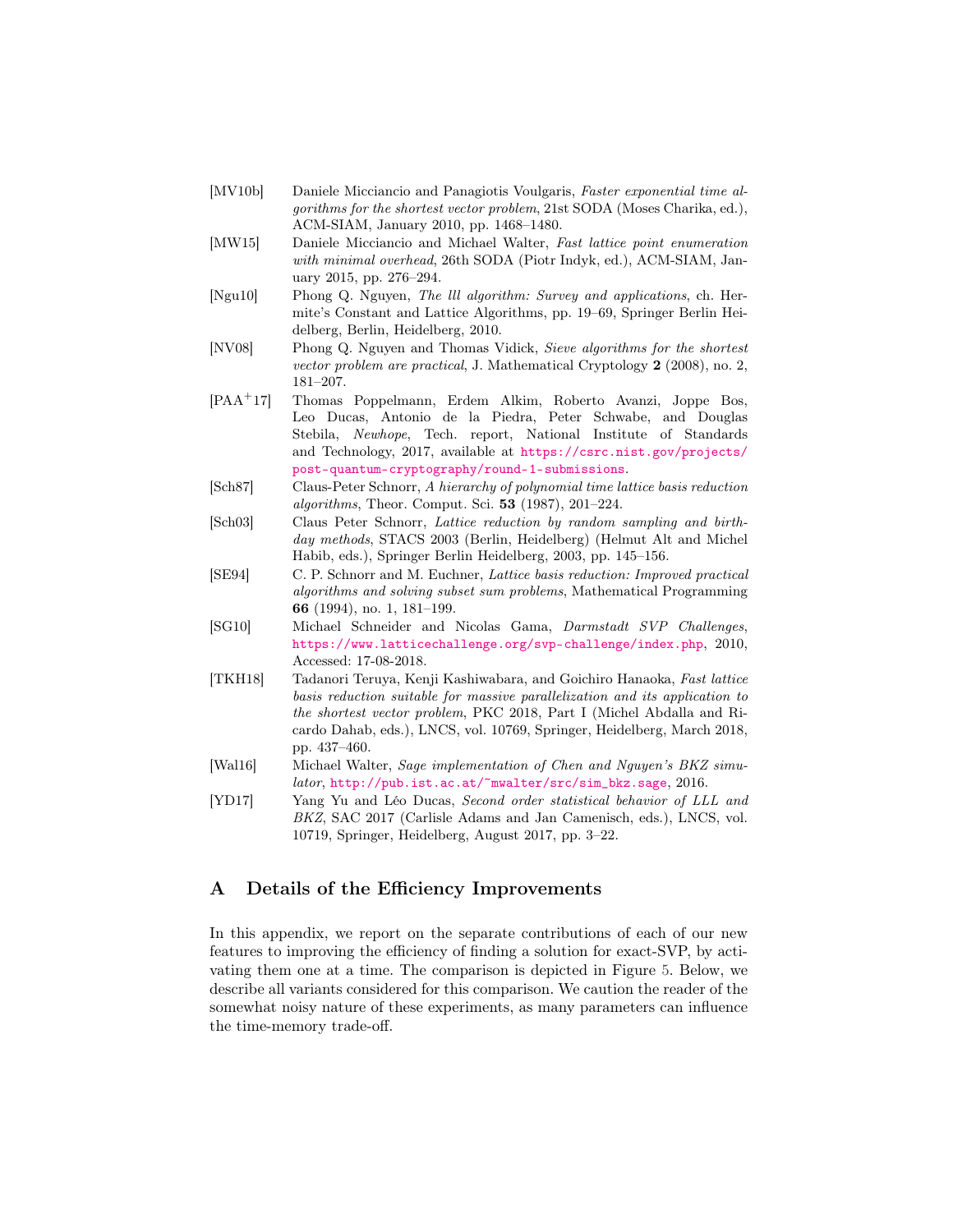<span id="page-31-0"></span>

Comparison of running time  $(x\text{-axis}, \text{ seconds})$  and memory consumption  $(y\text{-axis}, \text{ seconds})$ |db|) of the 5 variants V0 to V4 described above. Data are averaged over 40 samples. Each instance was monothreaded, but ran in parallel (40threads/40cores, not hyper-threaded) on machine  $S$ . Raw data embedded.

Fig. 5: Comparison of the variants V0 to V4 for increasing dimension.

V0: Baseline reimplementation of [\[Duc18a\]](#page-28-7). Our starting point is a reimplemen-tation of the iterated SubSieve<sup>+</sup> of [\[Duc18a\]](#page-28-7) within G6K (or more precisely, an algorithm as close as possible given the G6K instructions) using none of the new features introduced in this work. It is already faster than that reported for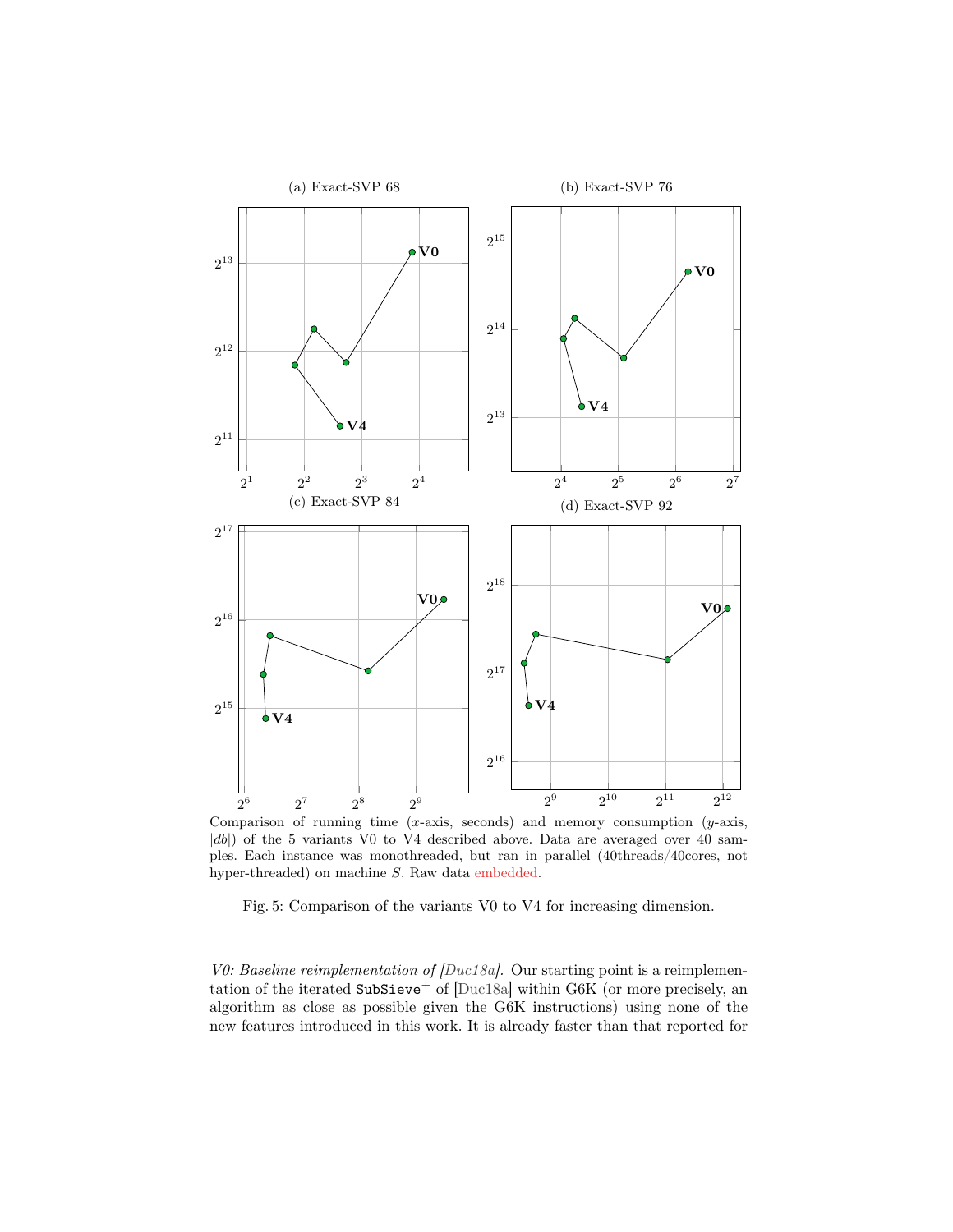the original implementation of [\[Duc18a\]](#page-28-7) for dimension 80 by a factor of about  $2^{0.9}$ , using the same machine as [\[Duc18a\]](#page-28-7) (Intel Core i7-4790  $@3.6\text{Ghz}, 4 \text{ cores}$ ). Unfortunately, [\[Duc18a\]](#page-28-7) does not report on the size of the database.

V1: Enabling the pump. We switch to our new high level algorithms, essentially replacing the right-progressive sieve by a left-progressive sieve. Another change is the use of flexible insertion policy. This modification gives a substantial improvement on both time (factor  $\approx 2$ ) and memory consumption (factor  $\approx 2^{0.5}$ ).

V2: Switching to 3-sieve [\[HK17\]](#page-29-0). We switch from the Gauss sieve to the 3- sieve<sup>[19](#page-32-1)</sup>, while still using the same asymptotic amount of memory. This decreases the asymptotic running time from  $2^{0.415n+o(n)}$  to  $2^{0.349n+o(n)}$ . In practice, and with the default parameterisation, this costs a bit more memory (a factor  $\approx 2^{0.3}$ ): while our Gauss sieve automatically adjusts its database size, the 3-sieve uses a predetermined size. As expected, this saves substantial amounts of time, namely a factor  $\approx 2^{2.3}$  in dimension 92, and this saving grows with dimension.

V3: Activating on-the-fly lifting. We activate the on-the-fly lifting functionality within G6K. This feature saves a substantial amount of memory ( $\approx 2^{0.5}$ ) at no cost to the running time (or even a minor gain).

 $V4$ : Activating sieve during pump-down. We activate the pump during the descent phase of the pump  $(s = 1)$ . This feature saves a substantial amount of memory ( $\approx 2^{0.5}$ ) at a minor cost to the running time.<sup>[20](#page-32-2)</sup>

# <span id="page-32-0"></span>B Parallelism Efficiency

To compare the parallel performance of our implementation, we consider our core sieving algorithm by running a full pump and deactivating dimensions for free and on-the-fly lifting. We experiment with two types of parallelism, namely "job parallelism" (independent tasks for each thread, denoted "j") and "thread parallelism" (all threads collaborating on a single task, denoted "t"). Experiments with hyper-threading are marked with  $a *$ . The purpose of the "job parallelism" experiments is to assess whether resources other than CPU-cycles are limiting, such as RAM or cache bandwidth. The purpose of the "thread parallelism" experiments is to assess how much time is spent idle by threads and the relationship between walltime and CPU-time. For a clearer comparison, we deactivated "frequency-scaling" which is used by most multi-core CPUs for power and heat management.

<span id="page-32-1"></span> $19$  Since writing the main body of this report, improvements to the implementation of the 3-sieve have allowed it to slightly outperform bgj1, but not sufficiently to warrant a rerun of all our experiments.

<span id="page-32-2"></span><sup>&</sup>lt;sup>20</sup> As mentionned earlier, this feature seems to cost more time when combined with the bgj1 sieve than with the 3-sieve.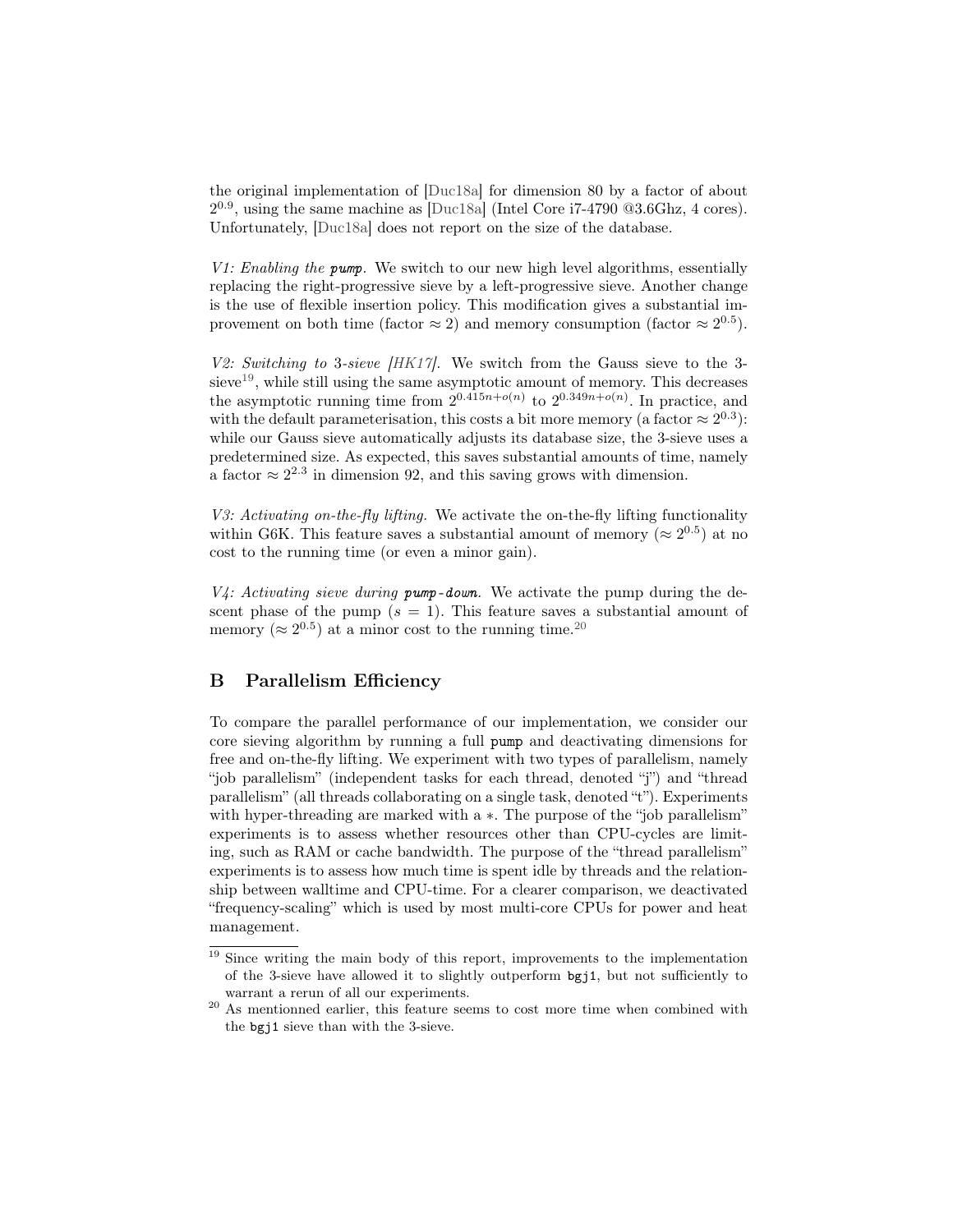Our experiments are reported in Figure [6.](#page-33-0) The blue bars correspond to the walltime in a logarithmic scale. The blue and red bars together correspond to CPU-time. The brown bars represent idleness, i.e. the cumulative time spent by threads doing nothing.

We note that for the "thread parallel" experiments, sources of idleness (and thus sublinear performance improvements) are: threads waiting for a lock to be released and time spent in an non-parallel routine. We can also observe com-

<span id="page-33-0"></span>

Legend:  $W =$  walltime,  $C =$  CPU-time, and  $t =$  threads per job. The bars are "stacked", e.g. the right end of the red bar corresponds to  $\log_2(W/\sec) + \log(C/W) = \log_2(C/\sec)$ . These experiments were run on machine S, and averaged over 5 samples.

Fig. 6: Parallel performance.